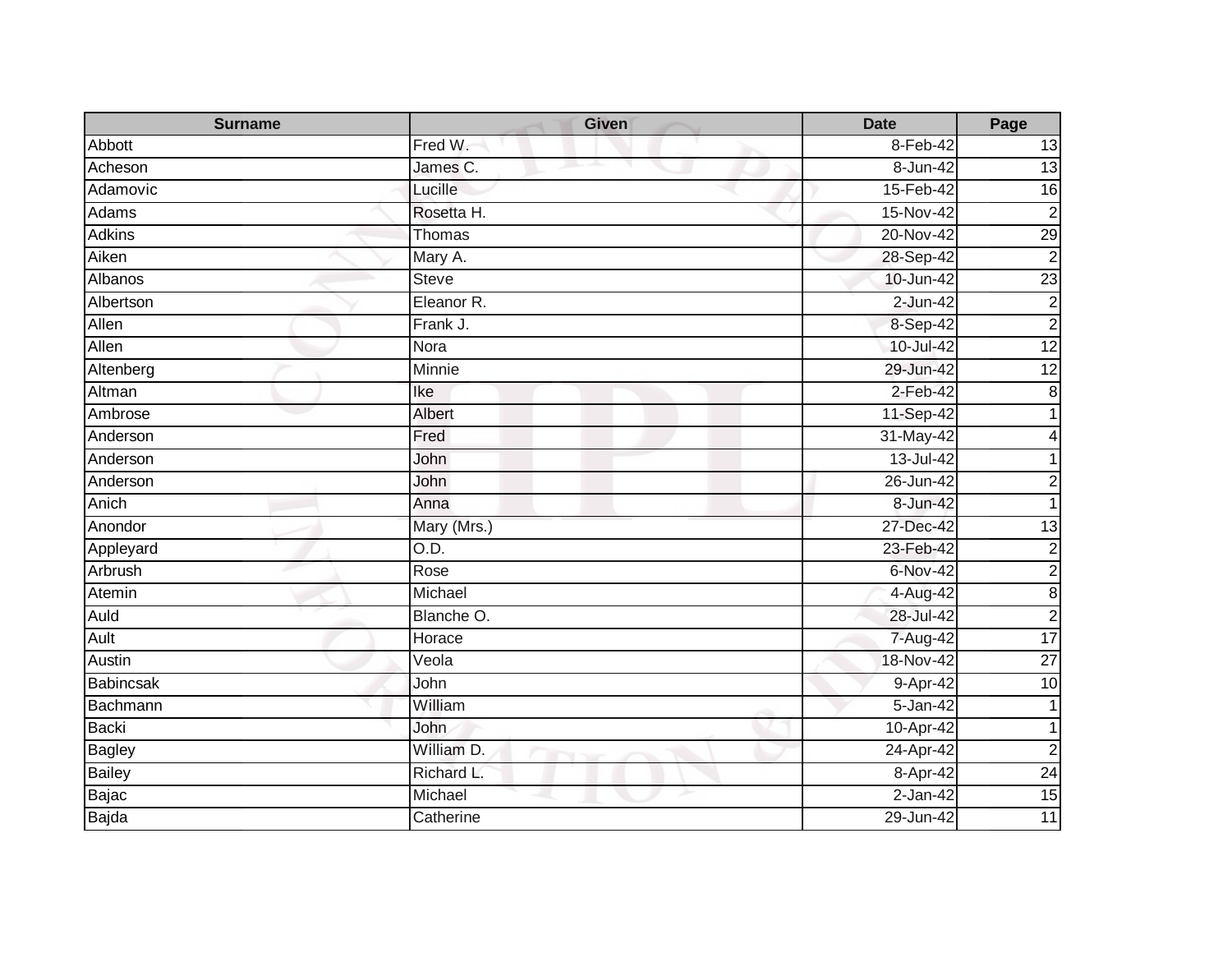| <b>Baker</b>    | <b>Belle</b>   | $9-Mar-42$     | $\overline{c}$  |
|-----------------|----------------|----------------|-----------------|
| <b>Baker</b>    | Ciras F.       | 10-May-42      | $\overline{c}$  |
| <b>Balich</b>   | Peter          | 15-Jun-42      | $\,6$           |
| <b>Ballard</b>  | Leona          | 30-Sep-42      | 25              |
| <b>Balta</b>    | Joseph         | $23 - Jun-42$  | $\infty$        |
| <b>Banks</b>    | Daniel Lee     | 22-May-42      | $\overline{c}$  |
| <b>Barabas</b>  | Frank          | 10-May-42      | $\sigma$        |
| <b>Baralli</b>  | Elia           | 30-Sep-42      |                 |
| Baran           | George F.      | 30-Mar-42      | $\overline{12}$ |
| Barbarine       | Otto           | $2-Feb-42$     | $\overline{c}$  |
| <b>Barfield</b> | Fred M.        | 29-Mar-42      | $\overline{c}$  |
| Barhan          | Frank (Barney) | 21-Jan-42      | 19              |
| Barlog          | Helen          | 25-Oct-42      | $\overline{c}$  |
| <b>Barnes</b>   | James H.       | 22-Jun-42      | $\overline{c}$  |
| <b>Barnett</b>  | <b>Neal</b>    | 30-Nov-42      | $\overline{c}$  |
| <b>Barnett</b>  | Oliver P.      | 29-Jul-42      | $\overline{2}$  |
| Barr            | Herbert S.     | 17-Jul-42      | 24              |
| <b>Bartels</b>  | Edward E.      | 17-Mar-42      | $\overline{14}$ |
| <b>Baska</b>    | Walter         | 27-Dec-42      | $\overline{c}$  |
| Batterman       | Emma           | 8-Apr-42       |                 |
| <b>Bauer</b>    | Jessie W.      | 15-Feb-42      | $\overline{c}$  |
| Baugher         | Frank          | 7-Dec-42       | 1               |
| Baughn          | $J.W.$ (Mrs.)  | 20-Apr-42      | 8               |
| <b>Bayliss</b>  | Sam L.         | $5 - Jun - 42$ | $\overline{21}$ |
| Bayusz          | Louis          | 23-Apr-42      | $\overline{14}$ |
| <b>Beattie</b>  | Matilda        | 27-Sep-42      | $\overline{2}$  |
| Becker          | G.C.           | 15-Feb-42      | 1               |
| Beda            | Juliana        | 22-Oct-42      | $\overline{20}$ |
| <b>Beebe</b>    | William        | 5-May-42       | $\overline{c}$  |
| Behnke          | B.R.           | 29-Jan-42      | $\overline{c}$  |
| <b>Belavic</b>  | Michael        | 12-May-42      | 14              |
| Beldzikowski    | Martha         | 29-Sep-42      | 11              |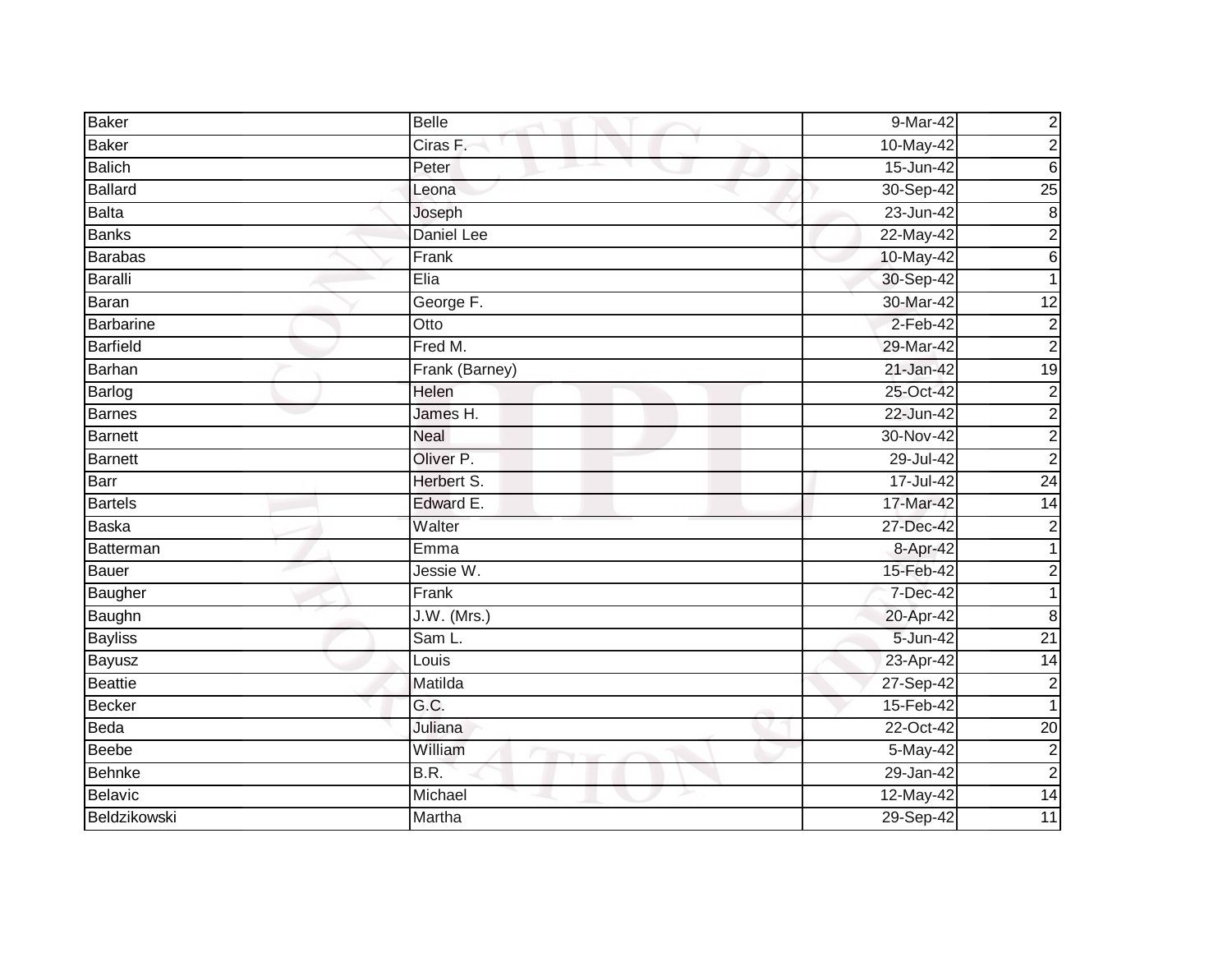| Bender          | Edward         | 1-May-42    | 19              |
|-----------------|----------------|-------------|-----------------|
| <b>Benedict</b> | Pearl M.       | 7-Dec-42    | 11              |
| Bennett         | Herman W.      | 5-Apr-42    | $\mathbf 2$     |
| <b>Bennett</b>  | Reid M.        | 13-Feb-42   | 17              |
| Bent            | Margaret       | 12-Apr-42   | $\mathbf 2$     |
| <b>Bereolos</b> | Gust P.        | 3-Jun-42    | $\overline{c}$  |
| Berg            | Andrew         | 1-Sep-42    | 10              |
| Berg            | Anna           | 27-May-42   | $\overline{28}$ |
| Berg            | Henry          | 22-May-42   | $\overline{c}$  |
| Berg            | Lewis          | 18-Nov-42   | $\sigma$        |
| Bergman         | Henry          | 10-Mar-42   | 4               |
| Bergquist       | $E$ thel       | 18-May-42   | $\overline{a}$  |
| Bernicky        | Anna           | 19-Jan-42   | 10              |
| Berwanger       | Elizabeth      | 12-Aug-42   | 28              |
| Besnoyer        | George         | 25-May-42   | $\overline{c}$  |
| Bestbing        | Joseph         | 17-Dec-42   | 13              |
| Bialobszewski   | Joseph         | 18-Nov-42   | $\overline{2}$  |
| <b>Bialon</b>   | Ludwig         | 27-Mar-42   | $\overline{32}$ |
| <b>Bick</b>     | Nicholas       | 9-Sep-42    | $\overline{17}$ |
| <b>Bielski</b>  | Adam           | 6-Dec-42    | $\overline{21}$ |
| Bien            | Andrew         | 5-Jan-42    | 11              |
| <b>Bieszat</b>  | Mary           | 19-Aug-42   | 18              |
| <b>Black</b>    | Charles E.     | 16-Feb-42   | $\overline{14}$ |
| <b>Blakely</b>  | George         | 6-Apr-42    | 1               |
| Blazovich       | John           | $2-Mar-42$  | 4               |
| <b>Bloesch</b>  | Margaret       | 14-Sep-42   | $\overline{c}$  |
| <b>Bobrick</b>  | Steven         | 11-Mar-42   | $\overline{2}$  |
| <b>Bodak</b>    | John           | 15-Apr-42   | $\overline{24}$ |
| <b>Bodley</b>   | William T.     | 5-Apr-42    | $\overline{10}$ |
| Bodnar          | Daniel         | 14-Apr-42   | 7               |
| <b>Bodnar</b>   | John G. (Pvt.) | $11-Aug-42$ |                 |
| <b>Boland</b>   | Maria A.       | 11-Jan-42   | $\overline{2}$  |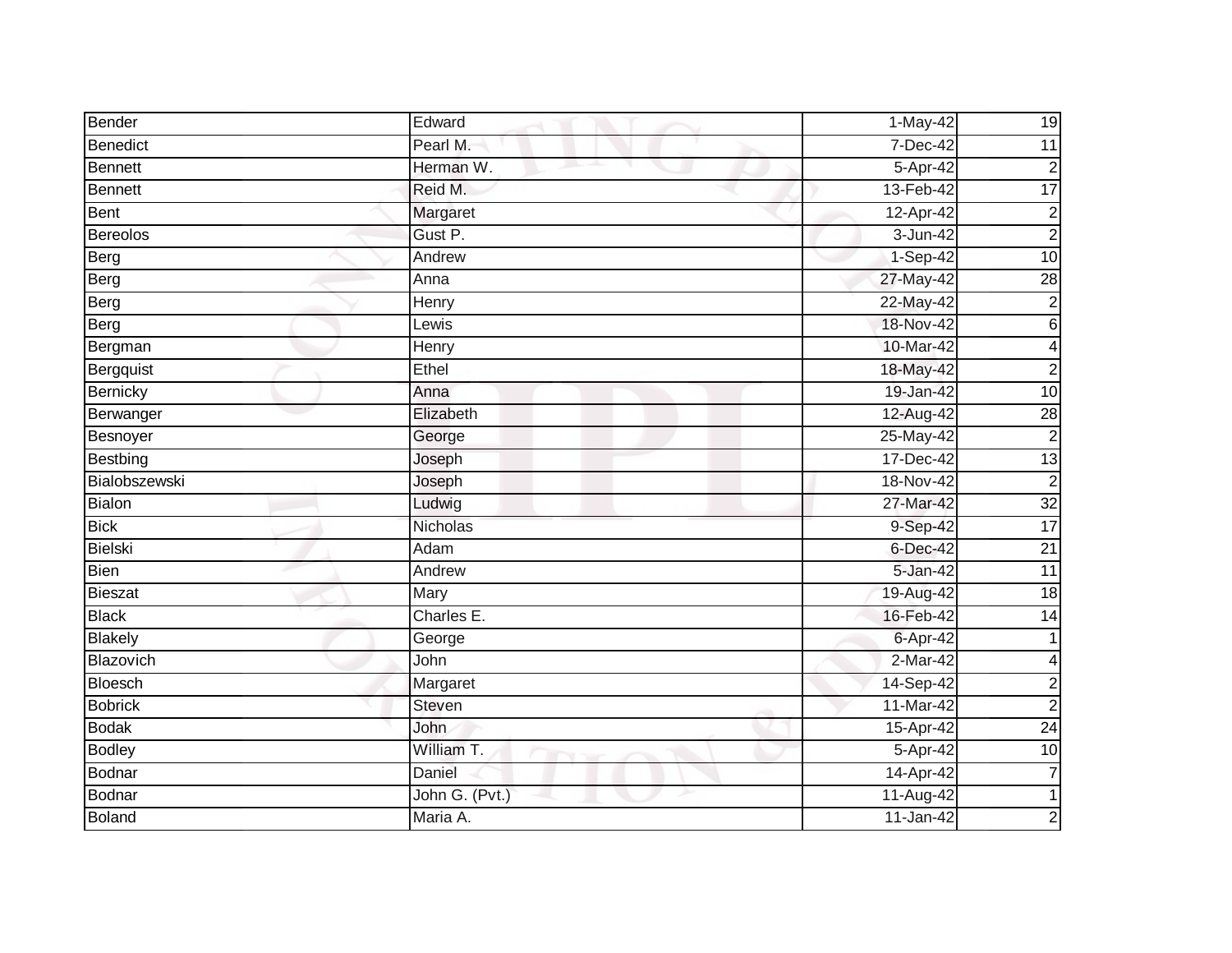| Bone              | Frank            | 30-Nov-42     | $\overline{c}$          |
|-------------------|------------------|---------------|-------------------------|
| Bonham            | Pearl            | 18-Nov-42     | $\overline{c}$          |
| <b>Borcich</b>    | <b>Mike</b>      | 27-May-42     | $\overline{19}$         |
| Borowski          | John C.          | 28-Oct-42     | $\overline{24}$         |
| Bowman            | Paul             | 11-Feb-42     | 17                      |
| Boyd              | Anna Lee         | 7-Dec-42      |                         |
| <b>Boyd</b>       | William          | 30-Aug-42     | $\overline{c}$          |
| <b>Bozak</b>      | J.P.             | 2-Apr-42      |                         |
| <b>Breclaw</b>    | Mary             | 13-Jul-42     | $\overline{11}$         |
| <b>Brick</b>      | Margaret         | 19-Oct-42     | 10                      |
| <b>Briggs</b>     | James H. (Lt.)   | $17 -$ Jul-42 | $\overline{24}$         |
| <b>Brink</b>      | Alice            | 2-Jul-42      | 16                      |
| <b>Brinley</b>    | Holly G.         | 21-Sep-42     | $\overline{4}$          |
| <b>Brislain</b>   | William          | 3-Mar-42      | 8                       |
| <b>Brite</b>      | <b>Stanley</b>   | 28-May-42     | $\boldsymbol{9}$        |
| <b>Brockett</b>   | Emma             | 13-May-42     | $\overline{24}$         |
| <b>Broderick</b>  | John M.          | 28-Oct-42     | $\overline{21}$         |
| <b>Broertjes</b>  | John             | 2-Mar-42      | $\overline{14}$         |
| <b>Brooke</b>     | Mary Anna        | 28-Dec-42     | $\overline{c}$          |
| <b>Brookshire</b> | Ray              | $6$ -Jan-42   | $\overline{2}$          |
| Brown             | Helen M.         | 16-Oct-42     | 33                      |
| <b>Brown</b>      | Merton S.        | 27-Dec-42     | $\overline{2}$          |
| <b>Brown</b>      | Robert C.        | 17-Nov-42     |                         |
| <b>Bruce</b>      | Foster           | 6-Jul-42      | 1                       |
| <b>Brumley</b>    | John             | 22-Dec-42     | $\overline{c}$          |
| <b>Brumm</b>      | Willis H.        | 18-Aug-42     | $\overline{c}$          |
| <b>Bruner</b>     | Jake (Bud)       | 8-Mar-42      | $\,6$                   |
| Buchanan          | William A. (Dr.) | 12-Feb-42     | $\overline{13}$         |
| <b>Buckler</b>    | Harry J.         | 23-Aug-42     | $\overline{c}$          |
| <b>Buckner</b>    | Robert H.        | 21-Apr-42     | $\overline{\mathbf{4}}$ |
| Buczynski         | John             | 19-Apr-42     | $\overline{15}$         |
| <b>Budnik</b>     | Peter (Rev.)     | 23-Apr-42     | 17                      |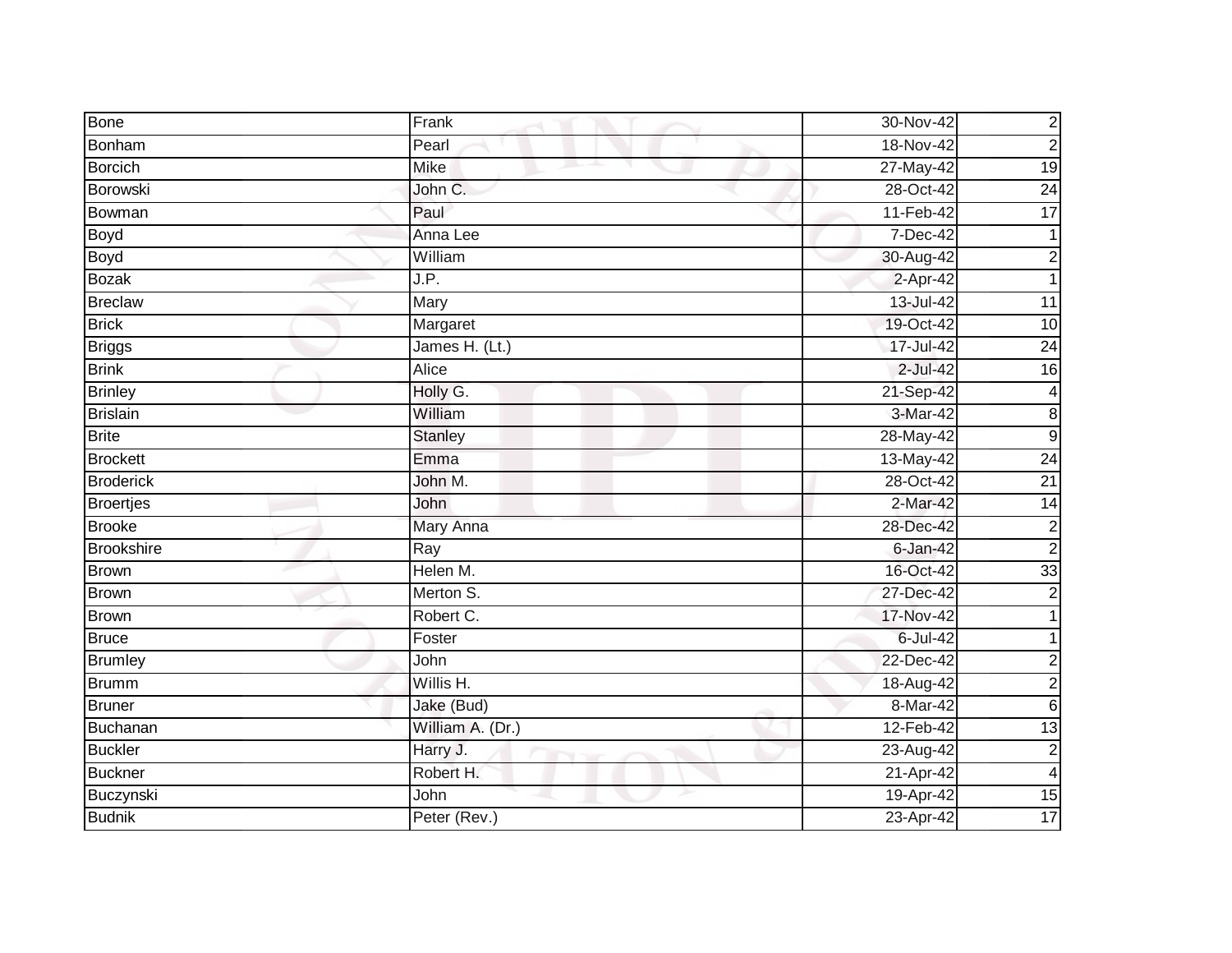| <b>Budwitas</b> | Joseph N.         | 23-Jun-42    | $\boldsymbol{8}$ |
|-----------------|-------------------|--------------|------------------|
| Bulotovich      | Anna              | 27-Sep-42    | $\overline{c}$   |
| Buratinski      | John              | $12$ -Jan-42 | $\overline{c}$   |
| <b>Burge</b>    | Edna              | 16-Jan-42    | 20               |
| <b>Burke</b>    | Emma P.           | $9$ -Dec-42  | $\overline{27}$  |
| <b>Burkett</b>  | Willard G. (Dr.)  | 7-Dec-42     | $\overline{12}$  |
| <b>Burnett</b>  | Charles A.        | 24-Feb-42    | $\overline{2}$   |
| <b>Burrell</b>  | Paul              | 1-Jun-42     | 10               |
| <b>Busch</b>    | Edward G.         | 2-Mar-42     | $\overline{2}$   |
| <b>Buse</b>     | Ernst             | 28-Jun-42    | 16               |
| <b>Busse</b>    | Sylvester (Bud)   | 22-Mar-42    | 16               |
| <b>Butkus</b>   | Joseph S.         | 20-Aug-42    | 8                |
| <b>Buzinski</b> | Florence          | 9-Feb-42     | $6 \,$           |
| <b>Bybee</b>    | Max L. (Sgt.)     | 20-Oct-42    |                  |
| Cahill          | <b>Patrick</b>    | 17-Mar-42    | $\overline{14}$  |
| Cak             | Mary              | $8 -$ Apr-42 | $\overline{24}$  |
| Calligan        | Sarah             | $1-May-42$   | 19               |
| Calnon          | Emma              | 20-Jul-42    | $\overline{c}$   |
| Cameron         | Edith M.          | $2$ -Jul-42  | $\overline{14}$  |
| Cameron         | Malcolm J. (Rev.) | 12-Jul-42    | $\overline{2}$   |
| Campbell        | E.W.              | 10-Jul-42    | $\overline{c}$   |
| Campbell        | Thomas W.         | 13-Jul-42    | $\overline{2}$   |
| Canter          | Harry             | 7-Dec-42     | $\overline{11}$  |
| Cappel          | William           | 17-Dec-42    | 13               |
| Cardoni         | Lillian           | 20-Oct-42    | $\overline{c}$   |
| Carlson         | Albert C.         | 17-Nov-42    | $\overline{2}$   |
| Carstens        | Edward            | 28-Jan-42    | 20               |
| Casimera        | Mary (Sister)     | 15-Sep-42    | 14               |
| Cassaday        | William R. (Pvt.) | 18-Mar-42    |                  |
| Cave            | (infant son)      | 1-Jun-42     | $\overline{2}$   |
| Celenica        | <b>Mike</b>       | 28-Jul-42    | 14               |
| Cerovski        | Mary              | 17-Feb-42    | 4                |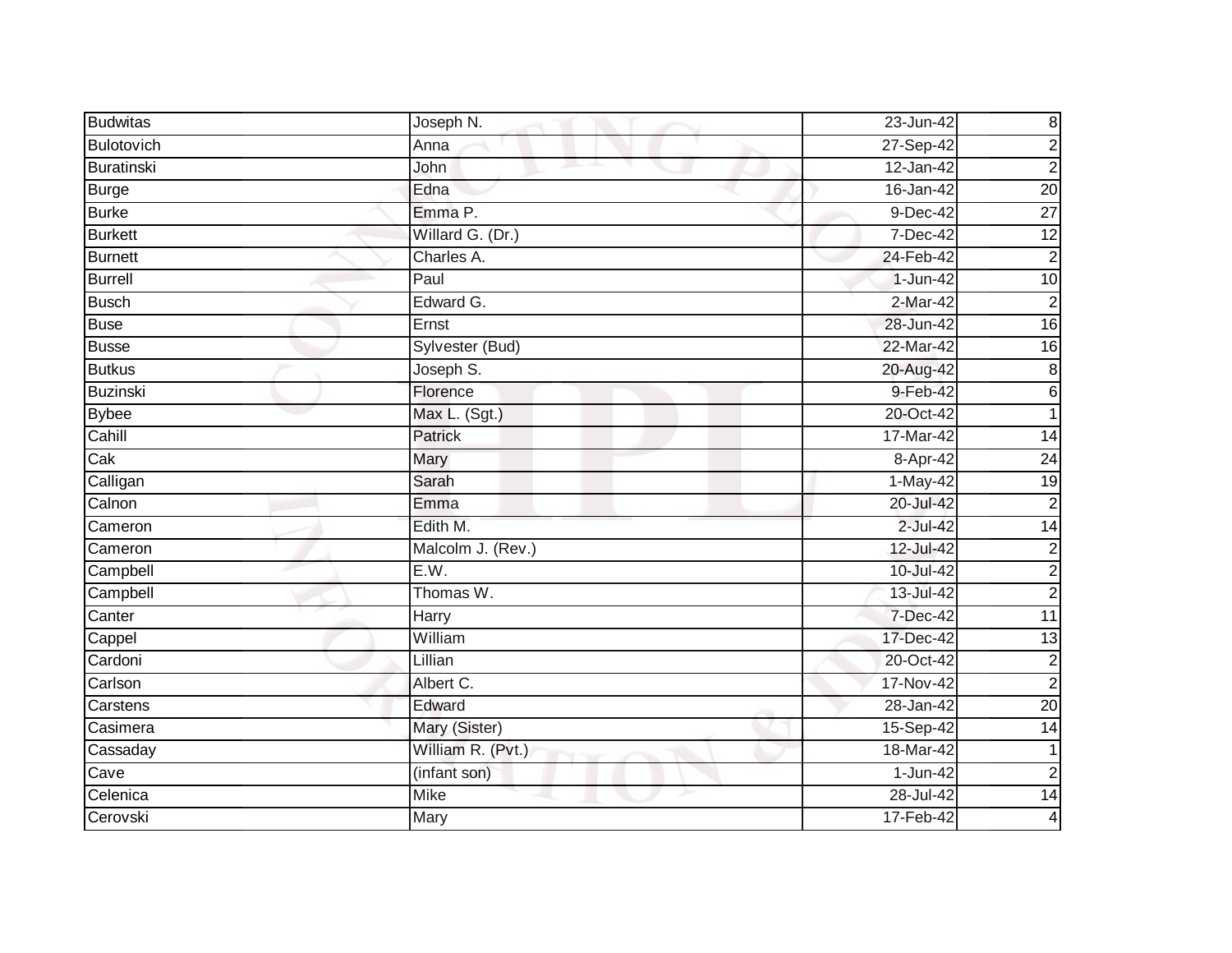| Cervan        | John                 | 26-Jan-42     | 10               |
|---------------|----------------------|---------------|------------------|
| Chalmers      | Catherine F.         | 31-Aug-42     | 10               |
| Chambers      | <b>Edward Jerome</b> | $26 - Jan-42$ | $\overline{c}$   |
| Chambers      | Ivan (Mrs.)          | 13-Jan-42     | $\overline{c}$   |
| Chase         | Charles W.           | 11-May-42     | $\overline{c}$   |
| Cheek         | Frank L.             | 18-Mar-42     | 23               |
| Chelfant      | Gladys E.            | 15-Dec-42     | $\overline{16}$  |
| Cheney        | Ethel L.             | 28-Sep-42     | $\boldsymbol{8}$ |
| Chiado        | Maria                | 18-Oct-42     | $\overline{13}$  |
| Chobanov      | Vlada                | 13-Apr-42     | $\overline{4}$   |
| Christianson  | Andrew               | 5-Mar-42      | $\overline{c}$   |
| Christianson  | Gail E.              | 7-Apr-42      | $\overline{c}$   |
| Christolovean | Zinka                | 12-Apr-42     | 17               |
| Chubinski     | Irene                | 23-Nov-42     |                  |
| Chuchia       | Joseph (Chuck)       | 18-Feb-42     | $\overline{24}$  |
| Cigrand       | John                 | 12-Jun-42     | $\overline{2}$   |
| Citta         | Vincent              | 28-Jul-42     | $\overline{c}$   |
| Clark         | Frederick P.         | 17-Mar-42     | $\overline{c}$   |
| Clark         | Horace M.            | 19-May-42     |                  |
| Clark         | $\overline{Ida}$     | 21-Apr-42     | $\overline{13}$  |
| Clark         | Leslie               | 7-Jan-42      | 14               |
| Cleaver       | Jasper V.            | 9-Nov-42      | 10               |
| Clifton       | Merritt              | 12-Jan-42     | $\overline{c}$   |
| Clough        | Lewis A.             | 13-Jul-42     | 10               |
| Clouse        | Joseph H.            | 19-Oct-42     | $\overline{2}$   |
| Cochran       | Mary                 | 26-Feb-42     | $\overline{14}$  |
| Coe           | Sharon               | $4-Feb-42$    | 1                |
| Coffman       | Franklin G.          | 3-Apr-42      | $\overline{17}$  |
| Cohan         | John M.              | 19-Jun-42     | $\overline{17}$  |
| Cohen         | Max                  | $21 -$ Jul-42 | $\bf 8$          |
| Colby         | Louis ( $Mrs.$ )     | 13-Apr-42     | $\overline{2}$   |
| Collins       | Clay C.              | 27-Apr-42     | $\overline{2}$   |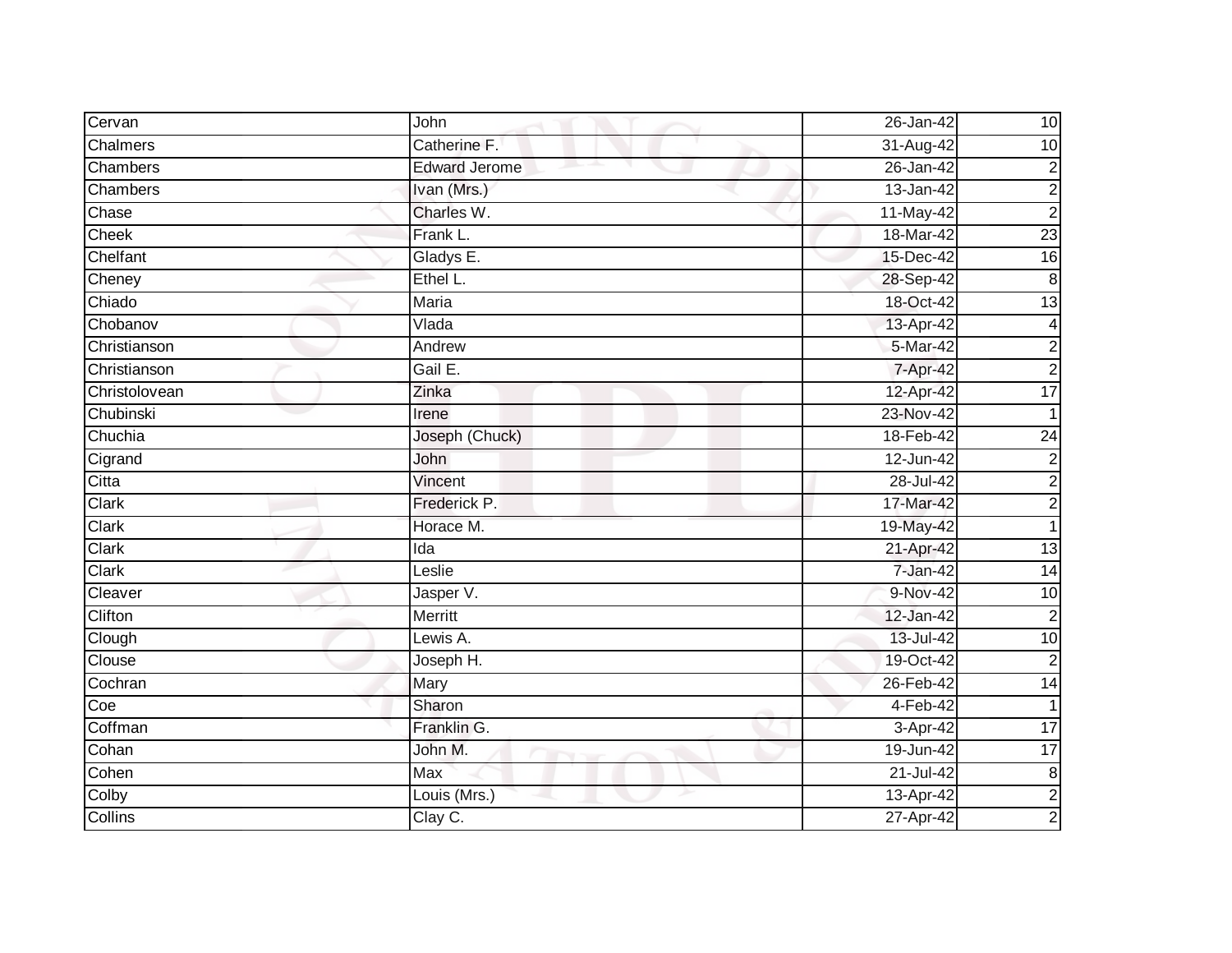| Conn           | Albert O.       | 11-Sep-42    |                 |
|----------------|-----------------|--------------|-----------------|
| Connors        | Thomas F.       | $6$ -Jul-42  | 7               |
| Conway         | <b>Helen</b>    | $5 - Jan-42$ | 11              |
| Cook           | John            | 12-Feb-42    | 10              |
| Cooksey        | John E.         | 7-Dec-42     | $\overline{11}$ |
| Cootz          | <b>Nellie</b>   | 7-Dec-42     | 1               |
| Cope           | Caroline        | 19-Jul-42    | 17              |
| Corcoran       | Thomas          | $2-Feb-42$   | 4               |
| Cormack        | <b>Bartlett</b> | 18-Sep-42    |                 |
| Corns          | Alma            | 16-Mar-42    | $\overline{12}$ |
| Cottrell       | Clara           | 15-Jun-42    | $\,6$           |
| Coughlin       | Michael         | 6-Jan-42     | $\overline{c}$  |
| Cox            | Harold M.       | 1-May-42     |                 |
| Cramer         | Loid M.         | 31-Jul-42    | $\overline{17}$ |
| Creek          | Margaret M.     | 19-Jan-42    | $\overline{c}$  |
| Creek          | William H.      | 20-Jan-42    | $\overline{c}$  |
| Croker         | Raymond J.      | 25-Jan-42    | 4               |
| Crose          | Rita M.         | 14-Dec-42    | $\overline{c}$  |
| Crumpacker     | Owen            | 1-Sep-42     | $\overline{2}$  |
| Cukur          | Frank           | 3-Jul-42     | 10              |
| Czalbowski     | <b>Stanley</b>  | 3-May-42     | $\overline{c}$  |
| Czarnecki      | Mary            | 22-Jun-42    |                 |
| Czech          | Martha          | 6-Jul-42     | 6               |
| Czenczek       | Peter           | 3-Feb-42     | 4               |
| Czerwinski     | Valerie N.      | $1-Oct-42$   | 8               |
| Cziperle       | John            | 16-Feb-42    | 4               |
| <b>Dailey</b>  | John            | 9-Mar-42     | $\overline{c}$  |
| Daley          | Thomas (Rev.)   | 27-Sep-42    | $\overline{c}$  |
| Dama           | Frank           | $9-Nov-42$   | $\mathbf{3}$    |
| Danayo         | Andrew          | 6-Apr-42     | 12              |
| <b>Daniels</b> | Emma            | 16-Jul-42    | $\overline{16}$ |
| Dann           | Magdaline       | 28-Dec-42    | $\overline{2}$  |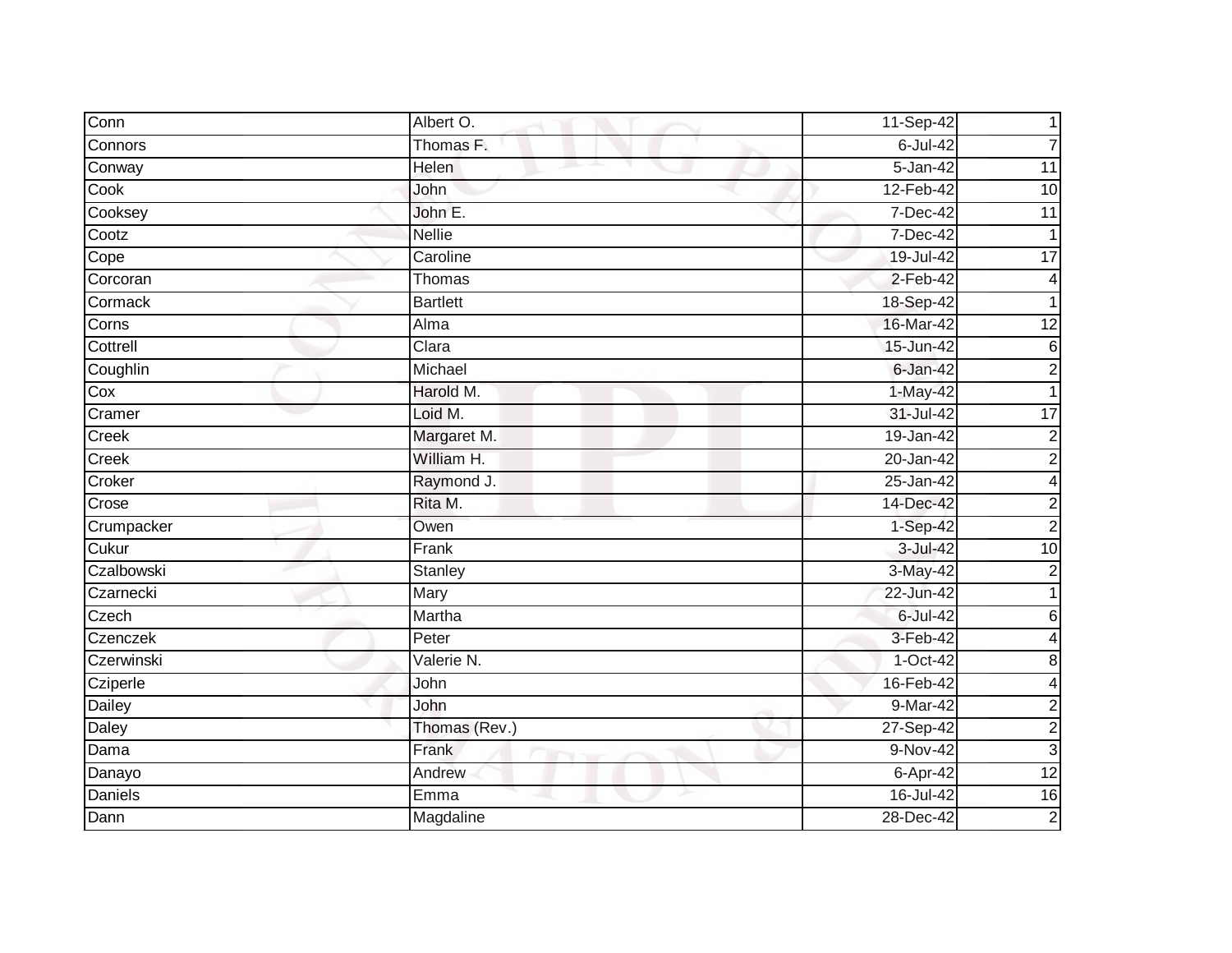| Dauksza        | <b>Mike</b>     | 8-Jan-42     | 11                      |
|----------------|-----------------|--------------|-------------------------|
| Davies         | David J.        | 5-Mar-42     | $\overline{2}$          |
| Davis          | Benjamin A.     | 28-Dec-42    |                         |
| Davis          | George F.       | 11-May-42    | 14                      |
| Davis          | <b>Harriet</b>  | 14-Dec-42    | $\overline{c}$          |
| Davis          | Louise (Lizzie) | $2$ -Feb-42  | 14                      |
| Davis          | Thomas S.       | 2-Feb-42     | $\overline{c}$          |
| Dembowski      | John            | 2-Aug-42     | $\overline{c}$          |
| Demmon         | James A.        | 26-Jan-42    | 10                      |
| Dempkowski     | Thomas          | 13-Jan-42    | $\overline{c}$          |
| Denniston      | Anna            | 16-Jul-42    | $\overline{c}$          |
| Dickerson      | Chester         | 2-Jul-42     | $\overline{c}$          |
| <b>Dickey</b>  | Edward C. (Dr.) | 15-Apr-42    | $\overline{25}$         |
| Dickson        | George Oliver   | 26-May-42    | $\overline{2}$          |
| Dickson        | John C.         | 3-Mar-42     | $\overline{c}$          |
| Dillings       | Della           | $20-Feb-42$  | $\overline{c}$          |
| <b>Dillner</b> | William         | $5 - Jan-42$ | 14                      |
| <b>Dilts</b>   | Hannah          | 16-Apr-42    | 15                      |
| Dixon          | Alice R.        | 8-Jul-42     | 18                      |
| Dodd           | Robert          | 6-Oct-42     | $\overline{2}$          |
| Doege          | Rudolph         | 15-Jul-42    | $\mathbf{1}$            |
| Doehler        | Margaret        | 16-Feb-42    | 14                      |
| Dolatowski     | Helen           | 20-Mar-42    | 19                      |
| Dolozycki      | <b>Basil</b>    | 4-Jan-42     | $\overline{16}$         |
| Donavan        | William A.      | 31-Aug-42    | 11                      |
| Dondur         | Lazo            | 13-Dec-42    | $\overline{19}$         |
| Donnelly       | Raphael (Rev.)  | 5-Apr-42     | $\overline{c}$          |
| <b>Dorsch</b>  | Adam H.         | 13-Mar-42    | $\overline{c}$          |
| Douglass       | A. (Mrs.)       | 5-Apr-42     | 16                      |
| Dowling        | John W.         | 23-Feb-42    | $\overline{c}$          |
| Downey         | Nora F.         | 14-Sep-42    | $\overline{\mathbf{c}}$ |
| <b>Dragus</b>  | Louis           | $11-Nov-42$  | 18                      |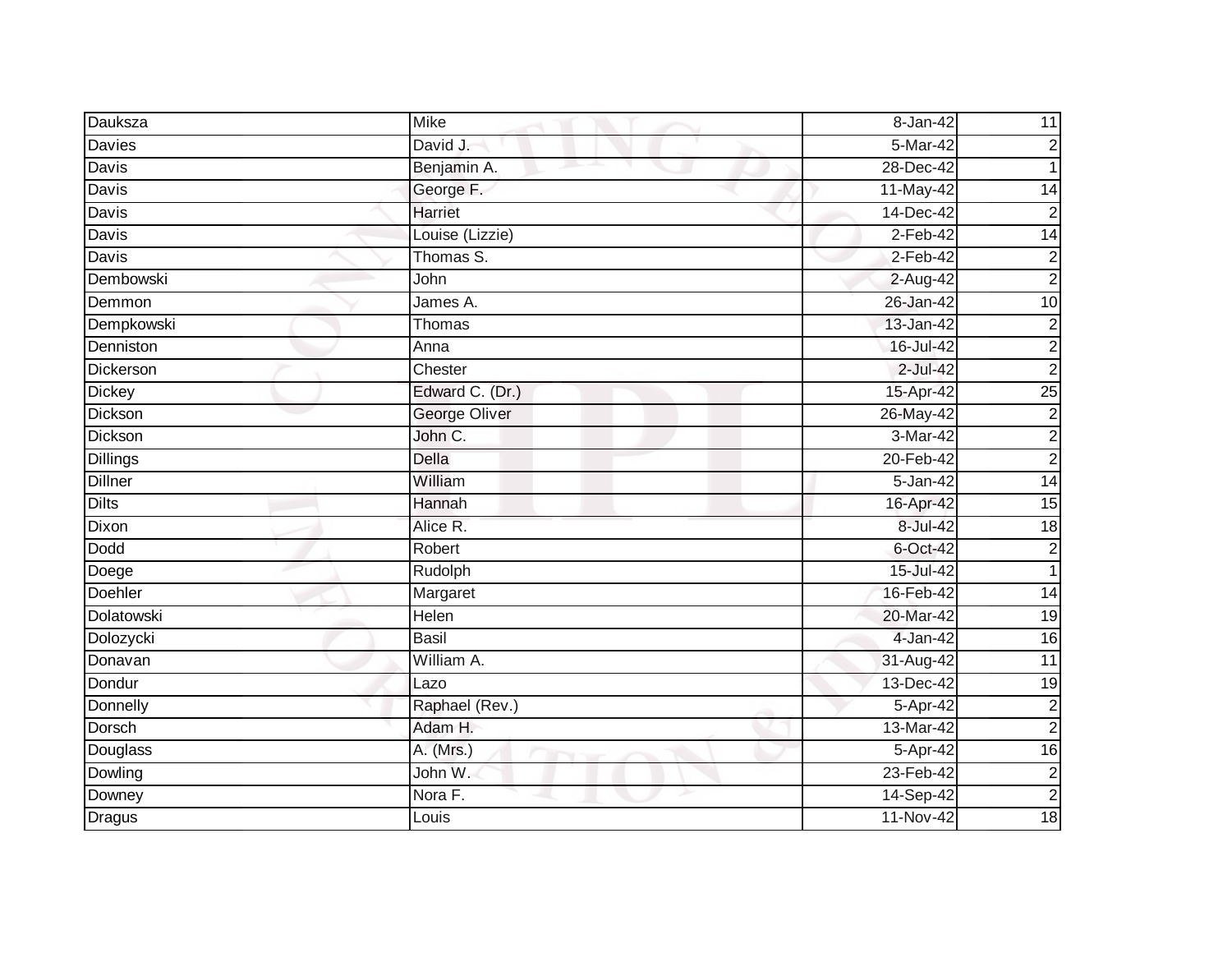| <b>Draves</b>    | Kenneth                                                                                                                                                                                                                                | 23-Nov-42              | $\overline{c}$  |
|------------------|----------------------------------------------------------------------------------------------------------------------------------------------------------------------------------------------------------------------------------------|------------------------|-----------------|
| <b>Dress</b>     | Peter                                                                                                                                                                                                                                  | 10-Dec-42              | 13              |
| Drevyanko        | Anna<br>and the contract of the contract of the contract of the contract of the contract of the contract of the contract of the contract of the contract of the contract of the contract of the contract of the contract of the contra | $9-Dec-42$             | 28              |
| Drzewiecki       | Estelle                                                                                                                                                                                                                                | 11-Feb-42              | 17              |
| <b>Dubbert</b>   | E.H.                                                                                                                                                                                                                                   | 6-Apr-42               | $\overline{2}$  |
| <b>Dubravich</b> | <b>Steve</b>                                                                                                                                                                                                                           | 27-Feb-42              | 20              |
| Dubrowolski      | Tillie                                                                                                                                                                                                                                 | 16-Feb-42              | $\overline{2}$  |
| <b>Duckett</b>   | Anna E.                                                                                                                                                                                                                                | 13-Nov-42              | $\overline{21}$ |
| <b>Dudicker</b>  | Nora B.                                                                                                                                                                                                                                | 27-Oct-42              | 12              |
| Dulin            | Maurice                                                                                                                                                                                                                                | $1-Oct-42$             | $\overline{2}$  |
| Dull             | Irma                                                                                                                                                                                                                                   | 12-Feb-42              | $\overline{10}$ |
| Dumagen          | John (Mrs.)                                                                                                                                                                                                                            | 8-May-42               | $\overline{c}$  |
| Dungy            | Jesse                                                                                                                                                                                                                                  | 1-Apr-42               | $\overline{16}$ |
| Dunley           | Mary                                                                                                                                                                                                                                   | 18-Mar-42              | $\overline{19}$ |
| Dupey            | Veronica                                                                                                                                                                                                                               | 12-Jun-42              | 30              |
| Dyba             | Tillie                                                                                                                                                                                                                                 | 13-Mar-42              | $\overline{c}$  |
| Eder             | Louis G.                                                                                                                                                                                                                               | $23 - Jan-42$          |                 |
| Edmunds          | <b>Charles</b>                                                                                                                                                                                                                         | 4-Aug-42               | $\bf 8$         |
| Edwards          | Clifton                                                                                                                                                                                                                                | 18-Aug-42              | $\sigma$        |
| Einsele          | Susan                                                                                                                                                                                                                                  | $6 - Jan-42$           | $\overline{2}$  |
| <b>Elkins</b>    | Cora Mae                                                                                                                                                                                                                               | 6-Dec-42               | $\overline{c}$  |
| Elliott          | Joe                                                                                                                                                                                                                                    | 15-Feb-42              | $\overline{c}$  |
| Elliott          | William                                                                                                                                                                                                                                | 20-Jan-42              | $\overline{c}$  |
| Ellison          | Charles W.                                                                                                                                                                                                                             | 4-Jun-42               | $\overline{c}$  |
| Engel            | Christine                                                                                                                                                                                                                              | 30-Jul-42              | 4               |
| Engel            | Leo                                                                                                                                                                                                                                    | 10-Feb-42              | $\overline{c}$  |
| Erickson         | Gertrude                                                                                                                                                                                                                               | $6-Nov-42$             | $\overline{c}$  |
| Erwin            | Villa                                                                                                                                                                                                                                  | $\overline{5}$ -May-42 | $\overline{c}$  |
| Esslinger        | W.M. (Mrs.)                                                                                                                                                                                                                            | 15-Jun-42              | $\overline{c}$  |
| Estrada          | Norma Jean                                                                                                                                                                                                                             | 10-Apr-42              | 17              |
| Euler            | Arthur J.                                                                                                                                                                                                                              | 3-Nov-42               | $\mathbf{1}$    |
| Evacko           | Marie                                                                                                                                                                                                                                  | $1-Mar-42$             | 18              |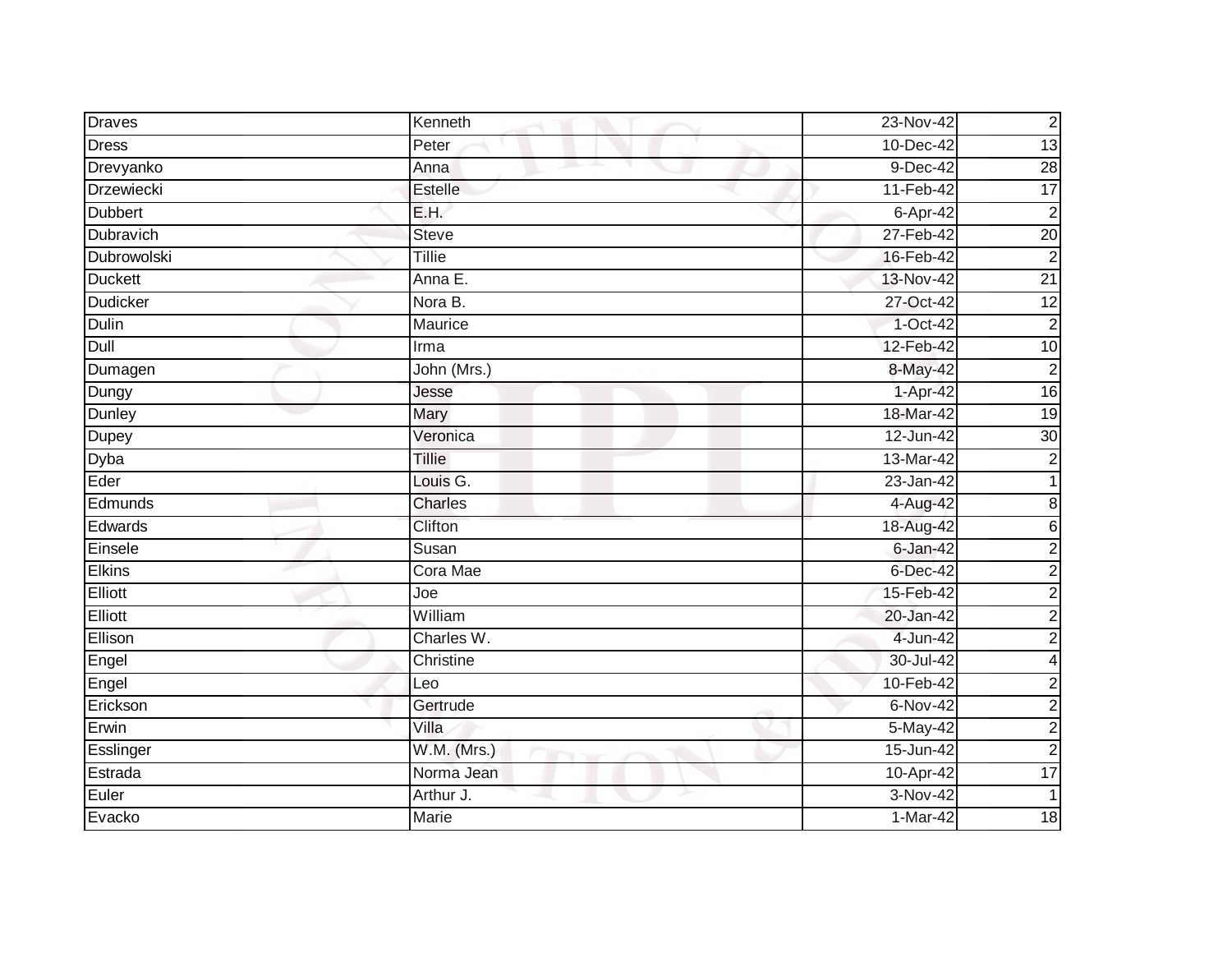| Evans      | Frances           | 27-Dec-42     | 12              |
|------------|-------------------|---------------|-----------------|
| Evans      | Robert O.         | 29-Jan-42     | $\overline{4}$  |
| Evans      | W.H.              | 15-Feb-42     | $\overline{2}$  |
| Everett    | Fannie            | 17-Feb-42     | $\overline{14}$ |
| Fandrei    | Fred L.           | 12-May-42     | $\overline{c}$  |
| Farcas     | Alex              | 5-Jul-42      | $6\phantom{1}$  |
| Farnelli   | Rose              | 11-Sep-42     | $\overline{16}$ |
| Farris     | John R.           | 15-Feb-42     | $6\phantom{1}$  |
| Fass       | Frank H.          | 26-Mar-42     | 10              |
| Fauver     | John V.           | 27-Nov-42     | $\overline{2}$  |
| Federoff   | Sam               | 15-Apr-42     | $\overline{21}$ |
| Felten     | Margaret          | 27-Feb-42     | 20              |
| Ference    | George            | 28-Jan-42     | 15              |
| Ferguson   | <b>Gerry Lee</b>  | $1-Mar-42$    | $\overline{2}$  |
| Finley     | <b>Estella</b>    | 9-Oct-42      | 30              |
| Finnan     | Mary B.           | 10-May-42     | $\overline{c}$  |
| Fitzgerald | Michael           | 17-Aug-42     | $\overline{2}$  |
| Flagg      | Charles           | 15-Apr-42     | 25              |
| Fleener    | Otto F. (Dr.)     | 29-Jun-42     | $\overline{2}$  |
| Florer     | <b>Ida May</b>    | 27-Aug-42     | 11              |
| Fogli      | Charles B.        | 23-Jul-42     | $\overline{14}$ |
| Forbes     | Eva J.            | 25-May-42     | $\overline{2}$  |
| Forbis     | William A. (Mrs.) | 22-Apr-42     | 19              |
| Forster    | Raymond T.        | 14-Sep-42     | $\overline{c}$  |
| Foster     | Theresa           | 19-Aug-42     | $\overline{c}$  |
| Foster     | Wayne             | 30-Mar-42     | 12              |
| Fowler     | Torrence          | $22 - Jun-42$ | $\mathsf 3$     |
| Frandrei   | Fred L.           | 13-May-42     | $\overline{c}$  |
| Franson    | Herbert           | 30-Jun-42     | $\overline{2}$  |
| French     | Roy C.            | 9-Jan-42      | 17              |
| Friend     | Mark I.           | 13-Apr-42     | $\overline{a}$  |
| Frisk      | Alex              | 7-Jul-42      | $\overline{c}$  |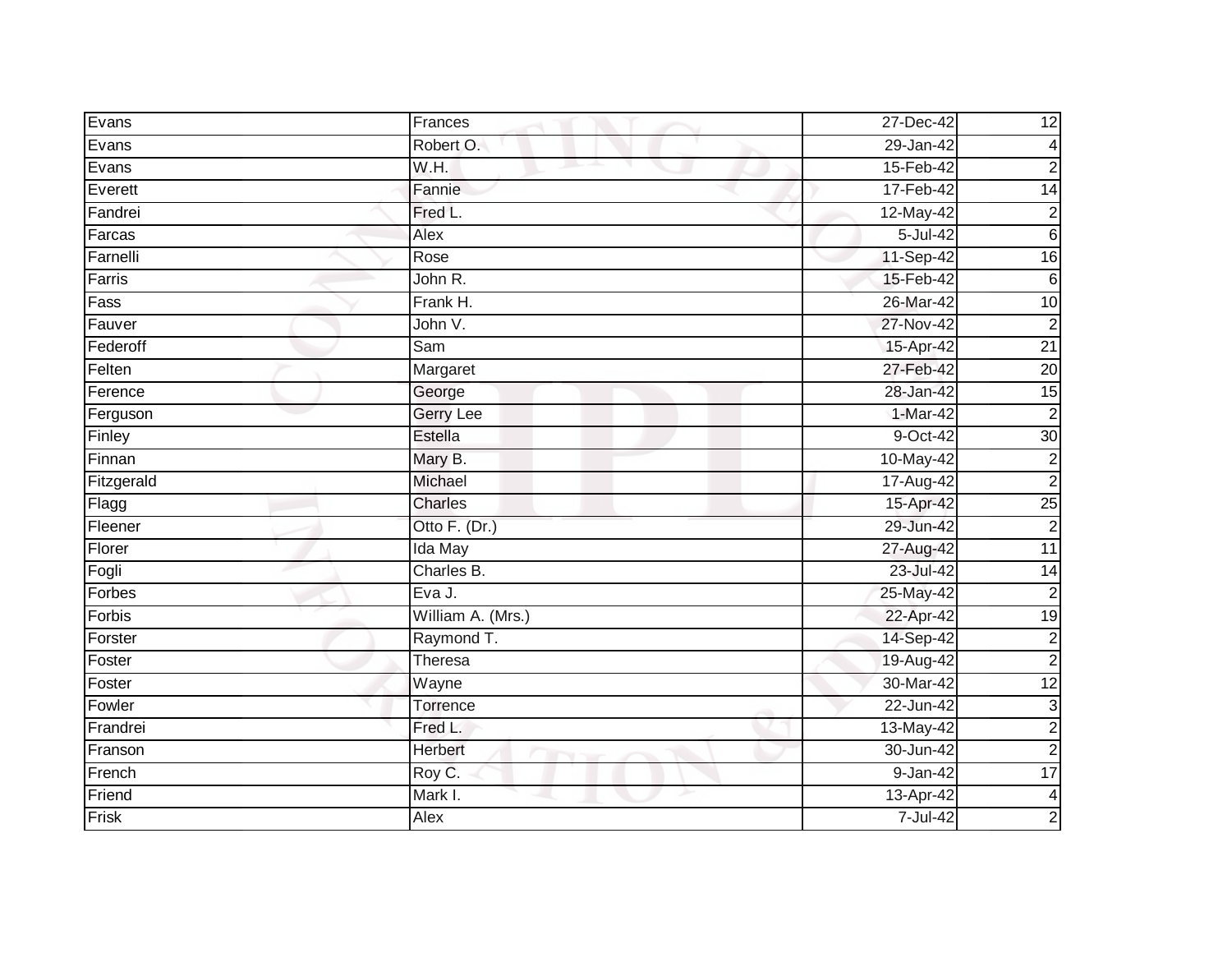| Froczak   | Joseph              | 6-May-42         | 18              |
|-----------|---------------------|------------------|-----------------|
|           |                     |                  |                 |
| Froncek   | Henrietta           | 30-Sep-42        | 25              |
| Froncek   | Mary                | 15-Nov-42        | 13              |
| Frunk     | George              | 18-Mar-42        | $\overline{2}$  |
| Fry       | Lena                | 19-Oct-42        | 10              |
| Fudenski  | Charles T.          | 30-Apr-42        | $\overline{c}$  |
| Gacek     | George              | 8-Sep-42         | 14              |
| Gacek     | George              | 8-Sep-42         | $\overline{14}$ |
| Gadomski  | Fay                 | 19-Jun-42        | $\overline{24}$ |
| Gadomski  | Fay (Miss)          | June 19, 1942    | 24              |
| Gadonski  | John                | 15-Jun-42        | $6\phantom{.}6$ |
| Gadonski  | John                | 15-Jun-42        | $\sigma$        |
| Gadzala   | Andrew              | 9-Dec-42         | $\overline{27}$ |
| Gadzala   | Andrew              | 9-Dec-42         | $\overline{27}$ |
| Gallagher | patrick K.          | 24-Jul-42        | $\overline{20}$ |
| Gallagher | Patrick K.          | 24-Jul-42        | $\overline{20}$ |
| Gallagher | Peter               | 23-Feb-42        | $\overline{2}$  |
| Gallagher | Peter               | 23-Feb-42        | $\overline{2}$  |
| Galluci   | Vincenzina          | 1-Nov-42         | 14              |
| Galluci   | Vincenzina (Mrs.)   | November I, 1942 | $\overline{14}$ |
| Galus     | Patricia C.         | 13-Jul-42        | $\overline{c}$  |
| Galus     | Patricia C.         | 13-Jul-42        | $\overline{2}$  |
| Ganser    | <b>Steve</b>        | 1-Feb-42         | $\overline{c}$  |
| Ganser    | Steve               | $1-Feb-42$       | $\overline{c}$  |
| Gant      | Joseph              | 23-Jan-42        | $\overline{16}$ |
| Gant      | Joseph              | 23-Jan-42        | $\overline{16}$ |
| Garbinky  | Frank               | 24-Dec-42        | $\overline{19}$ |
| Garbinky  | Frank               | 24-Dec-42        | $\overline{19}$ |
| Gast      | Josephine L.        | 10-May-42        | $\,6$           |
| Gast      | Josephine L. (Mrs.) | May 10, 1942     | 6               |
| Gathzeit  | William C. (Dr.)    | 22-Feb-42        | $\overline{2}$  |
| Gathzeit  | William C. (Dr.)    | 22-Feb-42        | $\overline{a}$  |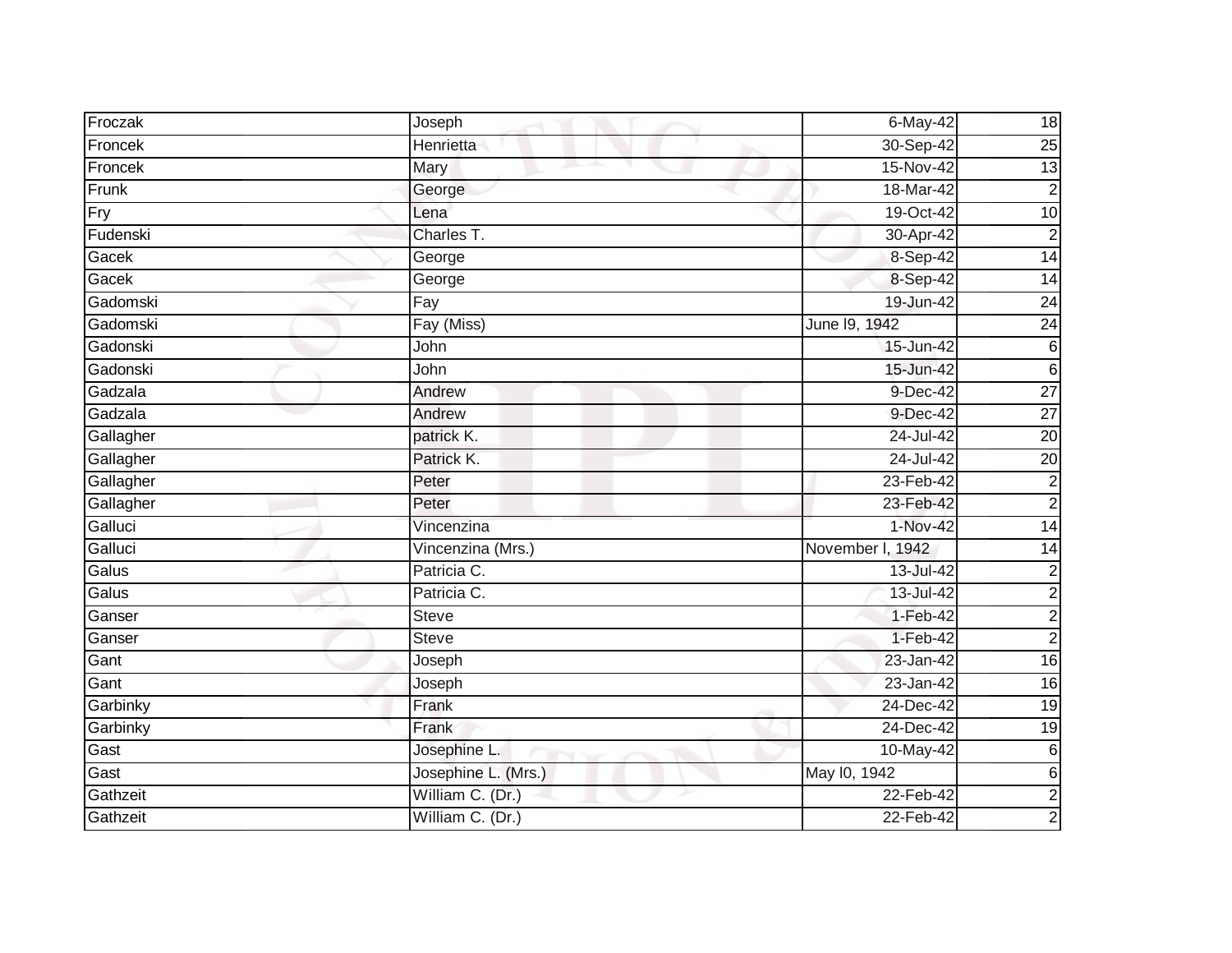| Gauger       | M.E. (Mrs.)                | 29-Mar-42          |                         |
|--------------|----------------------------|--------------------|-------------------------|
| Gauger       | M.E. (Mrs.)                | 29-Mar-42          |                         |
| Gehring      | Bertha J.<br>m.<br>and the | 19-Oct-42          | 10                      |
| Gehring      | Bertha J. (Miss)           | October I9, 1942   | 10                      |
| Geisler      | Edna B.                    | 13-Sep-42          | $\overline{17}$         |
| Geisler      | Edna B. (Mrs.)             | September I3, 1942 | 17                      |
| Gerold       | Peter                      | July 14, 1942      | $\overline{8}$          |
| Gerold       | Peter                      | 14-Jul-42          | $\overline{8}$          |
| Giannapoloas | James                      | June 2l, 1942      | 15                      |
| Giannapoloas | James                      | 21-Jun-42          | 15                      |
| Giffard      | Alfred E.                  | 27-Dec-42          | $\overline{\mathbf{c}}$ |
| Giffard      | Alfred E.                  | 27-Dec-42          | $\overline{2}$          |
| Gilman       | Bill                       | 7-Apr-42           | 14                      |
| Gilman       | Bill                       | 7-Apr-42           | $\overline{14}$         |
| Golderman    | <b>Dietrich</b>            | 19-Feb-42          | $\overline{2}$          |
| Golderman    | <b>Dietrich</b>            | February I9, 1942  | $\overline{2}$          |
| Gorgone      | <b>Natalie</b>             | $2$ -Jan-42        | 19                      |
| Gorgone      | Natalie (Miss)             | $2$ -Jan-42        | 19                      |
| Grace        | Ellen E.                   | 5-Jan-42           | $\overline{11}$         |
| Grace        | Ellen E. (Mrs.)            | 5-Jan-42           | 11                      |
| Graczyk      | Joseph (Mrs.)              | 14-Jul-42          | $\overline{\mathbf{c}}$ |
| Graczyk      | Joseph (Mrs.)              | 14-Jul-42          | $\overline{2}$          |
| Grady        | Thomas                     | 7-Apr-42           | 12                      |
| Grady        | Thomas                     | 7-Apr-42           | $\overline{12}$         |
| Granger      | Luticia A.                 | 16-Nov-42          | $\overline{c}$          |
| Granger      | Luticia A. (Mrs.)          | November I6, 1942  | $\overline{2}$          |
| Grant        | Hilda B.                   | 18-Dec-42          | 19                      |
| Grant        | Hilda B. (Mrs.)            | December 18, 1942  | $\overline{19}$         |
| Graves       | Robert O.                  | 17-Jul-42          | 14                      |
| Graves       | Robert O.                  | July 17, 1942      | $\overline{14}$         |
| Greb         | Hulda                      | 16-Aug-42          | $\frac{2}{2}$           |
| Greb         | Hulda (Mrs.)               | August 16, 1942    |                         |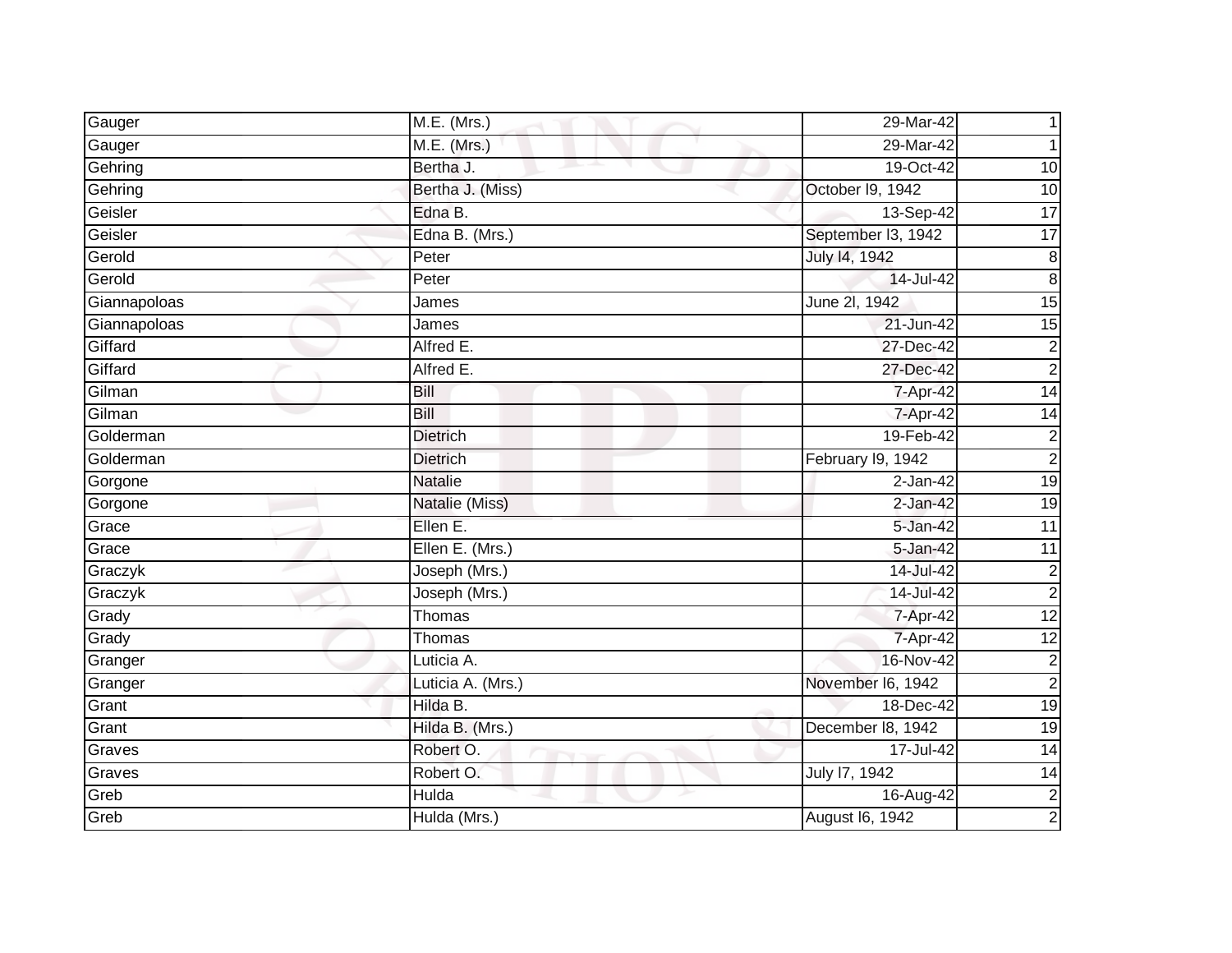| Green       | Roy (Jr. Lt.)     | 26-Jul-42         |                         |
|-------------|-------------------|-------------------|-------------------------|
| Green       | Roy (Jr.) (Lt.)   | 26-Jul-42         |                         |
| Greer       | Gretchen<br>m.    | $25 - Jan-42$     | 2                       |
| Greer       | Gretchen (Mrs.)   | 25-Jan-42         | $\overline{c}$          |
| Greslo      | Helen             | 17-Feb-42         | 4                       |
| Greslo      | Helen (Mrs.)      | February 17, 1942 |                         |
| Greve       | William F. (Ens.) | 20-Nov-42         |                         |
| Greve       | William F. (Ens.) | 20-Nov-42         |                         |
| Griffin     | Arthur D.         | 24-Jun-42         | 2                       |
| Griffin     | Arthur D.         | 24-Jun-42         | $\overline{2}$          |
| Griffin     | Lala              | 1-Sep-42          | $\overline{c}$          |
| Griffin     | Zala (Mrs.)       | September I, 1942 | $\overline{2}$          |
| Grimm       | Elsie             | 26-Oct-42         | 10                      |
| Grimm       | Elsie (Mrs.)      | 26-Oct-42         | 10                      |
| Grinnell    | <b>Bobby</b>      | 8-Dec-42          | 8                       |
| Grinnell    | <b>Bobby</b>      | 8-Dec-42          | $\bf 8$                 |
| Grishka     | Stanley (Pvt.)    | 27-Sep-42         | 9                       |
| Grishka     | Stanley (Pvt.)    | 27-Sep-42         | $9\,$                   |
| Gronkiewicz | John              | December 18, 1942 | 30                      |
| Gronkiewicz | John              | 18-Dec-42         | 30                      |
| Groot       | Sadie             | 21-Oct-42         | 18                      |
| Groot       | Sadie (Mrs.)      | October 2l, 1942  | $\overline{18}$         |
| Gross       | Helen             | 9-Mar-42          | $\,6$                   |
| Gross       | Helen (Mrs.)      | 9-Mar-42          | $\,6$                   |
| Gruel       | William           | 26-Aug-42         | 10                      |
| Gruhlke     | Otto R.           | $27-Aug-42$       | $\overline{11}$         |
| Grunewald   | Otto              | 4-Jan-42          | $\mathbf 2$             |
| Grunewald   | Otto              | 4-Jan-42          | $\overline{2}$          |
| Gryhlke     | Otto R.           | $27 - Aug-42$     | $\overline{11}$         |
| Grylis      | H.M.              | 22-Jun-42         | $\overline{\mathbf{c}}$ |
| Grylis      | H.M.              | June 22,1942      | $\overline{2}$          |
| Grys        | Joseph            | 27-Aug-42         | 6                       |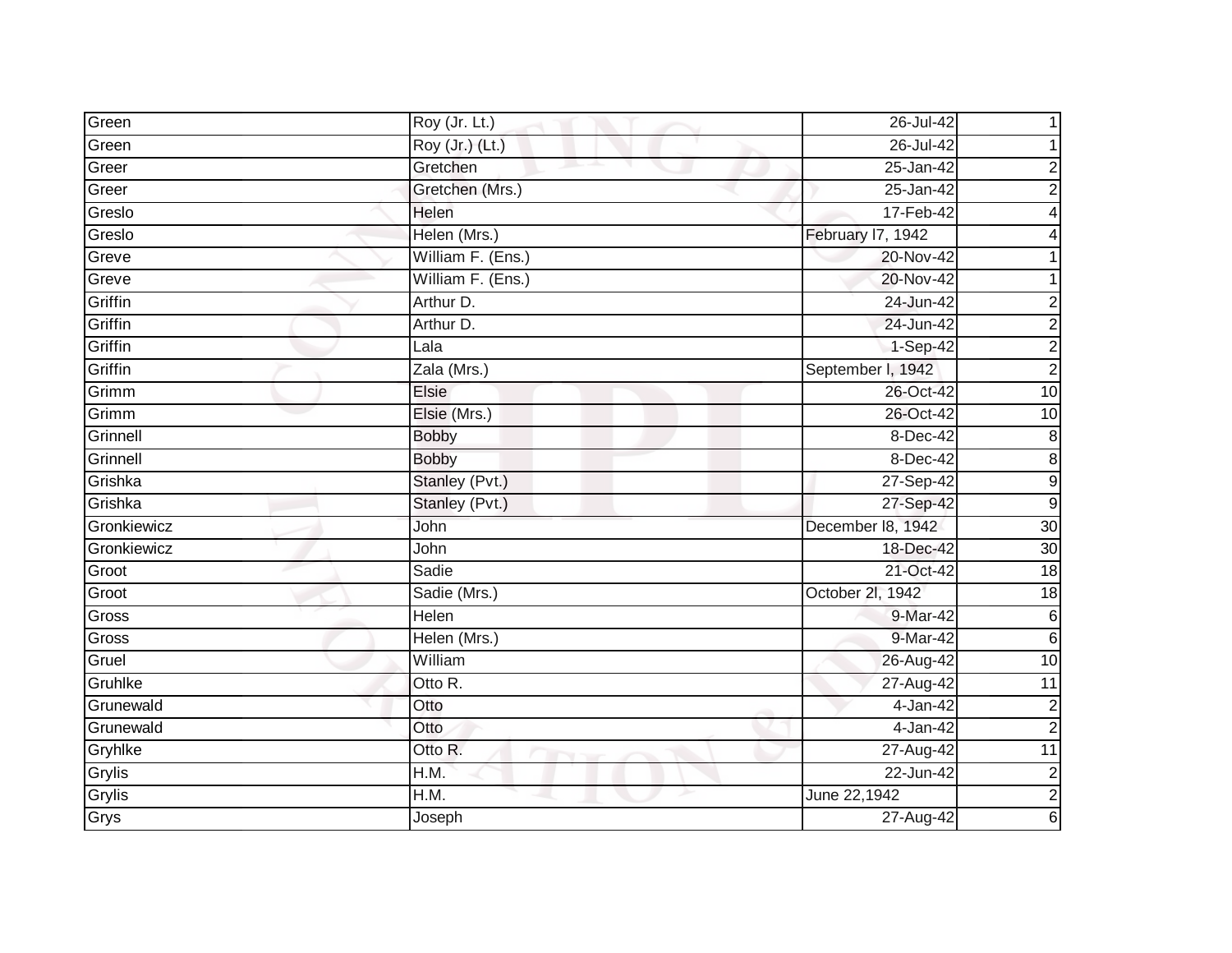| Grys            | Joseph         | 27-Aug-42         | $\,6$                   |
|-----------------|----------------|-------------------|-------------------------|
| Gudel           | William        | February I9, 1942 |                         |
| Gudel           | William<br>m.  | 19-Feb-42         |                         |
| Guel            | William        | 26-Aug-42         | 10                      |
| Gumm            | Albert F.      | $2-Nov-42$        | 12                      |
| Gumm            | Albert F.      | $2-Nov-42$        | 12                      |
| Gurevite        | Eva            | 19-Jul-42         | $\overline{11}$         |
| Gurevite        | Eva            | 19-Jul-42         | $\overline{11}$         |
| Gurevitz        | Eva            | 19-Jul-42         | 11                      |
| Gurevitz        | Eva (Mrs.)     | July 19, 1942     | 11                      |
| Gurevitz        | Isaac          | 3-May-42          | 26                      |
| Gurevitz        | Isaac          | 3-May-42          | 26                      |
| Gutowski        | Joseph         | 3-Mar-42          | $\infty$                |
| Gutowski        | Joseph         | 3-Mar-42          | $\overline{\infty}$     |
| Guyott          | Ben (Mrs.)     | $6$ -May-42       | $\frac{1}{8}$           |
| Guyott          | Ben (Mrs.)     | 6-May-42          | $\overline{18}$         |
| Guyott          | Carrie         | 19-Apr-42         | $\overline{15}$         |
| Guyott          | Carrie (Mrs.)  | April 19, 1942    | 15                      |
| Guzek           | CAroline       | 30-Nov-42         | 1                       |
| Guzek           | Caroline       | 30-Nov-42         |                         |
| Guziorek        | Rose           | 20-Jul-42         | 6                       |
| <b>Guziorek</b> | Rose (Mrs.)    | 20-Jul-42         | 6                       |
| Gwizdy          | Simon          | 27-Nov-42         | $\overline{\mathbf{c}}$ |
| Gwizdy          | Simon          | 27-Nov-42         | $\overline{2}$          |
| Hacker          | Mabel (Mrs.)   | April 17, 1942    | $\overline{21}$         |
| Hadarich        | Louis          | $4-Feb-42$        | 1                       |
| Hale            | Clarence H.    | 29-Jan-42         | 4                       |
| Hamilton        | Kate (Mrs.)    | 13-Mar-42         | $\overline{c}$          |
| Hampsten        | <b>Charles</b> | 26-Jan-42         | $\bf8$                  |
| Hannaford       | Mary (Mrs.)    | February I5, 1942 | $\mathbf 2$             |
| Hansen          | Nettie (Mrs.)  | 7-Dec-42          | 11                      |
| <b>Hap</b>      | Joseph         | October 18, 1942  | 13                      |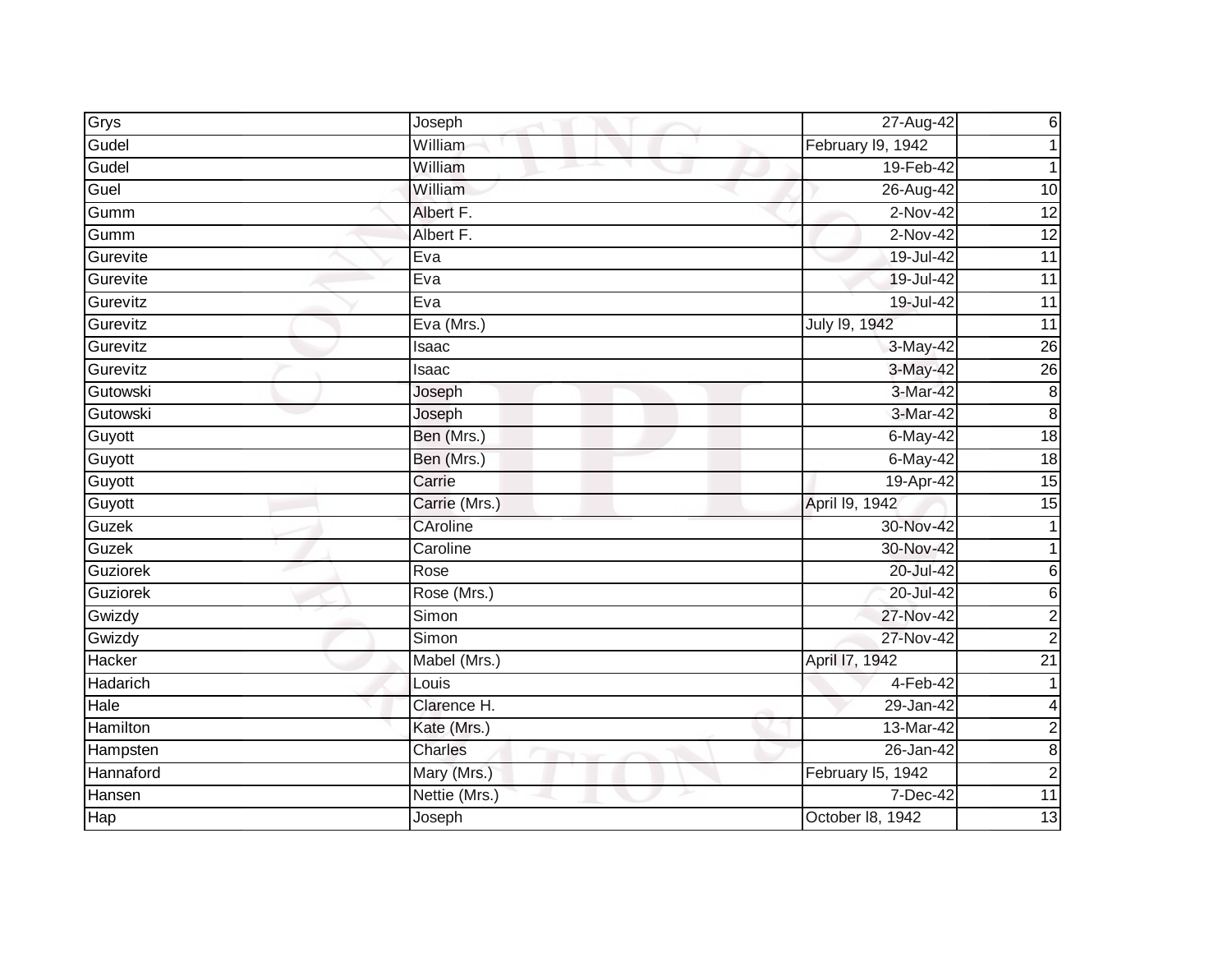| Harkinrider      | Frances (Mrs.)   | March I0, 1942          | 11               |
|------------------|------------------|-------------------------|------------------|
| Harper           | Andrew           | $6$ -Jan-42             | $\boldsymbol{8}$ |
| Harrey           | Robert H.        | $6 - Aug-42$            | $\overline{12}$  |
| Harris           | John O.          | January II, 1942        | $\overline{10}$  |
| <b>Hart</b>      | Maude (Mrs.)     | 9-Feb-42                | $\overline{6}$   |
| <b>Hartline</b>  | Richard          | 28-Apr- $42$            | $\overline{c}$   |
| Hartman          | Fredrika         | 4-Jan-42                | $\overline{c}$   |
| Hartman          | Harry H.         | 30-Mar-42               | $\overline{2}$   |
| Hartnett         | Michael J.       | 9-Dec-42                | $\overline{21}$  |
| Hartup           | Anna Mae (Mrs.)  | 25-Feb-42               | $\overline{2}$   |
| Harvan           | Mike             | October II, 1942        | 11               |
| Harvey           | Robert H.        | 6-Aug-42                | 12               |
| Hasselbring      | Johanna (Mrs.)   | June 19, 1942           | $\overline{17}$  |
| Hatton           | $E.H.$ (Mrs.)    | 8-Apr-42                | $\overline{c}$   |
| Heivon           | Florence (Miss)  | 24-Feb-42               | $\overline{c}$   |
| Henderson        | James A.         | June 22. 1942           | 10               |
| Henderson        | $L.R.$ (Maj.)    | July 17, 1942           |                  |
| <b>Hendricks</b> | Morris W.        | 7-Dec-42                | 1                |
| Hennebohle       | William C.       | 27-Nov-42               | $\overline{2}$   |
| Henry            | Mose             | 26-Mar-42               | $\overline{10}$  |
| Hensley          | John C.          | 27-Dec-42               | $\overline{c}$   |
| <b>Herbst</b>    | mabel (Mrs.)     | 25-May-42               | $\overline{2}$   |
| Hero             | William          | April I, 1942           | $\overline{25}$  |
| Herr             | Marie (Mrs.)     | 2-Aug-42                | 15               |
| Hess             | Marie T. (Mrs.)  | <b>January 18, 1942</b> | $\overline{c}$   |
| Hetra            | Katherine (Mrs.) | June 14, 1942           | $\overline{14}$  |
| Higgins          | Earl             | April 17, 1942          | $\overline{21}$  |
| Hill             | Louise (Mrs.)    | August II, 1942         | 11               |
| Hinchman         | Carl E.          | April 13, 1942          | $\overline{c}$   |
| <b>Hirsch</b>    | Laura (Mrs.)     | 29-Mar-42               | $\overline{2}$   |
| Hitzeman         | Louisa (Mrs.)    | 25-Sep-42               | $\overline{30}$  |
| <b>Hobbs</b>     | Clifton J.       | 27-Jul-42               | 12               |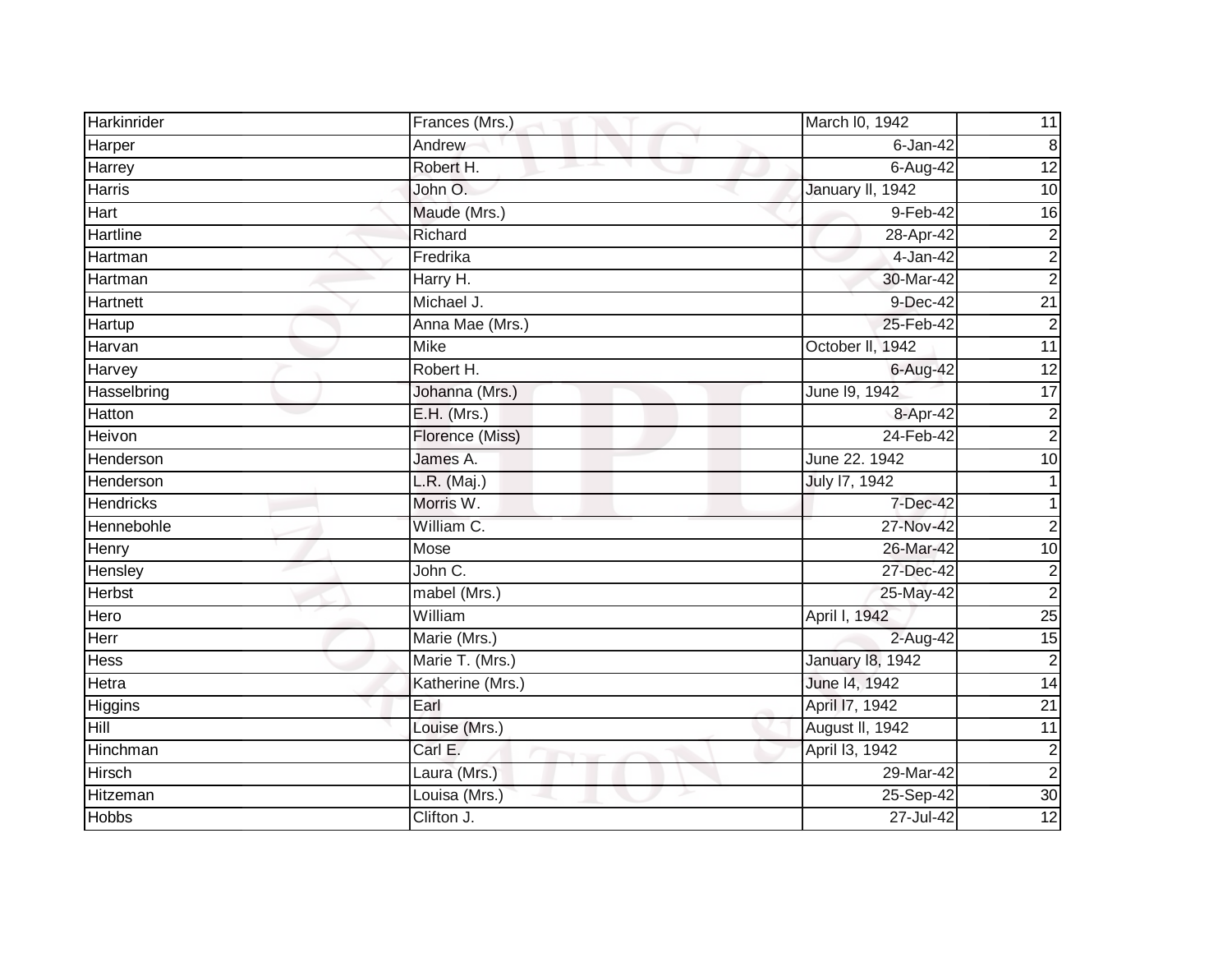| Hodel            | Christian (Mrs.) | 24-Sep-42         | 13              |
|------------------|------------------|-------------------|-----------------|
| Hodel            | John             | 7-Apr-42          | $\overline{c}$  |
| Hodes            | Sam              | 7-Jun-42          | 10              |
| Hoeppner         | William          | May I, 1942       | 19              |
| Hoffman          | Eleanora (Mrs.)  | 30-Mar-42         | 12              |
| Hoffman          | John             | $27-Nov-42$       | $\overline{c}$  |
| Hogan            | Theresa (Mrs.)   | July 14, 1942     | 14              |
| Hogarth          | Jane (Mrs.)      | April 17, 1942    | $\overline{17}$ |
| Holewinski       | Joseph           | June I, 1942      | $\overline{10}$ |
| <b>Holmstrom</b> | Gustav           | June 17, 1942     | $\overline{17}$ |
| Holohen          | John J.          | April 19, 1942    | $\overline{16}$ |
| Holton           | Frank            | 24-Apr-42         | 28              |
| Hoover           | Calvin S.        | 3-Feb-42          | $\overline{2}$  |
| Horner           | Peter            | 7-May-42          | $\frac{1}{8}$   |
| Horvath          | Elizabeth (Mrs.) | 22-Jun-42         | 10              |
| Horvath          | Oswald           | 8-Mar-42          | $6\phantom{a}$  |
| Hosier           | Alice A. (Mrs.)  | June 15, 1942     | $\overline{2}$  |
| Houtchens        | Doris (Mrs.)     | 23-Apr-42         | 14              |
| Howard           | Clara (Mrs.)     | $6-Sep-42$        | $\overline{2}$  |
| Howkinson        | <b>Martin</b>    | 6-Nov-42          | $\overline{26}$ |
| Hudson           | F.M.             | November I5, 1942 | $\overline{c}$  |
| <b>Hughes</b>    | Gordon (Mrs.)    | 3-May-42          | $\overline{26}$ |
| Humpfer          | Mary (Mrs.)      | 8-Apr-42          | $\overline{c}$  |
| Hunt             | William          | July 10, 1942     | $\mathbf{1}$    |
| Huszty           | Steve            | 4-Aug-42          | $\overline{2}$  |
| <b>Hutchins</b>  | Jennie (Mrs.)    | May 14, 1942      | $\overline{13}$ |
| Irvin            | Norton H.        | March I0, 1942    |                 |
| Ivak             | Andrew           | 20-Aug-42         | $\overline{2}$  |
| Jackey           | Hazel (Mrs.)     | 24-Mar-42         | $\overline{a}$  |
| Jackson          | Robert           | 23-Jan-42         | $\mathbf{1}$    |
| Jacobs           | Harry            | March I7, 1942    | $\overline{2}$  |
| Jacobs           | Herman A.        | 30-Dec-42         | 13              |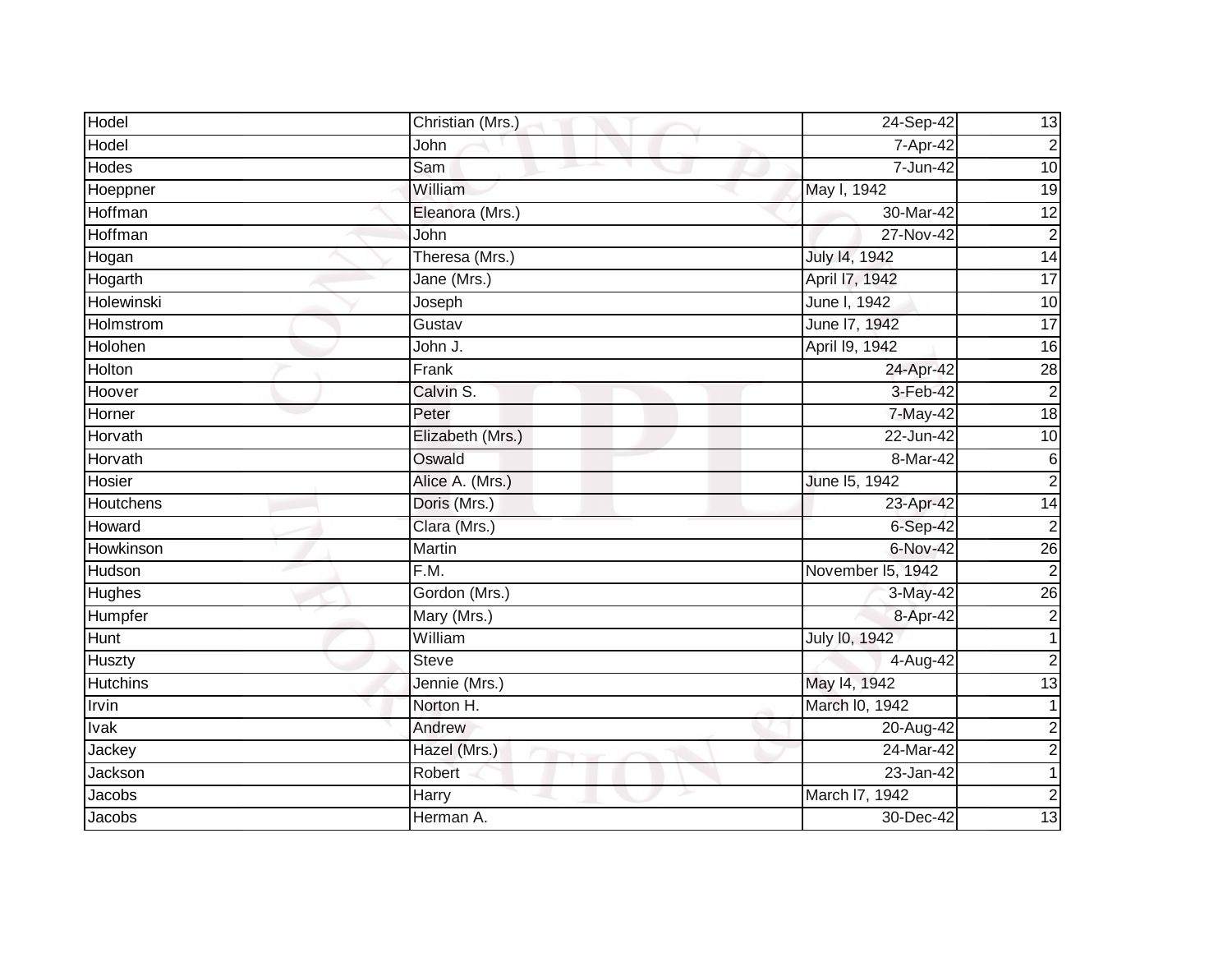| Jaeger       | Mary (Mrs.)          | 29-Apr-42          | 19               |
|--------------|----------------------|--------------------|------------------|
| Jancek       | Paul                 | 22-Mar-42          | 16               |
| Jansen       | T.F. (Msgr.)         | $2-Mar-42$         | $\overline{c}$   |
| Jarvis       | Joseph R. (Lt.)      | 6-Sep-42           | $\overline{20}$  |
| Jasinski     | Anthony              | 23-Sep-42          | $\overline{c}$   |
| Jastrzab     | Mary (Mrs.)          | September 2l, 1942 | $\overline{c}$   |
| Jelenecki    | Felix                | 22-Mar-42          | 17               |
| Johnson      | Basil T.             | 27-Sep-42          | $\overline{19}$  |
| Johnson      | Eliza R. (Mrs.)      | 28-Apr-42          | $\mathbf 2$      |
| Johnson      | Helen (Miss)         | 23-Sep-42          | $\overline{2}$   |
| Johnson      | Henry S.             | 30-Mar-42          | 10               |
| <b>JOnes</b> | George B. (Rev.)     | 7-Jan-42           | $\overline{21}$  |
| Jones        | George W.            | June 16, 1942      | 10               |
| Jones        | Philena (Mrs.)       | 22-Jun-42          | 3                |
| Jones        | <b>Richard Allan</b> | 25-Mar-42          | 24               |
| Jones        | William E.           | July 10, 1942      | $\boldsymbol{8}$ |
| Jordan       | Lucinda (Mrs.)       | 20-Feb-42          | $\overline{2}$   |
| Josipovich   | Mary (Mrs.)          | 2-Sep-42           | 26               |
| Joyce        | Mary E.              | 30-Aug-42          | $\overline{2}$   |
| Jurbala      | John                 | June 10, 1942      | 23               |
| Kachur       | Mary (Mrs.)          | 28-Dec-42          | $\overline{2}$   |
| Kadel        | Philip               | May 14, 1942       | 13               |
| Kaiser       | Nicholas             | 22-Jun-42          |                  |
| Kalcenski    | Julia (Mrs.)         | 28-Sep-42          | 1                |
| Kaleta       | Walter               | 25-Feb-42          | $\overline{31}$  |
| Kalwa        | Frederick            | 16-Jan-42          | $\overline{2}$   |
| Kalwa        | Louis (Mrs.)         | 20-Mar-42          | 19               |
| Kasper       | John                 | 24-Jul-42          | $\overline{20}$  |
| Kasten       | Anna M. (Mrs.)       | 9-Oct-42           | 33               |
| Kaszlewicz   | John                 | November I6, 1942  | 6                |
| Kauchak      | John                 | 22-Feb-42          | 16               |
| Kaufmann     | Clara (Mrs.)         | 26-Jan-42          | $\overline{2}$   |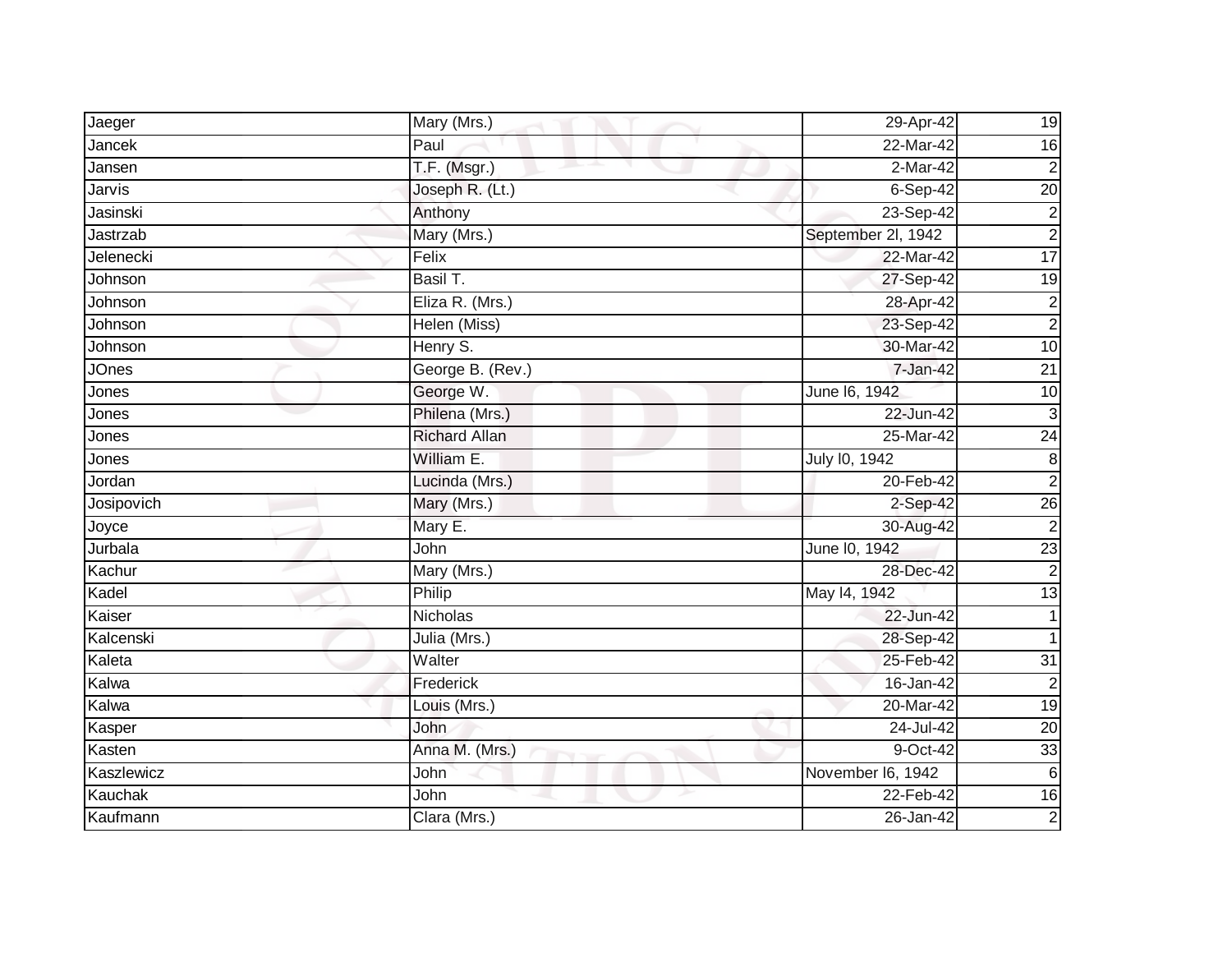| Keagle       | Howard E.           | 22-Jan-42         | 11              |
|--------------|---------------------|-------------------|-----------------|
| Keegan       | Mary A. (Mrs.)      | 20-Aug-42         | $\overline{c}$  |
| Keeler       | Helen (Mrs.)        | 8-Sep-42          | $\overline{c}$  |
| Keilman      | John P.             | January 15, 1942  | $\overline{12}$ |
| Keilman      | Margaret (Miss)     | $6 - Jan-42$      | $\overline{c}$  |
| Keilman      | Peter               | 30-Aug-42         | $\overline{a}$  |
| Kekelik      | Michael             | 5-Jan-42          | $\overline{14}$ |
| Kellner      | Herman A.           | 24-Apr-42         | $\overline{c}$  |
| Kelly        | Edward (Mrs.)       | 22-Feb-42         | $\bf 8$         |
| Kelly        | J.J. (Jr.)          | 20-Aug-42         | 17              |
| Kelly        | Robert H.           | 8-May-42          | $\overline{2}$  |
| Kenderessy   | Alexander           | 7-Jun-42          | $\overline{10}$ |
| Kennedy      | Beta A. (Mrs.)      | 28-Aug-42         | $\overline{20}$ |
| Kennedy      | <b>John Charles</b> | $6-Sep-42$        | $\overline{2}$  |
| Kennedy      | Katherine (Miss)    | February I, 1942  | $\overline{c}$  |
| Kennedy      | Mary (Mrs.)         | November 18, 1942 | $\overline{2}$  |
| Kenyon       | Bertha M. (Mrs.)    | 3-Jul-42          | $\overline{c}$  |
| Kerner       | Mildred (Mrs.)      | October 15, 1942  | $\overline{2}$  |
| Keszeli      | <b>John</b>         | 8-May-42          | $\overline{16}$ |
| Kietzman     | Augusta (Mrs.)      | October 2l, 1942  | $\overline{c}$  |
| Kilbourn     | Richard             | 30-Nov-42         | $\overline{c}$  |
| Kimmel       | Fred C.             | 22-Jan-42         | 10              |
| King         | George              | 30-Nov-42         | $\overline{2}$  |
| King         | Pauline (Mrs.)      | 25-Oct-42         | 12              |
| Kitts        | $C.C.$ (Mrs.)       | 29-Jun-42         | $\overline{2}$  |
| Klapak       | Anna (Mrs.)         | $12-Aug-42$       | $\overline{28}$ |
| Kleinwachter | Adolph (Dr.)        | $2$ -Jun-42       | $\,6$           |
| Klen         | Bernard S.          | 27-Apr-42         | $6\phantom{.}6$ |
| Klingensmith | GL                  | $9-Dec-42$        | $\overline{27}$ |
| Kliza        | Lawrence            | 24-Dec-42         | $\overline{c}$  |
| Klooz        | Jane (Mrs.)         | 2-Jan-42          | 19              |
| Kluga        | (infant son)        | 15-Jan-42         | 13              |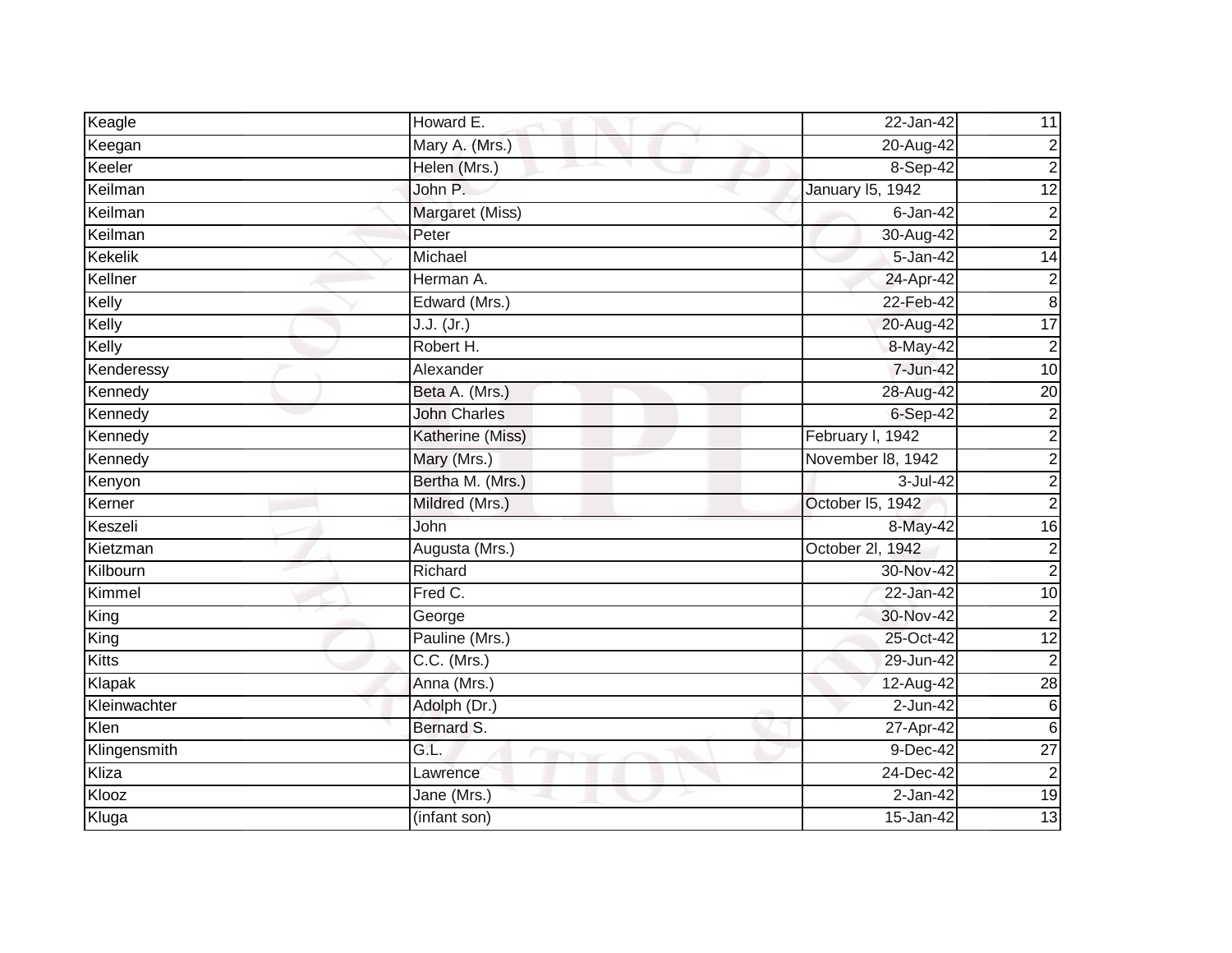| Kmecza         | Nicholas       | January 18, 1942        | $\overline{c}$  |
|----------------|----------------|-------------------------|-----------------|
| <b>Kmonk</b>   | Joseph S.      | 30-Nov-42               | 4               |
| Knerr          | Francis L.     | 28-Dec-42               | $\overline{c}$  |
| Knight         | Coral (Mrs.)   | 22-Sep-42               | $\overline{12}$ |
| Knight         | Edward (Capt.) | $9-Feb-42$              |                 |
| Knitter        | Charles C.     | <b>January 18, 1942</b> | $\overline{c}$  |
| Knoche         | Mary (Mrs.)    | 12-Mar-42               | $\overline{2}$  |
| Knoerzer       | Joseph         | December 2l, 1942       | $\overline{c}$  |
| Koch           | Barbara (Mrs.) | June 15, 1942           | $\overline{c}$  |
| Koch           | William        | 5-Mar-42                | $\overline{2}$  |
| Koczur         | Frank          | 12-Mar-42               | $\bf8$          |
| Koeblin        | Fred W.        | 4-May-42                | 23              |
| Koehle         | William        | 8-Apr-42                | $\overline{27}$ |
| Koenig         | Fred (Rev.)    | June II, 1942           | 4               |
| Kollar         | Joseph         | 28-Dec-42               | $\overline{c}$  |
| Kopzek         | Joseph         | June II, 1942           | $\overline{2}$  |
| Koscso         | John           | 27-Feb-42               | 26              |
| Koski          | <b>Charles</b> | 18-Mar-42               | $\overline{22}$ |
| Kovachik       | Peter A.       | 8-Apr-42                | 24              |
| Kovacik        | Theresa (Mrs.) | 25-Jun-42               | 16              |
| Kozak          | Mary (Mrs.)    | August I0, 1942         | 12              |
| <b>Kozdras</b> | Thomas         | 9-Dec-42                | $\overline{27}$ |
| Kozlowski      | Mary (Mrs.)    | 12-Apr-42               | $\overline{17}$ |
| Krakowiak      | Marceli        | 4-Sep-42                | 15              |
| Krapac         | Ivan           | 4-Jun-42                | $\overline{2}$  |
| Krasic         | Dragatin       | 7-Jun-42                | $\overline{10}$ |
| Krause         | Henry          | 20-Dec-42               | $\overline{c}$  |
| Krieger        | John           | 20-Jul-42               | $\overline{2}$  |
| Kriesel        | William        | 20-Feb-42               | $\overline{27}$ |
| Kronland       | John           | $4-Feb-42$              | 17              |
| Krug           | Nellie (Mrs.)  | 25-Jan-42               | $\overline{2}$  |
| Krupa          | Mary (Mrs.)    | $4-Sep-42$              | 15              |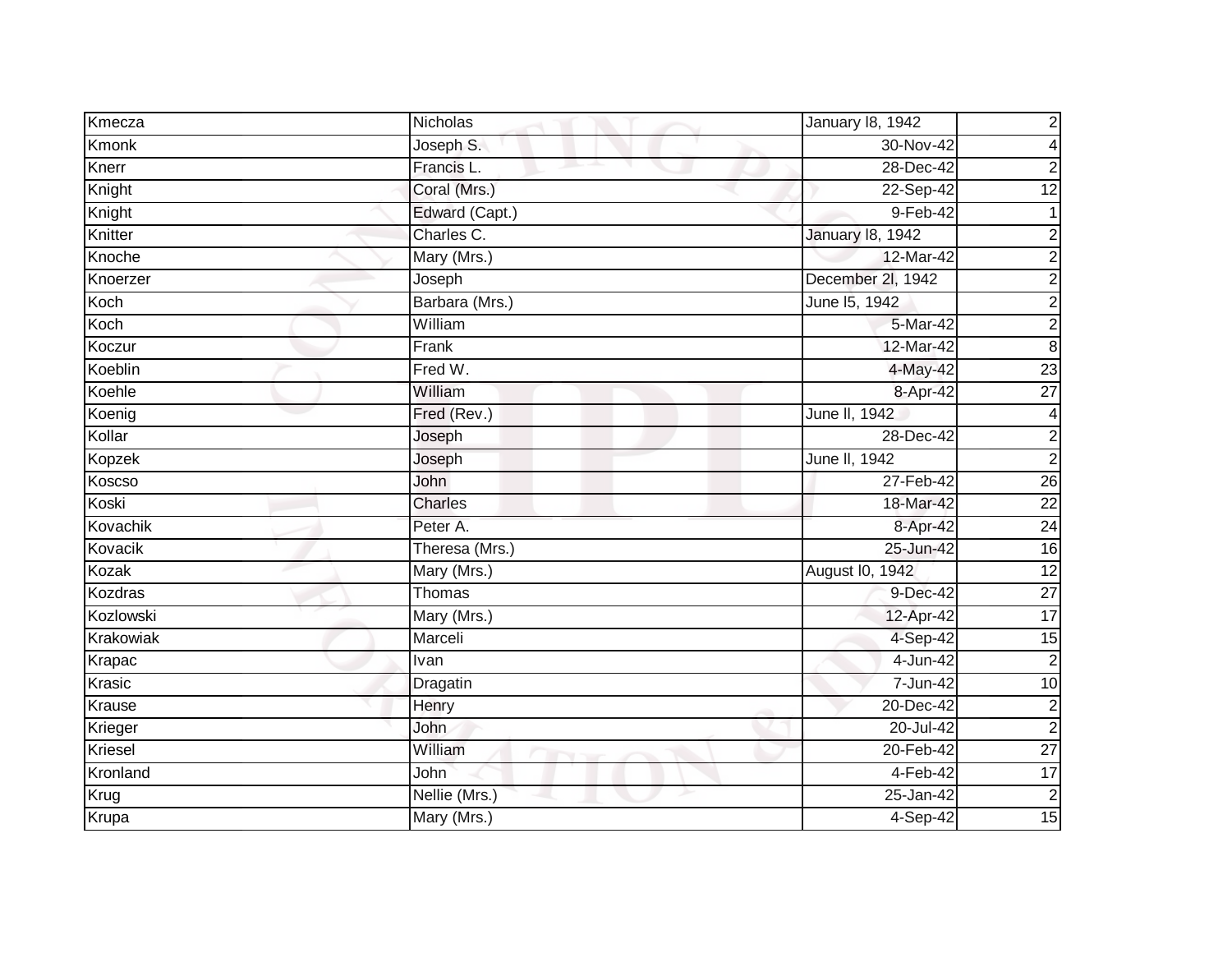| Krygowski         | John             | June 18, 1942     | 17                      |
|-------------------|------------------|-------------------|-------------------------|
| Krzan             | Ann (Mrs.)       | 20-Nov-42         | $\overline{21}$         |
| <b>Kubiszak</b>   | Victoria (Mrs.)  | 15-Mar-42         | 8                       |
| Kuchinsky         | Ignatius         | 12-Jul-42         | $\overline{2}$          |
| Kuhta             | Anthony          | 24-Feb-42         | 4                       |
| Kukelka           | John             | 6-Nov-42          | $\overline{26}$         |
| Kuntz             | Martin           | 29-Jun-42         | $\overline{c}$          |
| Kuske             | Walter           | October I6, 1942  | $\overline{c}$          |
| Kussmaul          | Joseph H.        | May 3l, 1942      | $\overline{2}$          |
| Kutlek            | Michael          | 3-Feb-42          | $\overline{12}$         |
| Lacko             | Agnes (Miss)     | 2-Mar-42          | $\overline{14}$         |
| Lacy              | William H.       | November I0, 1942 | $\overline{c}$          |
| Lahs              | Joseph           | 7-May-42          | 12                      |
| Lakner            | Lewis W. (Capt.) | 9-Nov-42          | $\overline{10}$         |
| L <sub>alos</sub> | Thomas           | 24-Apr-42         | $\overline{c}$          |
| Lamb              | Dorothy Ann      | $2-Feb-42$        | $\overline{c}$          |
| LaMere            | David            | 28-Apr-42         | $\mathbf 1$             |
| Lamphier          | William          | August 14, 1942   | 29                      |
| Lancaster         | Mary (Mrs.)      | 13-Aug-42         | $\overline{15}$         |
| Langmaid          | Willis           | 9-Dec-42          | $\overline{\mathbf{4}}$ |
| Langner           | Ignatz           | December I, 1942  | $\overline{c}$          |
| Lapcovitch        | Marko            | May II, 1942      | 10                      |
| LaPlant           | A.J. (Mrs.)      | 6-May-42          | $\frac{1}{8}$           |
| Larson            | Clara (Mrs.)     | 22-Jun-42         | $\mathbf{3}$            |
| Laschik           | Bertha (Mrs.)    | 25-May-42         | $\overline{10}$         |
| Laskarin          | Anna (Mrs.)      | 26-Feb-42         | $\overline{\mathbf{4}}$ |
| Lawrence          | Malisa H. (Mrs.) | August I0, 1942   | $\overline{2}$          |
| Leck              | Maybell (Mrs.)   | December II, 1942 | $\overline{19}$         |
| Lelek             | Andrew           | April I, 1942     | $\overline{27}$         |
| Lenckos           | Anna (Mrs.)      | 8-Oct-42          | $\overline{12}$         |
| Lennertz          | Helena (Mrs.)    | 20-Sep-42         | 16                      |
| Letz              | Otto             | $12$ -Jan-42      | 14                      |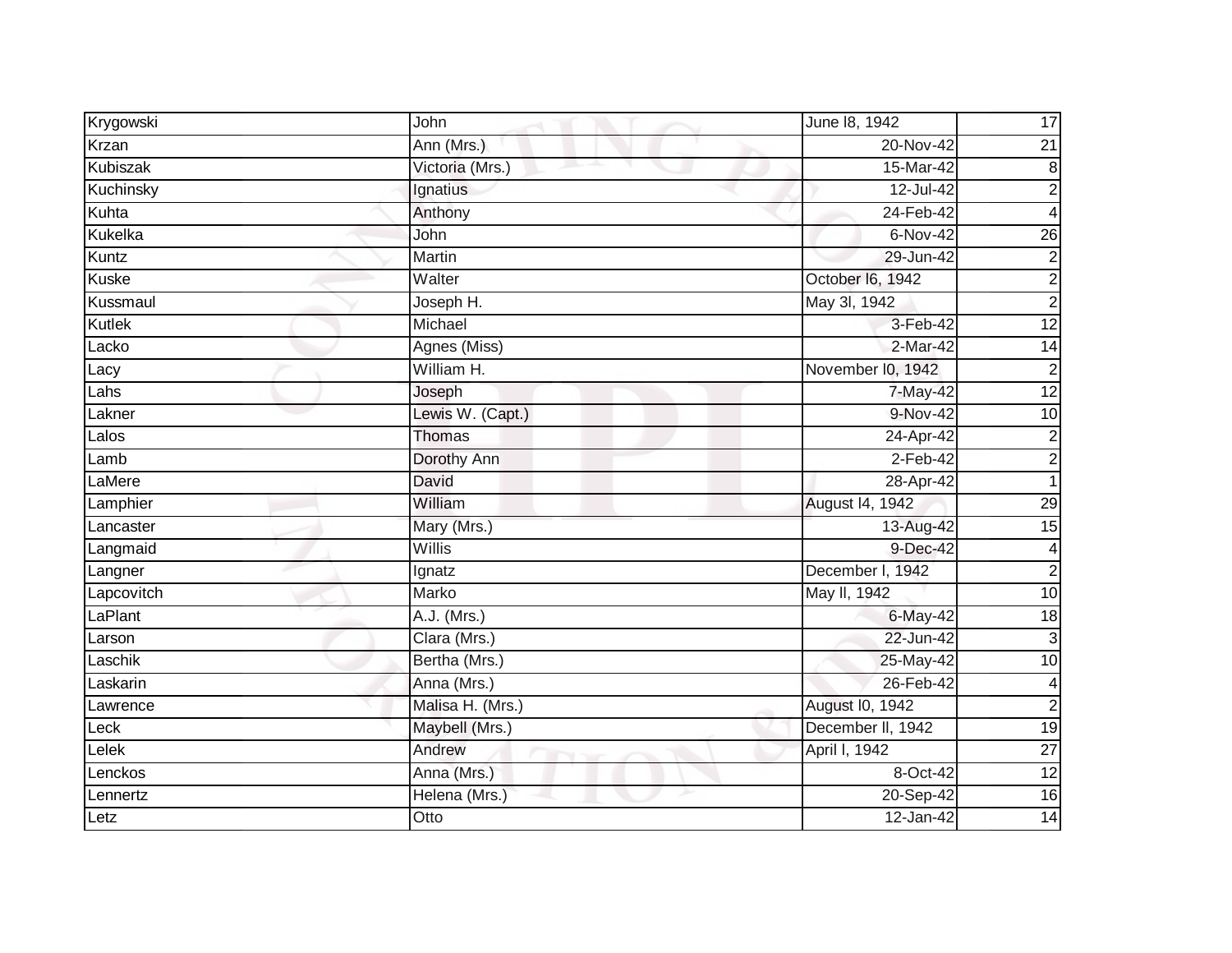| Lever      | Arthur                | April 14, 1942    | 7                       |
|------------|-----------------------|-------------------|-------------------------|
| Lewis      | <b>Morris</b>         | 9-Nov-42          | 5                       |
| Lewis      | Virginia (Mrs.)       | $1-Feb-42$        | $\overline{10}$         |
| Lewman     | <b>William Lee</b>    | 30-Nov-42         | 1                       |
| Liesenfelt | Jacob                 | 30-Mar-42         | $\overline{\mathbf{c}}$ |
| Light      | Frederick D.          | 12-Jan-42         | $\overline{\mathbf{c}}$ |
| Likeman    | Louis F.              | September I, 1942 | $\overline{2}$          |
| Lindstrom  | Eric                  | 2-Mar-42          | $\overline{14}$         |
| Linsenmann | C.W.                  | 9-Nov-42          | $\overline{c}$          |
| Lipka      | Louis                 | 23-Nov-42         | $\sigma$                |
| Lipkovitch | James                 | June II, 1942     | $\overline{15}$         |
| Lipusz     | John                  | September I, 1942 | $\overline{10}$         |
| Little     | Mary (Mrs.)           | 23-Oct-42         | $\boldsymbol{2}$        |
| Litusz     | John                  | 30-Aug-42         | $\mathbf{1}$            |
| Liukiatis  | Frank                 | 27-Apr-42         | $\,6$                   |
| Loehrke    | Theodore F.           | 8-Sep-42          | 10                      |
| Lofsvild   | Vernon E.             | $12$ -Jun-42      | $\mathbf 2$             |
| Logsdon    | Clement S.            | 15-Feb-42         | $\mathbf{1}$            |
| Lohse      | Henry                 | 8-May-42          | $\overline{2}$          |
| Loidier    | Catherine (Mrs.)      | 23-Feb-42         | $\overline{2}$          |
| Lordier    | Catherine (Mrs.)      | 23-Feb-42         | $\overline{2}$          |
| Lorenec    | Vincent               | 27-Dec-42         | 12                      |
| Lott       | Emma C. (Mrs.)        | 24-Dec-42         | $\overline{19}$         |
| Love       | Donnie                | march 3l, 1942    | $\overline{14}$         |
| Lovekin    | Candis (Mrs.)         | 4-Aug-42          | $\overline{c}$          |
| Lovenec    | Vincent               | 27-Dec-42         | 12                      |
| Lovin      | Mary (Mrs.)           | April 28,1942     | 12                      |
| Lowery     | Frank S.              | 29-May-42         | $\mathbf 2$             |
| Ludwig     | John<br><b>Marine</b> | 30-Nov-42         | 8                       |
| Lukeman    | Louis <sub>F.</sub>   | September I, 1942 | $\boldsymbol{2}$        |
| Luthman    | Emily (Mrs.)          | 3-Aug-42          | $\overline{c}$          |
| Lynch      | Clyde J.              | 4-Sep-42          | 21                      |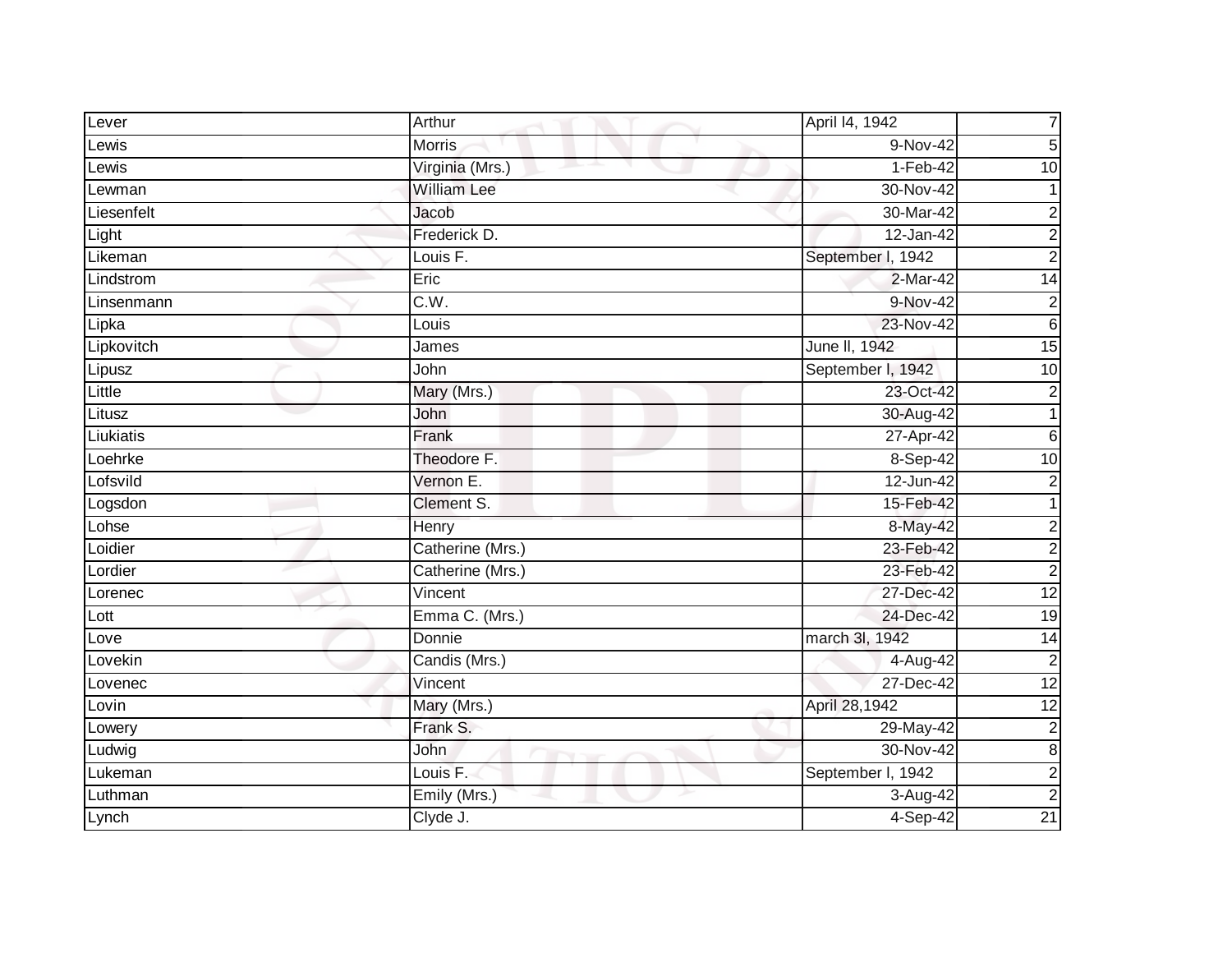| Lynch | Ernest R.                              | 5-Apr-42        | $\frac{16}{11}$ |
|-------|----------------------------------------|-----------------|-----------------|
| Lynch | Sarah (Mrs.)                           | 13-Jul-42       |                 |
| Lyons | Timothy<br>and the second second<br>٧. | October I, 1942 | $\overline{2}$  |
|       |                                        |                 |                 |
|       |                                        |                 |                 |
|       |                                        |                 |                 |
|       |                                        |                 |                 |
|       |                                        |                 |                 |
|       |                                        |                 |                 |
|       |                                        |                 |                 |
|       |                                        | $\circ$         |                 |
|       |                                        |                 |                 |
|       |                                        |                 |                 |
|       |                                        |                 |                 |
|       |                                        |                 |                 |
|       |                                        |                 |                 |
|       |                                        |                 |                 |
|       |                                        |                 |                 |
|       |                                        |                 |                 |
|       |                                        |                 |                 |
|       |                                        |                 |                 |
|       |                                        |                 |                 |
|       | $\lhd$                                 |                 |                 |
|       |                                        |                 |                 |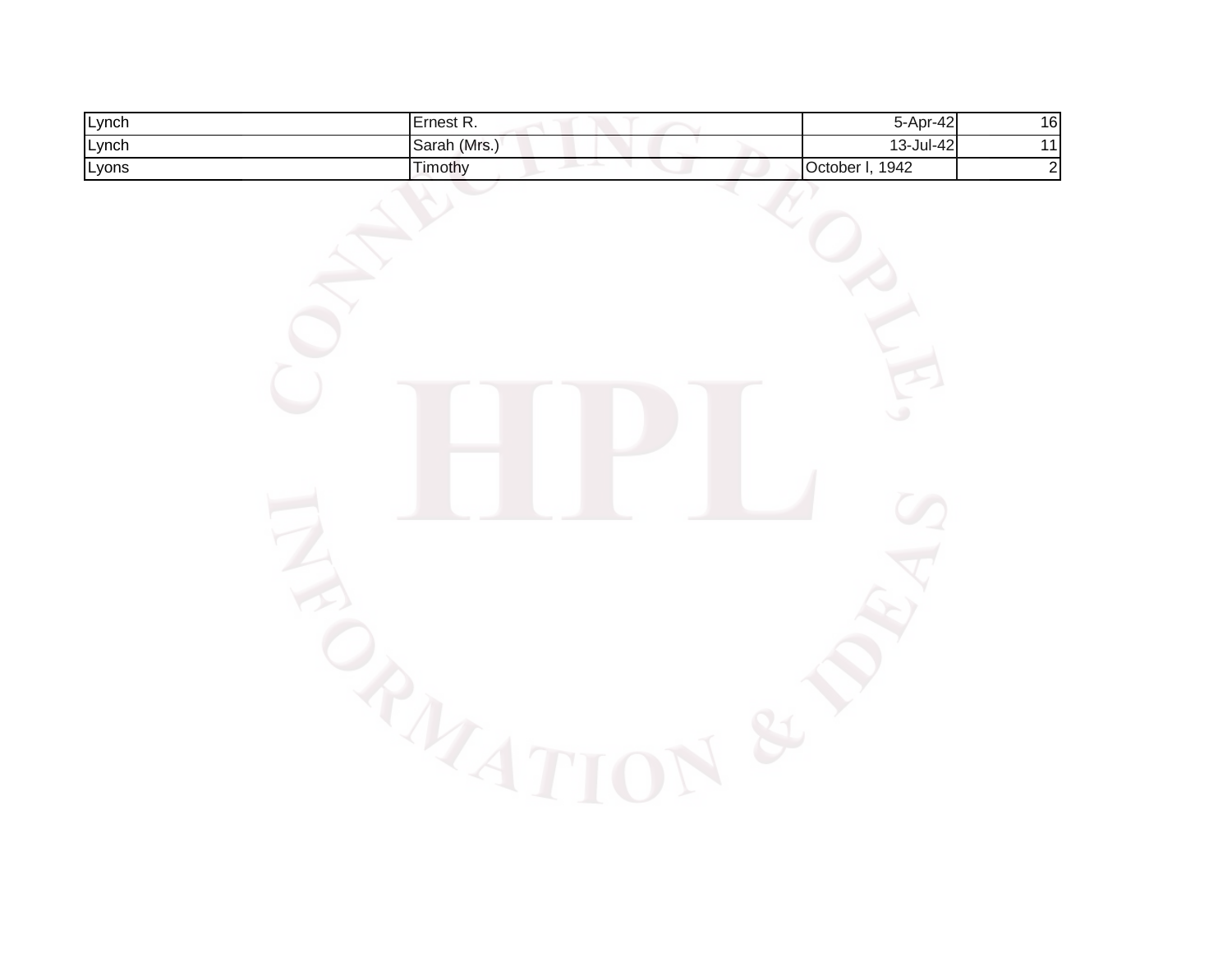| <b>Surname</b>   | <b>Given</b>     | <b>Date</b>        | Page                    |
|------------------|------------------|--------------------|-------------------------|
| Macias           | Leonardo         | 28-Apr-42          | 12                      |
| <b>Mack</b>      | George R.        | May I, 1942        | 19                      |
| Macsin           | John             | 6-Apr-42           | $\overline{12}$         |
| Maddox           | Leo C.           | April I0, 1942     | $\overline{6}$          |
| Maddox           | Roy M.           | 9-Apr-42           | 13                      |
| Madejczyk        | John             | 20-Sep-42          | 15                      |
| Madras           | James            | October 18, 1942   | $\overline{13}$         |
| Maguire          | Margaret (Mrs.)  | 24-Jun-42          | $\mathbf 2$             |
| Magyar           | Andrew           | 13-Apr-42          | 16                      |
| Majer            | John             | 8-Dec-42           | $\bf 8$                 |
| Malenica         | <b>Nick</b>      | March I, 1942      | $\overline{c}$          |
| Malinka          | John J.          | 25-Jan-42          | $\overline{2}$          |
| Malo             | Laura B. (Mrs.)  | May 15, 1942       | $\overline{2}$          |
| Malo             | Margaret (Mrs.)  | September I6, 1942 | $\overline{2}$          |
| Mandel           | Louis            | 28-May-42          | 17                      |
| Mangold          | Joseph           | July 15, 1942      | $\overline{20}$         |
| Manion           | Thomas P.        | 7-Aug-42           | 24                      |
| Marcellina       | Mary (Sister)    | 8-Jul-42           | 24                      |
| <b>Marciniak</b> | Josephine (Mrs.) | 30-Apr-42          | 10                      |
| <b>Marcus</b>    | Evelyn M.        | 2-Jul-42           | $\mathbf 2$             |
| Marcusan         | Florence (Mrs.)  | August I0, 1942    | 11                      |
| Mareta           | Andrew           | December 14, 1942  | $\overline{12}$         |
| Margrabe         | David R.         | June 10, 1942      | 17                      |
| Margraff         | Lawrence         | 4-Oct-42           | 16                      |
| Marlatt          | Harry R.         | 30-Nov-42          | $\overline{c}$          |
| Marovich         | Sava (Mrs.)      | $22$ -Jan-42       | $\overline{2}$          |
| Marr             | C.W. (Rev.)      | November I7, 1942  | $\overline{6}$          |
| Martigoni        | E. (Mrs.)        | 14-Jul-42          | $\overline{14}$         |
| <b>Martin</b>    | Joseph E.        | September 14, 1942 | $\mathbf 2$             |
| <b>Martin</b>    | P.E. (Dr.)       | 2-Mar-42           | $\overline{\mathbf{4}}$ |
| Martin           | Ralph            | 3-Aug-42           | 2                       |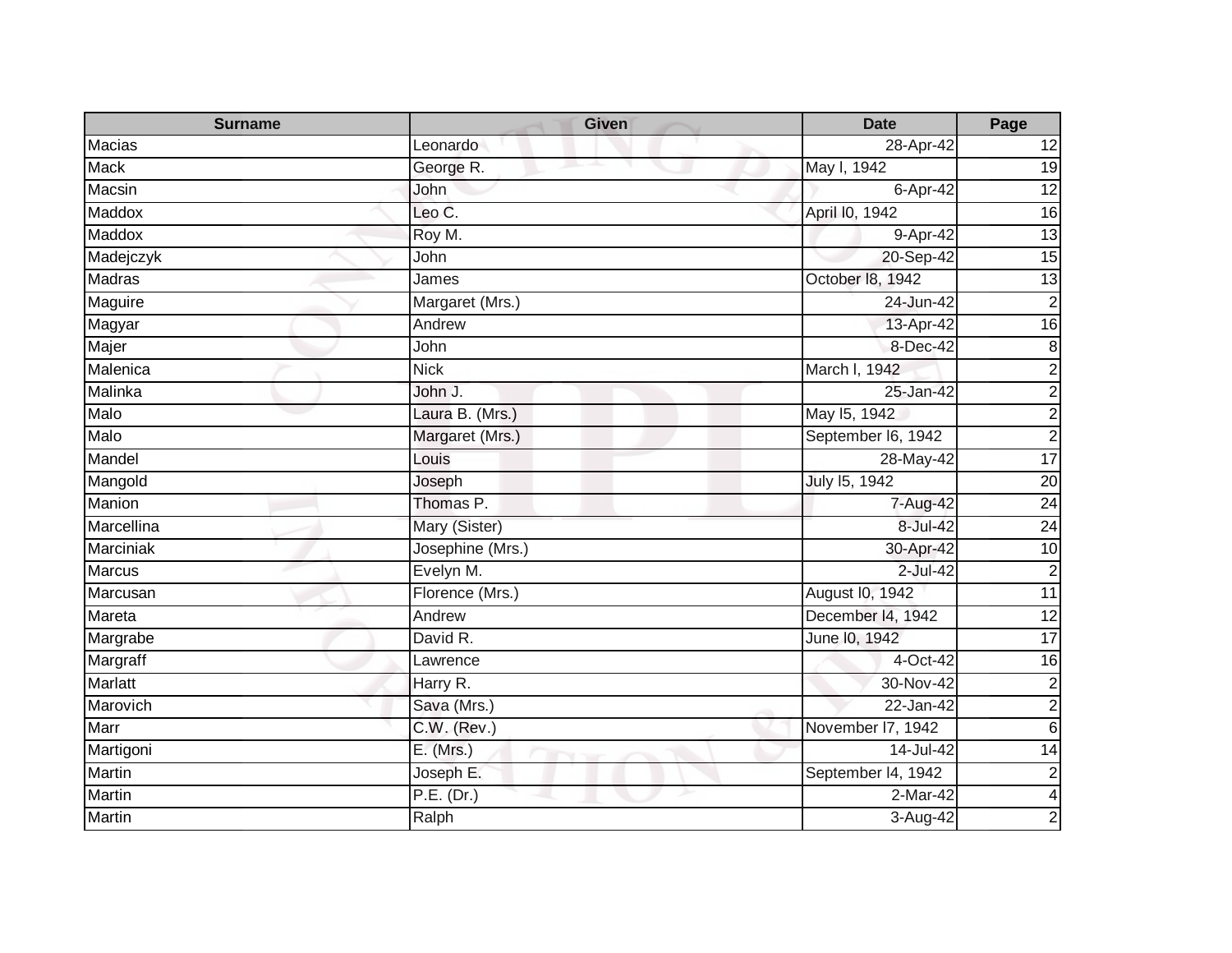| Matchen          | D.T.           | 28-Dec-42               | $\overline{c}$   |
|------------------|----------------|-------------------------|------------------|
| Mateja           | George         | 28-Jul-42               | 14               |
| Matovina         | Helen (Mrs.)   | 24-Dec-42               | 19               |
| Matovina         | Matthew        | $\overline{3}$ -Nov-42  | $\overline{2}$   |
| <b>Matusz</b>    | Paul           | October 13, 1942        | 26               |
| Maxwell          | Malcomb J.     | 27-Apr-42               | $\overline{2}$   |
| <b>Mazrimas</b>  | Peter          | November 18, 1942       | $\overline{27}$  |
| <b>McAleer</b>   | William J.     | 23-Dec-42               |                  |
| <b>McAnley</b>   | Henry          | 5-Jan-42                | 11               |
| <b>McCrea</b>    | Ezra J.        | January 18, 1942        | $\overline{4}$   |
| <b>McCulloch</b> | Henry          | March I7, 1942          | $\overline{c}$   |
| <b>McElroy</b>   | Frank          | 4-May-42                | $\overline{18}$  |
| McFadden         | Edward         | $6-Sep-42$              | $\overline{2}$   |
| McGlashing       | Passmore       | 28-May-42               | $\overline{17}$  |
| <b>McHaley</b>   | Matt           | <b>January 19, 1942</b> | 11               |
| <b>McKinzie</b>  | <b>Beverly</b> | July 16, 1942           | 16               |
| McMahon          | Emma (Mrs.)    | 25-Jan-42               | $\overline{2}$   |
| McMullen         | Harry O.       | 2-Dec-42                | 19               |
| <b>McNutt</b>    | John F.        | March II, 1942          | $\overline{c}$   |
| <b>McPherson</b> | William C.     | <b>January 19, 1942</b> | $\overline{2}$   |
| McReynolds       | Amelia (Mrs.)  | 4-Jan-42                | 16               |
| Mead             | Charles H.     | July 10, 1942           | $\overline{2}$   |
| Medesko          | Joseph         | 5-Oct-42                | $\overline{11}$  |
| Meeker           | Gus C.         | 20-Mar-42               | $\overline{c}$   |
| Mehok            | Frank          | 3-Jul-42                | 10               |
| Mergesky         | John           | 24-Mar-42               | 12               |
| <b>Merritt</b>   | John (Mrs.)    | May 3l, 1942            | $\overline{c}$   |
| Mesich           | Ljuba (Mrs.)   | 20-Aug-42               | $\infty$         |
| Metzger          | Robert E.      | 29-Mar-42               | $\overline{a}$   |
| Meyer            | John B.        | 28-May-42               | $\boldsymbol{9}$ |
| Meyer            | Lowell G.      | January 14, 1942        | $\overline{2}$   |
| Meyer            | <b>Mathias</b> | 30-Jun-42               | 15               |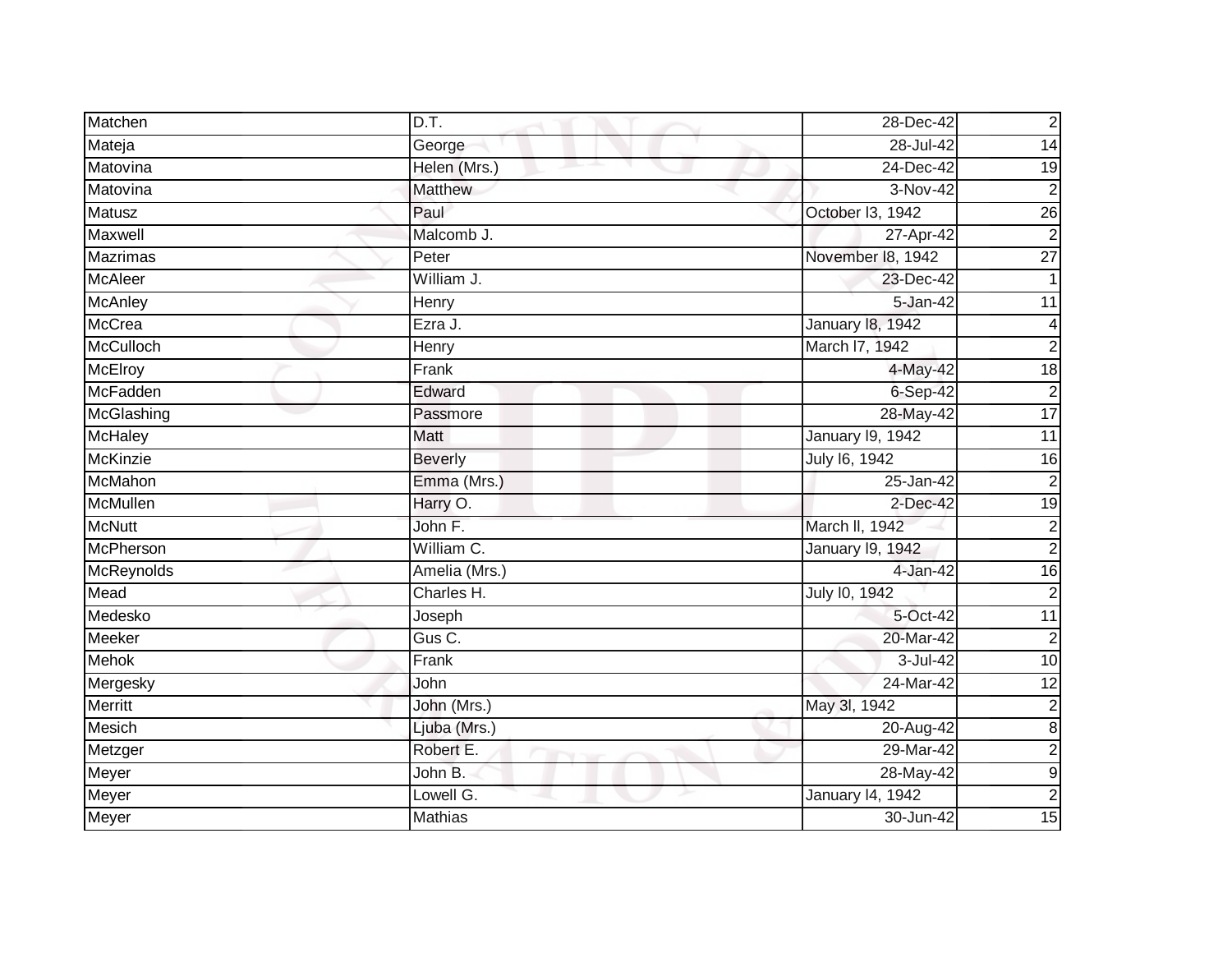| Michael          | Joseph            | 30-Mar-42               | $\overline{c}$  |
|------------------|-------------------|-------------------------|-----------------|
| Miecznikowski    | Josephine (Mrs.)  | 23-Aug-42               | $\overline{c}$  |
| Mielenz          | Fredericka (Mrs.) | $6$ -Feb-42             | $\overline{19}$ |
| <b>Miles</b>     | James E.          | 4-Sep-42                | $\overline{21}$ |
| <b>Mille</b>     | <b>Mike</b>       | 30-Nov-42               | $\overline{c}$  |
| Miller           | Charles J. (Cpl.) | November 17, 1942       | 1               |
| Miller           | Elizabeth (Mrs.)  | 26-Mar-42               | 16              |
| Miller           | Fred W.           | July 16, 1942           |                 |
| Miller           | Howard H.         | 20-Nov-42               |                 |
| <b>Miller</b>    | Ida (Mrs.)        | 26-Oct-42               | $\overline{2}$  |
| Miller           | James             | <b>January 2l, 1942</b> | 29              |
| Miller           | Tony              | 29-Jan-42               | $\overline{11}$ |
| <b>Miller</b>    | W.L. (Mrs.)       | May 14, 1942            | $\overline{13}$ |
| <b>Miller</b>    | William J.        | April 15, 1942          | $\overline{25}$ |
| Misiorora        | John              | December I, 1942        | 28              |
| Miterko          | Mary (Mrs.)       | 30-Jun-42               | $\overline{15}$ |
| <b>Mlynarcik</b> | Frank             | 4-Jun-42                | $\overline{2}$  |
| Moery            | John M.           | 24-Jun-42               | $\overline{2}$  |
| Mold             | Susan C.          | 9-Apr-42                | 10              |
| Moline           | Leonard E. (Pvt.) | November I7, 1942       | 6               |
| Moody            | (infant son)      | 29-Jun-42               | $\overline{c}$  |
| Moore            | Ackinson E.       | 22-Jan-42               | $\overline{2}$  |
| Moorfield        | Curtis            | 2-Apr-42                | $\overline{c}$  |
| Morton           | Frank L.          | 8-Feb-42                | $\overline{c}$  |
| Morton           | Norman            | 25-Nov-42               | $\overline{c}$  |
| <b>Motkin</b>    | Max               | 28-Jul-42               | $\overline{c}$  |
| Mourfield        | Ira C.            | April I, 1942           | $\overline{2}$  |
| Mowbray          | Wesley G.         | 16-Jan-42               | $\overline{20}$ |
| Moxell           | Gertie (Mrs.)     | September 17, 1942      | $\overline{16}$ |
| Mroz             | <b>John</b>       | 26-Jun-42               | 14              |
| Mulhern          | Josephine (Miss)  | 30-Jan-42               | $\overline{20}$ |
| <b>Mullaney</b>  | Charles           | 9-Mar-42                | 11              |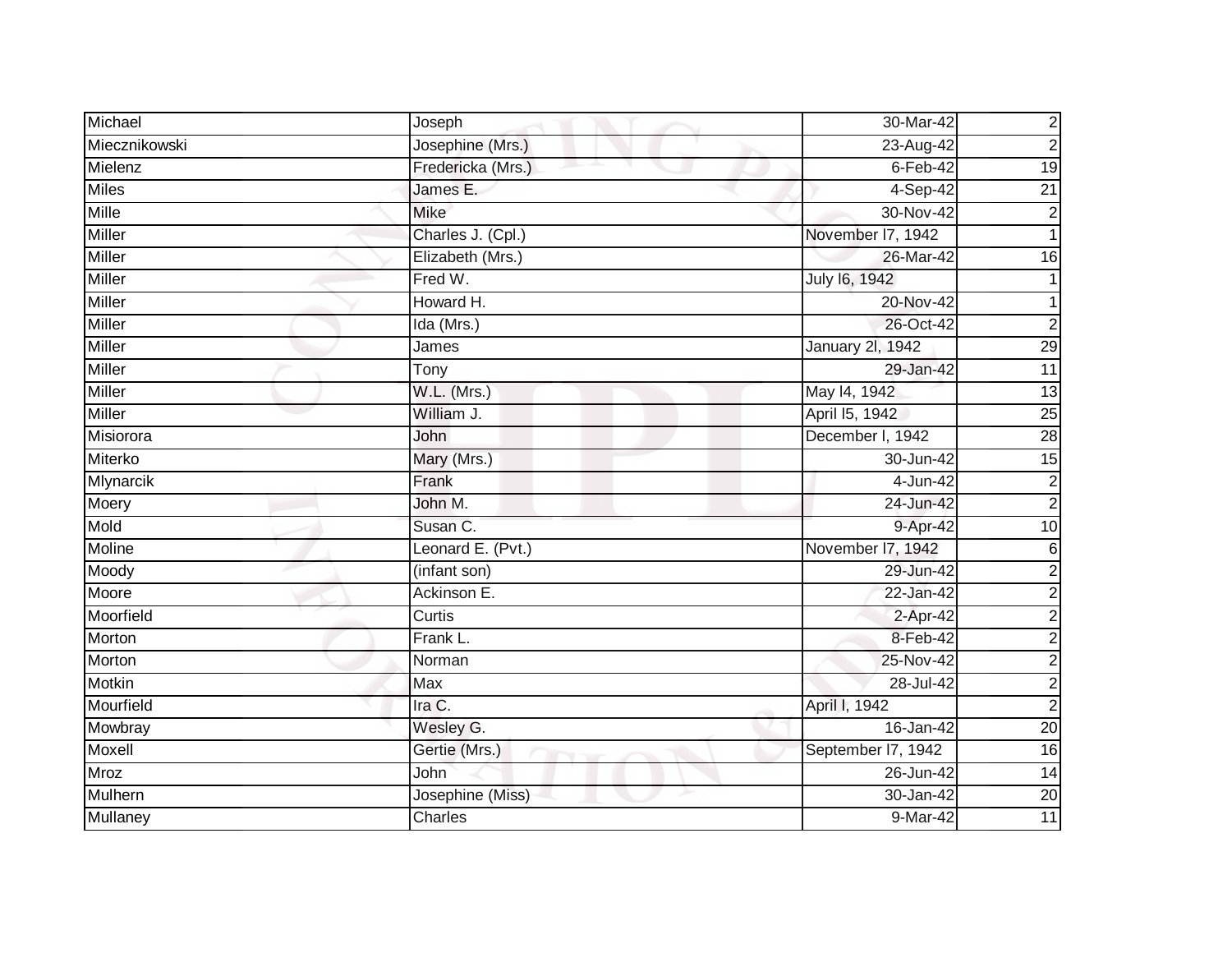| Murdock        | Mae M. (Mrs.)    | 20-Sep-42         | 16              |
|----------------|------------------|-------------------|-----------------|
| Murray         | William E.       | 12-Jan-42         | 5               |
| <b>Muse</b>    | Mary (Mrs.)      | 27-Jan-42         | $\overline{c}$  |
| Musser         | Claude           | March II, 1942    | $\overline{c}$  |
| <b>Myers</b>   | Charles J.       | 24-Feb-42         | $\overline{c}$  |
| <b>Myers</b>   | Charles J.       | 24-Feb-42         | $\overline{2}$  |
| Nadean         | Louis            | 30-Nov-42         | $\overline{4}$  |
| Nagel          | Max              | 27-Dec-42         | $\overline{2}$  |
| Nawracaj       | Joseph           | 30-Mar-42         | 10              |
| <b>Neale</b>   | John W.          | 26-Oct-42         | $\overline{c}$  |
| <b>Nebe</b>    | Albert P.        | 25-Jun-42         | $\overline{2}$  |
| Nebe           | Augusta (Mrs.)   | 8-Oct-42          | $\overline{12}$ |
| Nelson         | Eric O.          | 23-Aug-42         | 15              |
| Nelson         | Matthew P.       | 8-Nov-42          | $\overline{2}$  |
| Nemeth         | Gizelle (Mrs.0   | December I7, 1942 | 17              |
| Nethery        | Fred             | 24-Jul-42         | $\overline{20}$ |
| Neubauer       | Fred C.          | November I7, 1942 | $\overline{2}$  |
| neuendorff     | Louise L. (Miss) | 8-Sep-42          | $\overline{a}$  |
| Newell         | William          | 27-Aug-42         |                 |
| Niedenthal     | Joseph M.        | 7-Dec-42          | $\overline{11}$ |
| Niedzielski    | Charlotte (Miss) | 8-Apr-42          | $\overline{2}$  |
| <b>Niksch</b>  | Nettie (Mrs.)    | May II, 1942      | $\overline{14}$ |
| Nishchan       | Joseph (Lt.)     | 25-Aug-42         |                 |
| Niziolkiewicz  | Anton            | March I5, 1942    | 16              |
| Nommesch       | Mary (Mrs.)      | 8-Mar-42          | 6               |
| <b>Norns</b>   | Nellie (Mrs.)    | March 18, 1942    | $\overline{c}$  |
| Norrgran       | (infant son)     | 7-Jul-42          | $\overline{2}$  |
| Novak          | Anna (Mrs.)      | 23-Jun-42         | $\overline{14}$ |
| Novakowski     | Anton            | 6-Dec-42          | $\overline{21}$ |
| <b>Nyquist</b> | John             | 11-Jan-42         | 10              |
| O'Donnell      | Edward J.        | 6-Aug-42          | 12              |
| O'Donnell      | Gertrude (Mrs.)  | October 19, 1942  | 11              |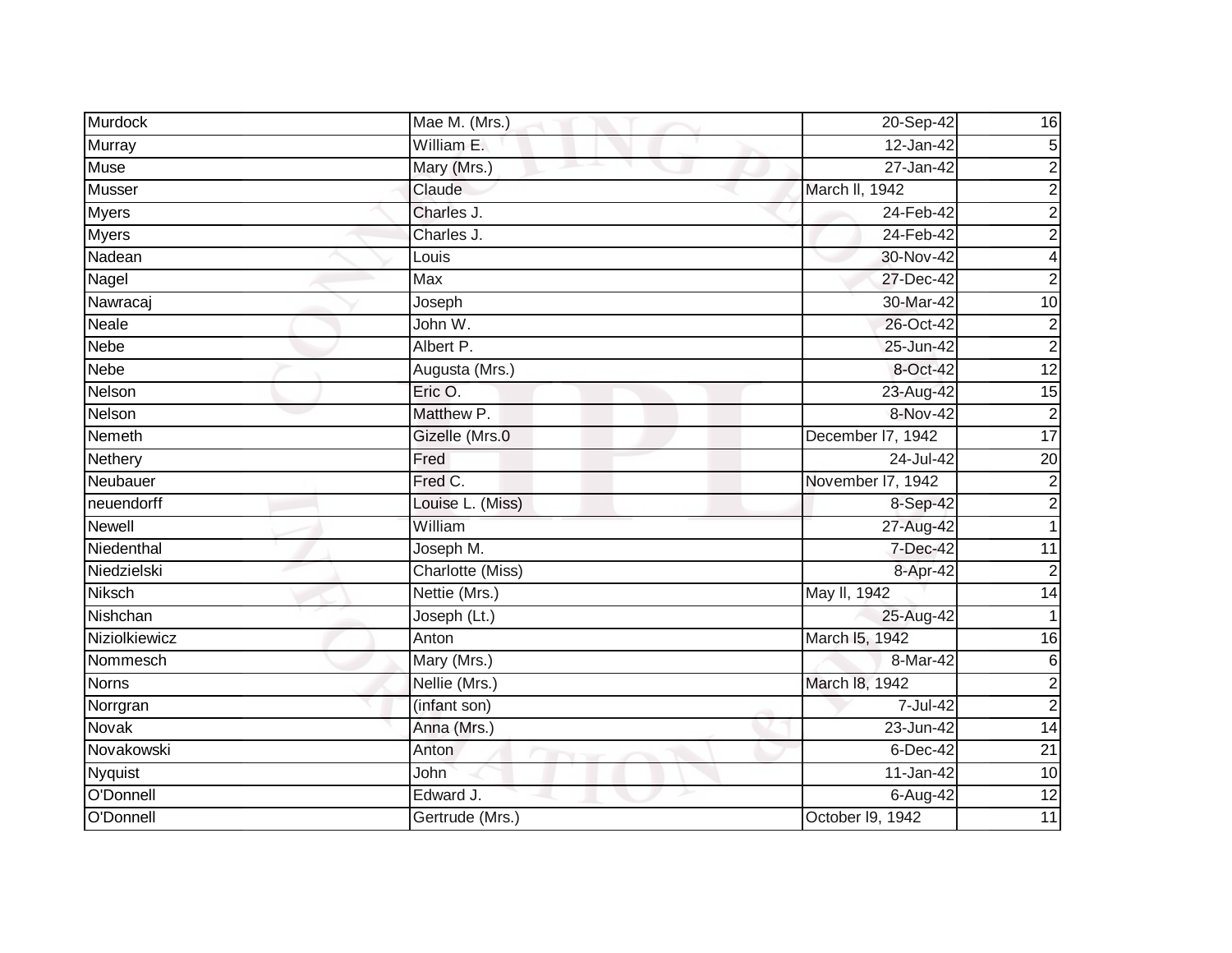| O'Malley  | Mary (Mrs.)                | 27-Jul-42         | 11                      |
|-----------|----------------------------|-------------------|-------------------------|
| O'Rourke  | William                    | 13-Nov-42         | $\overline{\mathbf{c}}$ |
| Olds      | Fred S.<br>and the project | $2-Jun-42$        | $\mathbf 2$             |
| Olson     | Edward                     | 25-May-42         | $\overline{11}$         |
| Orenick   | Michael                    | November I, 1942  | $\overline{c}$          |
| Orf       | F.B.                       | 12-Nov-42         | 13                      |
| Orsburn   | Franklin                   | $6-Sep-42$        | 15                      |
| Osterman  | Amelia (Mrs.)              | 28-Dec-42         | $\overline{2}$          |
| Ostrowski | Felix                      | 5-Jun-42          | 18                      |
| Otto      | Emma J. (Mrs.)             | 23-Feb-42         | $\overline{2}$          |
| Otto      | Philip H.                  | 30-Dec-42         | $\overline{13}$         |
| Pagels    | Henry O.                   | 25-Jun-42         | $\overline{\mathbf{c}}$ |
| Palmer    | James                      | 8-Jun-42          | $\overline{2}$          |
| Panik     | Andrew                     | February II, 1942 | $\overline{22}$         |
| Papp      | Julia (Mrs.)               | March I0, 1942    | 4                       |
| Pappas    | Patricia K.                | 7-Dec-42          | 11                      |
| Parcell   | Edgar R.                   | 10-Jul-42         | $\overline{14}$         |
| Parmalee  | Elizabeth (Mrs.(           | $2$ -Jun-42       | 11                      |
| Parsanko  | Edward                     | June 18, 1942     | $\overline{13}$         |
| Parsons   | George                     | 7-Jun-42          | $\overline{10}$         |
| Paskewicz | Eve (Mrs.)                 | 3-Mar-42          | 8                       |
| Patterson | Claude (Mrs.)              | February 19, 1942 | 16                      |
| Paulis    | $\overline{T}$ ony         | 28-Apr-42         | $\overline{13}$         |
| Pavliscak | Anthony                    | July 3l, 1942     | $\overline{24}$         |
| Payton    | Richard                    | January 19, 1942  | $\overline{2}$          |
| Pearson   | Ruth (Mrs.)                | 26-Feb-42         | $\overline{c}$          |
| Pelc      | Julia (Mrs.)               | $6-Nov-42$        | $\overline{2}$          |
| Pelc      | Julia (Mrs.)               | 6-Nov-42          | $\overline{2}$          |
| Penwell   | Jesse                      | 4-Aug-42          | $\overline{10}$         |
| Perkins   | Lee H.                     | $4-Mar-42$        | $\overline{\mathbf{c}}$ |
| Peters    | Donna                      | December 2l, 1942 | $\overline{5}$          |
| Petka     | Joseph                     | 14-Jul-42         | 8                       |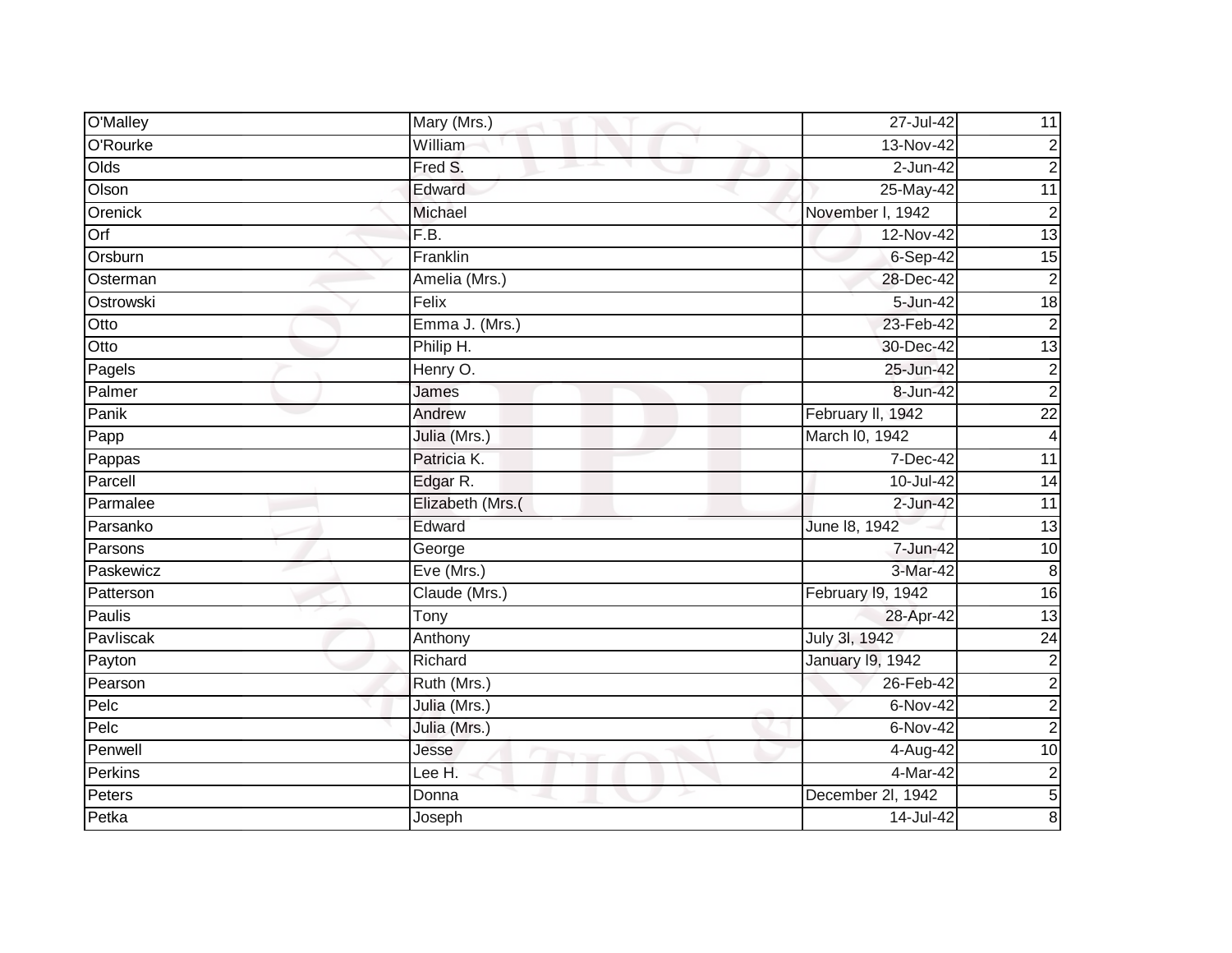| Petrie     | Ellery E.        | 8-May-42                | $\overline{c}$  |
|------------|------------------|-------------------------|-----------------|
| Pettibone  | William          | 3-Dec-42                | $\overline{14}$ |
| Phillips   | Ida C. (Mrs.)    | April 13, 1942          | 4               |
| Piefer     | Molly (Miss)     | 4-Dec-42                | $\overline{c}$  |
| Pieter     | <b>Steve</b>     | 26-Feb-42               | 14              |
| Pilarczyk  | Frank W.         | December I0, 1942       | 13              |
| Pinto      | George           | 6-Sep-42                | $\mathbf{1}$    |
| Plankey    | Anna (Mrs.)      | 20-Sep-42               | $\overline{15}$ |
| Plenus     | Barbara (Mrs.)   | September 18, 1942      | $\overline{19}$ |
| Plezek     | John             | 13-Mar-42               | $\overline{c}$  |
| Plopper    | Nellie (Mrs.)    | 5-Jan-42                | $\overline{14}$ |
| Podgorski  | Max              | 26-May-42               | $\overline{c}$  |
| Polito     | Barbara (Mrs.)   | $5-Nov-42$              | $\overline{2}$  |
| Polkingham | Martha J.        | August II, 1942         | 10              |
| Popa       | Jacob            | 4-May-42                | $\overline{3}$  |
| Popa       | <b>Nick</b>      | 13-Apr-42               | $\overline{4}$  |
| Popa       | Nick (Sgt.)      | $6-Sep-42$              | 8               |
| $P$ opa    | Sam              | March I9, 1942          | $\,6$           |
| Portz      | Elizabeth (Mrs.) | December I4, 1942       | $\overline{2}$  |
| Postema    | John             | 3-Aug-42                | 14              |
| Poulston   | Neal E.J. (Pvt.) | 22-Jan-42               | $\overline{c}$  |
| Powell     | Abbie (Mrs.)     | 23-Oct-42               | 28              |
| Prechtel   | Lemuel A.        | May 10, 1942            | $\overline{c}$  |
| Pressler   | Roy              | 22-Sep-42               | $\overline{c}$  |
| Pritz      | Jennie (Mrs.)    | 6-Dec-42                | $\overline{2}$  |
| Prohl      | Christ W.        | $6$ -Mar-42             | $\overline{21}$ |
| Pulkowski  | Frank            | December 3l, 1942       | $\overline{2}$  |
| Puntillo   | Anthony          | 25-May-42               | $\overline{11}$ |
| Putnik     | Joseph           | <b>January 2l, 1942</b> | $\overline{19}$ |
| Quandt     | Lena (Mrs.)      | 6-Jul-42                | 10              |
| Queen      | Catherine (Mrs.) | July 10, 1942           | 12              |
| Race       | Edwin (Mrs.)     | 27-Feb-42               | $\overline{2}$  |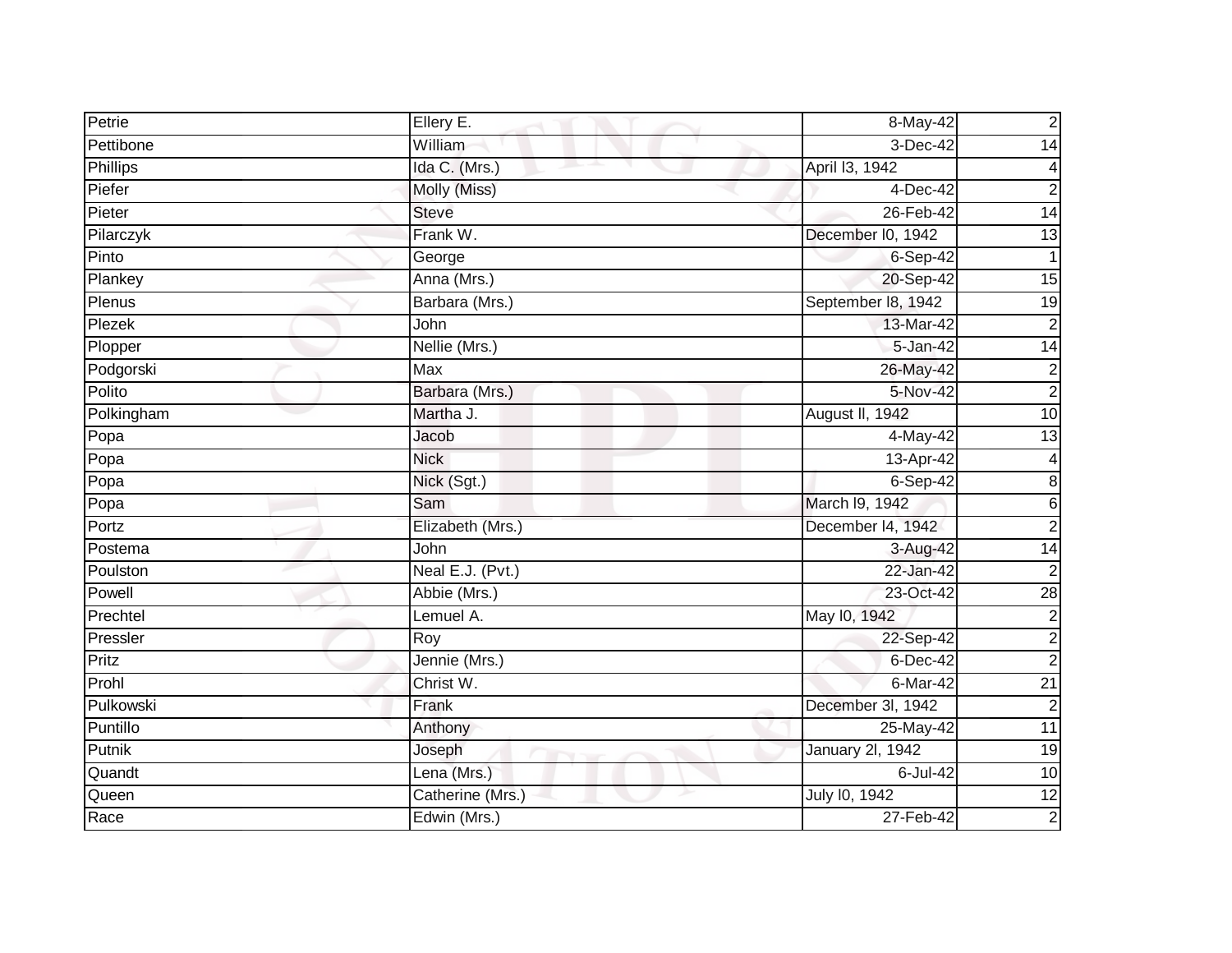| Radloff        | Frank            | 23-Feb-42               |                 |
|----------------|------------------|-------------------------|-----------------|
| Radloff        | Ida (Mrs.)       | 23-Feb-42               |                 |
| Radovich       | Katherine (Mrs.) | September I0, 1942      | $\overline{10}$ |
| Radovich       | Vujo             | 12-Jun-42               | $\overline{26}$ |
| Ragle          | Charles          | March 18, 1942          | $\overline{2}$  |
| Ramian         | Anna (Mrs.)      | August I0, 1942         | 11              |
| Ramsewich      | Leonard          | <b>January 19, 1942</b> | $\overline{11}$ |
| Ramsey         | Aaron F.         | 3-Jun-42                | $\overline{17}$ |
| Ramsey         | Andrew G.        | 22-Apr-42               | 19              |
| Ranich         | Naka (Mrs.)      | November 15, 1942       | 13              |
| Rastovski      | Agnes            | 9-Jan-42                | $\overline{15}$ |
| Ratajczak      | Mary (Mrs.)      | 11-Feb-42               | $\overline{17}$ |
| Raynjak        | Michael          | 29-Apr-42               | $\overline{24}$ |
| Reed           | Maggie R. (Mrs.) | May 18, 1942            | $\mathbf 2$     |
| Reeside        | Robert           | 24-Feb-42               | 4               |
| Reever         | Eliza (Mrs.)     | 5-Oct-42                | $\mathbf 2$     |
| Reiner         | <b>Morris</b>    | 12-Nov-42               |                 |
| Reitlinger     | Anna M. (Mrs.)   | 20-Feb-42               | 18              |
| Rettig         | Frank            | August II, 1942         | 10              |
| <b>Ribisky</b> | Joseph (Lt.)     | 20-Dec-42               |                 |
| Rice           | Eugene           | 25-Mar-42               | 24              |
| Richard        | Mary (Sister)    | April I, 1942           | 21              |
| Richardson     | Clara (Mrs.)     | March I6, 1942          |                 |
| Richwalski     | Walter           | 10-Mar-42               | 4               |
| Riddle         | Hiram            | 26-Aug-42               | 10              |
| Riechers       | William H.       | 26-May-42               | $\overline{2}$  |
| Rigg           | P.L. (Dr.)       | 27-Apr-42               | $\overline{10}$ |
| Ripley         | Stephen M.       | 23-Apr-42               | $\overline{c}$  |
| Rippe          | Mary (Mrs.)      | 13-Dec-42               | $\overline{2}$  |
| <b>Rish</b>    | Fred P.          | 24-Aug-42               | 4               |
| Ritter         | Doris (Mrs.)     | November 19, 1942       |                 |
| <b>Roberts</b> | Mary E. (Mrs.)   | 13-Apr-42               | 2               |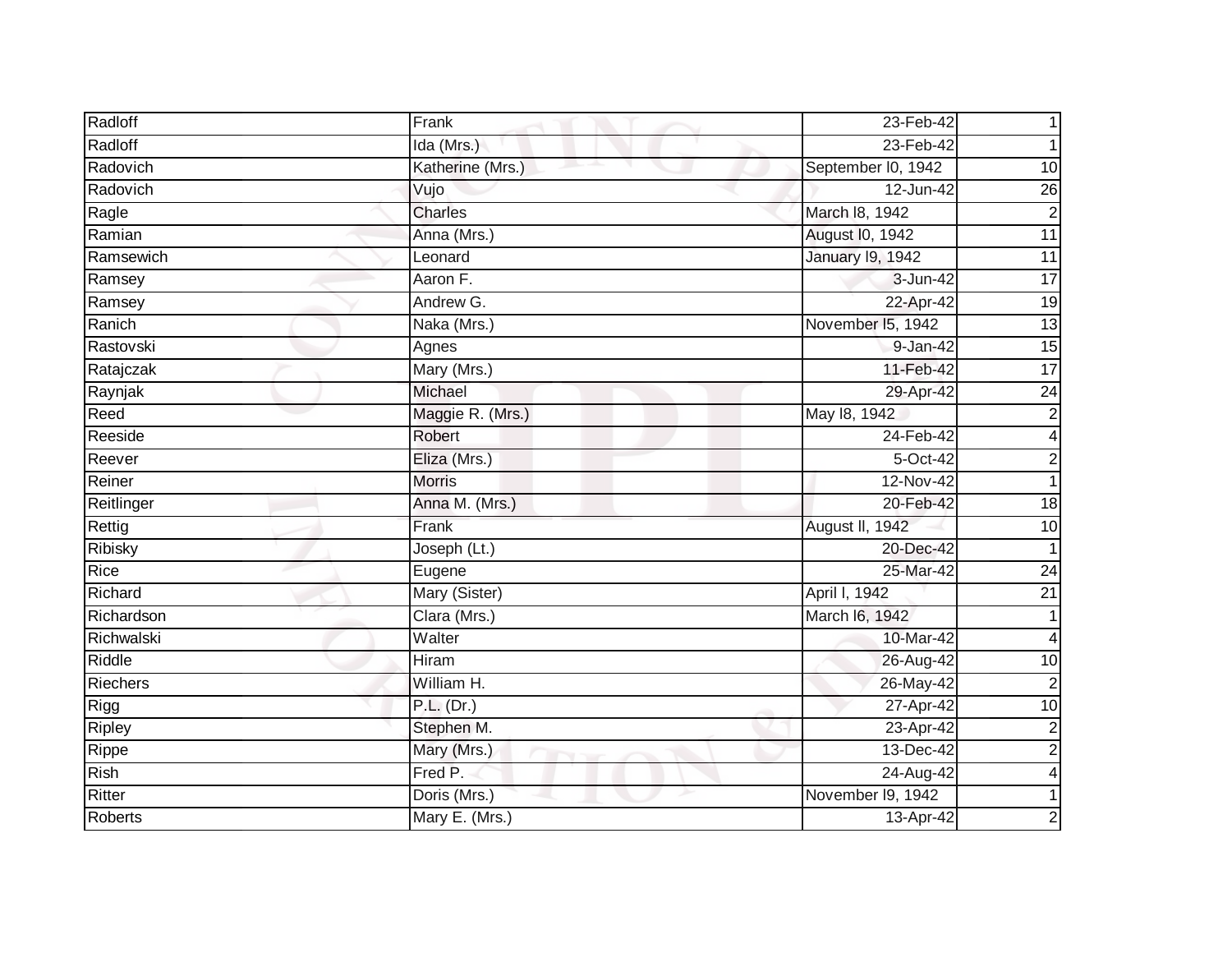| Robinson      | John M. (Mrs.) | 3-Nov-42          | 10              |
|---------------|----------------|-------------------|-----------------|
| Robinson      | Sharon         | 27-Feb-42         | $\overline{2}$  |
| Rodwick       | John           | 2-Apr-42          | $\overline{15}$ |
| Romberg       | Joseph         | 30-Nov-42         | 11              |
| Roosa         | Elmer C.       | 3-Feb-42          | $\overline{c}$  |
| Rose          | Fred           | 23-Mar-42         | 1               |
| Rosenberger   | Patricia M.    | 4-Mar-42          | $\overline{c}$  |
| Rossborough   | Robert H.      | 27-Feb-42         | $\overline{c}$  |
| Rowe          | Raymond C.     | 25-Nov-42         | $\overline{c}$  |
| Rowen         | Frank A. (Sr.) | August 18, 1942   | $\overline{2}$  |
| <b>Rubies</b> | Walter         | 29-Dec-42         | $\overline{10}$ |
| Rucinski      | Gloria Ann     | 2-Aug-42          | $\overline{17}$ |
| Ruff          | Joseph J.      | 3-Dec-42          | $\overline{2}$  |
| Rumale        | Mabel (Mrs.)   | 24-Dec-42         | $\overline{22}$ |
| Rumingsik     | Lena (Mrs.)    | 9-Apr-42          | $\overline{10}$ |
| Rusnack       | Martha (Mrs.)  | 4-May-42          | $\overline{23}$ |
| Rybak         | <b>Stanley</b> | 12-Mar-42         | $\overline{2}$  |
| Rzonca        | Bernice (Miss) | 24-Aug-42         | $\overline{2}$  |
| Sabin         | <b>John</b>    | 27-Jul-42         | 12              |
| Sachar        | Edward         | 30-Jul-42         | $\overline{14}$ |
| Sakal         | Joseph         | 26-Feb-42         | $\overline{c}$  |
| Salapski      | Michael        | December 14, 1942 | $\overline{12}$ |
| Salvinski     | Mary (Mrs.)    | October I, 1942   | 9               |
| Sanders       | George         | April 16, 1942    | 15              |
| Sandoli       | Anna (Mrs.)    | 23-Aug-42         | 15              |
| Sansone       | Larry Frank    | 3-Jul-42          | $\overline{10}$ |
| Sargent       | $T.J.$ (Capt.) | 13-May-42         | 1               |
| Sasse         | Sophie (Mrs.)  | December I, 1942  | $\overline{11}$ |
| Sauer         | Peter          | 12-Aug-42         | 28              |
| Sayger        | Walter         | 22-May-42         | 15              |
| Scatena       | Joseph J.      | May II, 1942      | $\overline{2}$  |
| Schaekel      | F.C.           | 24-Jul-42         | 20              |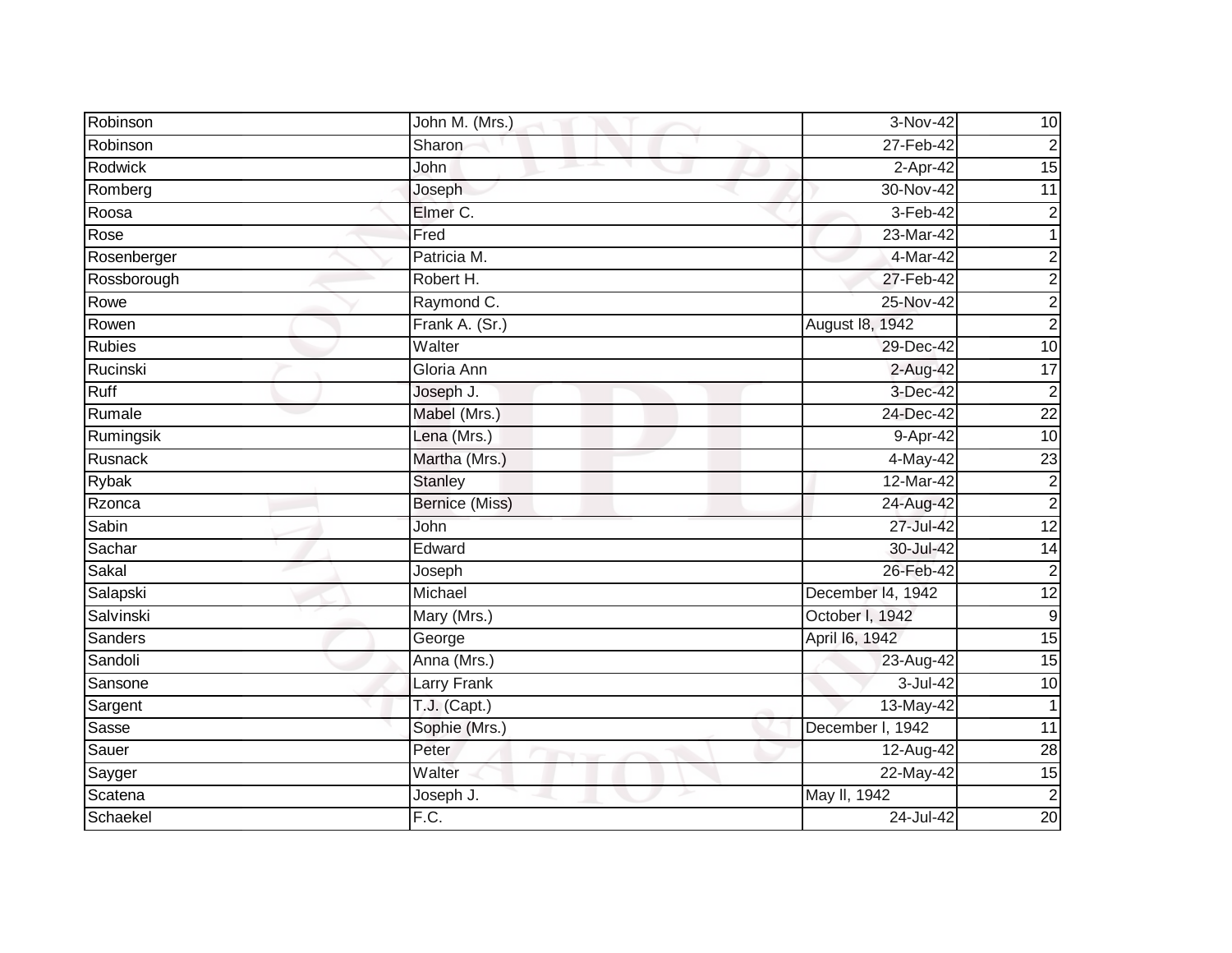| Schafer     | Joshua            | 12-Mar-42        | 17                      |
|-------------|-------------------|------------------|-------------------------|
| Schafer     | Mary (Mrs.)       | 9-Nov-42         | 10                      |
| Scheuneman  | Emilie (Mrs.)     | $7 - Jan-42$     | 14                      |
| Schloer     | Patrick L.        | 9-Apr-42         | $\overline{13}$         |
| Schmal      | Lizabeth (Mrs.)   | 2-Jun-42         | $\mathbf 2$             |
| Schmidt     | Fred C.           | April 2I, 1942   | 4                       |
| Schmidt     | Henry J.          | 7-Aug-42         | $\overline{24}$         |
| Schmidt     | John M.           | 3-Nov-42         | $\mathbf 2$             |
| Schmidt     | Valentine         | 29-May-42        | $\overline{c}$          |
| Schneider   | George W.         | October 19, 1942 | $\overline{2}$          |
| Schomaker   | Clifford          | 24-Mar-42        | 10                      |
| Schrader    | Bertha (Mrs.)     | May 3l, 1942     | 2                       |
| Schram      | Dorothy A. (Mrs.) | March I0, 1942   | $\overline{2}$          |
| Schreibak   | <b>Martin</b>     | 8-Apr-42         | $\overline{24}$         |
| Schreiber   | Emil              | December I, 1942 | $\overline{\mathbf{c}}$ |
| Schroeter   | Paul              | 22-Jun-42        | $\boldsymbol{2}$        |
| Schultz     | Irvin             | October I3, 1942 | $\overline{2}$          |
| Schultze    | Mary (Mrs.)       | 6-Nov-42         | $\overline{26}$         |
| Schwader    | William D.        | $6-Sep-42$       | $\overline{2}$          |
| Schwartz    | Minnie (Mrs.)     | 7-Jun-42         | 10                      |
| Schweikert  | Marie (Mrs.0      | 15-Jan-42        | $\overline{12}$         |
| Sciackitano | Margaret (Miss)   | 13-Feb-42        | $\overline{17}$         |
| Scott       | $\overline{C.B.}$ | 3-Apr-42         | $\overline{17}$         |
| Scott       | Luthur            | 28-May-42        | 17                      |
| Scott       | William           | 9-Mar-42         | $\boldsymbol{2}$        |
| Seaman      | William G. (Dr.)  | April I0, 1942   | 1                       |
| Sellburg    | Ann (Mrs.)        | 19-Jan-42        | 11                      |
| Semmes      | G.M.              | October 2I, 1942 | $\overline{\mathbf{c}}$ |
| Semple      | John              | 27-Aug-42        | 1                       |
| Senchack    | Anna (Mrs.)       | $14$ -Jan-42     | $\overline{20}$         |
| Sendel      | Hans              | January 16, 1942 | $\overline{c}$          |
| Sesko       | <b>Mike</b>       | 22-May-42        | 15                      |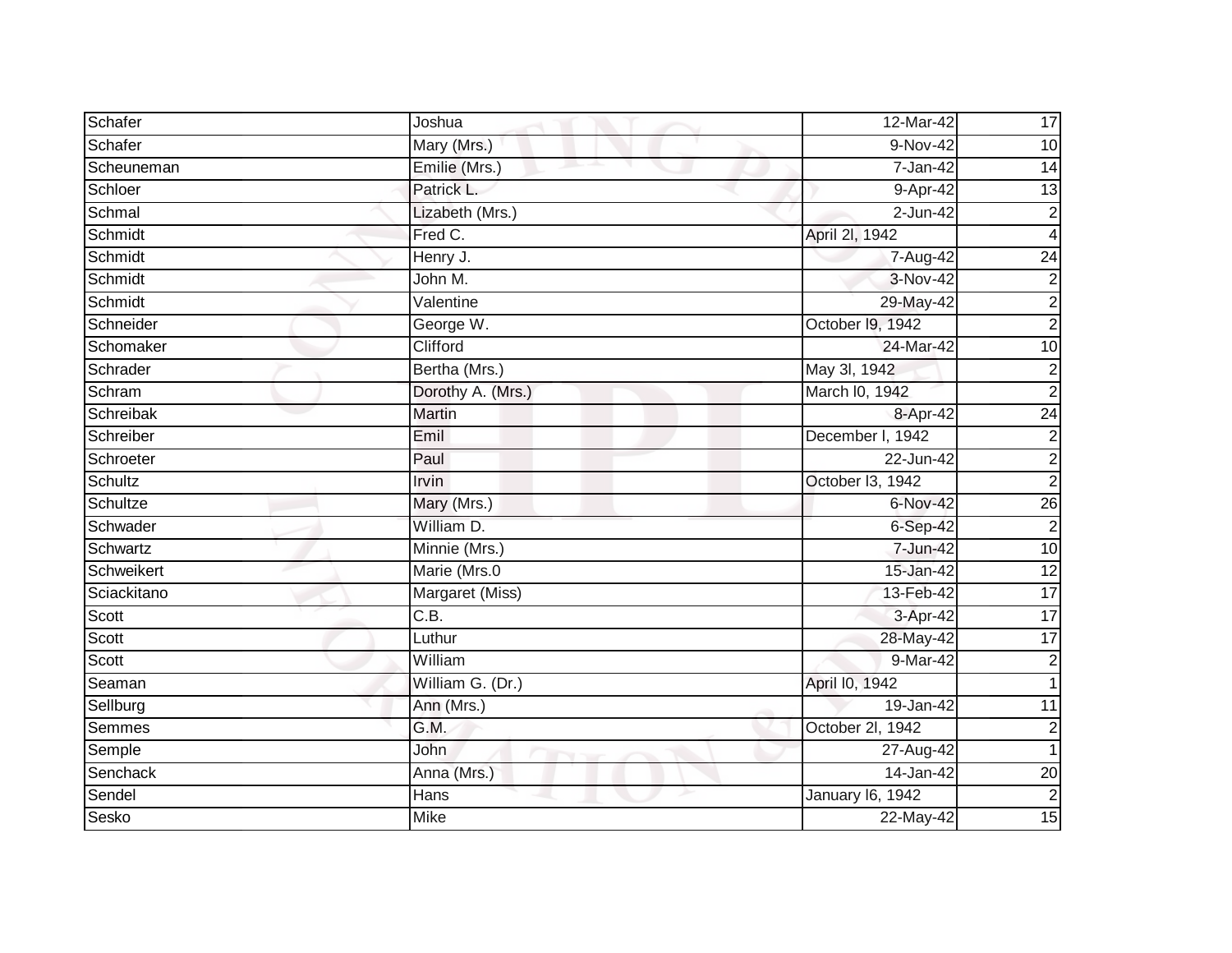| Seward        | John K.            | March I0, 1942     | $\overline{2}$  |
|---------------|--------------------|--------------------|-----------------|
| Seyl          | P.W.               | 26-Aug-42          | $\overline{27}$ |
| Shafer        | Christine (Mrs.)   | 20-Feb-42          | $\overline{c}$  |
| Shearer       | Mary A. (Mrs.)     | 27-Jul-42          | $\overline{c}$  |
| Sherby        | Edward J.          | September I3, 1942 | $\overline{c}$  |
| Shilling      | Sarah B. (Mrs.)    | 2-Apr-42           | $\overline{c}$  |
| Shimala       | Christina (Mrs.)   | 22-Feb-42          | $\overline{2}$  |
| Shoemaker     | S. T.              | November I5, 1942  | $\overline{c}$  |
| Shrago        | Ben                | March I6, 1942     | $\overline{c}$  |
| <b>Shultz</b> | Charles F.         | 5-Jul-42           | $\overline{2}$  |
| Shutt         | Ray                | 13-May-42          | $\overline{7}$  |
| Sibley        | Henry S.           | 7-May-42           | $\overline{15}$ |
| Siegel        | Julius L. (Dr.)    | October 15, 1942   | 17              |
| Siffert       | Ella (Mrs.)        | 4-Mar-42           | $\overline{c}$  |
| Sikora        | Anna (Mrs.)        | September 2l, 1942 | 4               |
| Simanson      | Albert             | 5-Mar-42           | $6\phantom{1}$  |
| Simon         | Edward             | 18-Jan-42          |                 |
| Sinnett       | Alice (Mrs.)       | May 19, 1942       | 10              |
| Sisko         | Johana (Mrs.0      | 12-Jun-42          | $\overline{30}$ |
| <b>Sitea</b>  | Theodore           | 12-Jan-42          | 4               |
| Sklauskas     | Joseph             | May 10, 1942       | $\overline{c}$  |
| Skrentny      | A.J. (Mrs.)        | 20-Mar-42          | $\overline{17}$ |
| Slintz        | John J.            | 10-Feb-42          | $6\phantom{1}6$ |
| Smith         | Bertha A. (Mrs.)   | 23-Sep-42          | $\overline{27}$ |
| <b>Smith</b>  | $\overline{C.E.}$  | 13-Jan-42          | $\overline{c}$  |
| Smith         | Cassie Ross (Mrs.) | $6$ -Dec-42        | $\overline{c}$  |
| Smith         | Cecil B.           | 3-Sep-42           | 13              |
| <b>Smith</b>  | <b>Charles</b>     | March I0, 1942     |                 |
| Smith         | Helen (Mrs.)       | 30-Mar-42          | $\overline{10}$ |
| Smith         | Marie (Mrs.)       | 12-Jun-42          | 1               |
| Smith         | Mida K.            | 30-Mar-42          | $\overline{2}$  |
| Smith         | Nellie M. (Mrs.)   | 13-Mar-42          | $\overline{a}$  |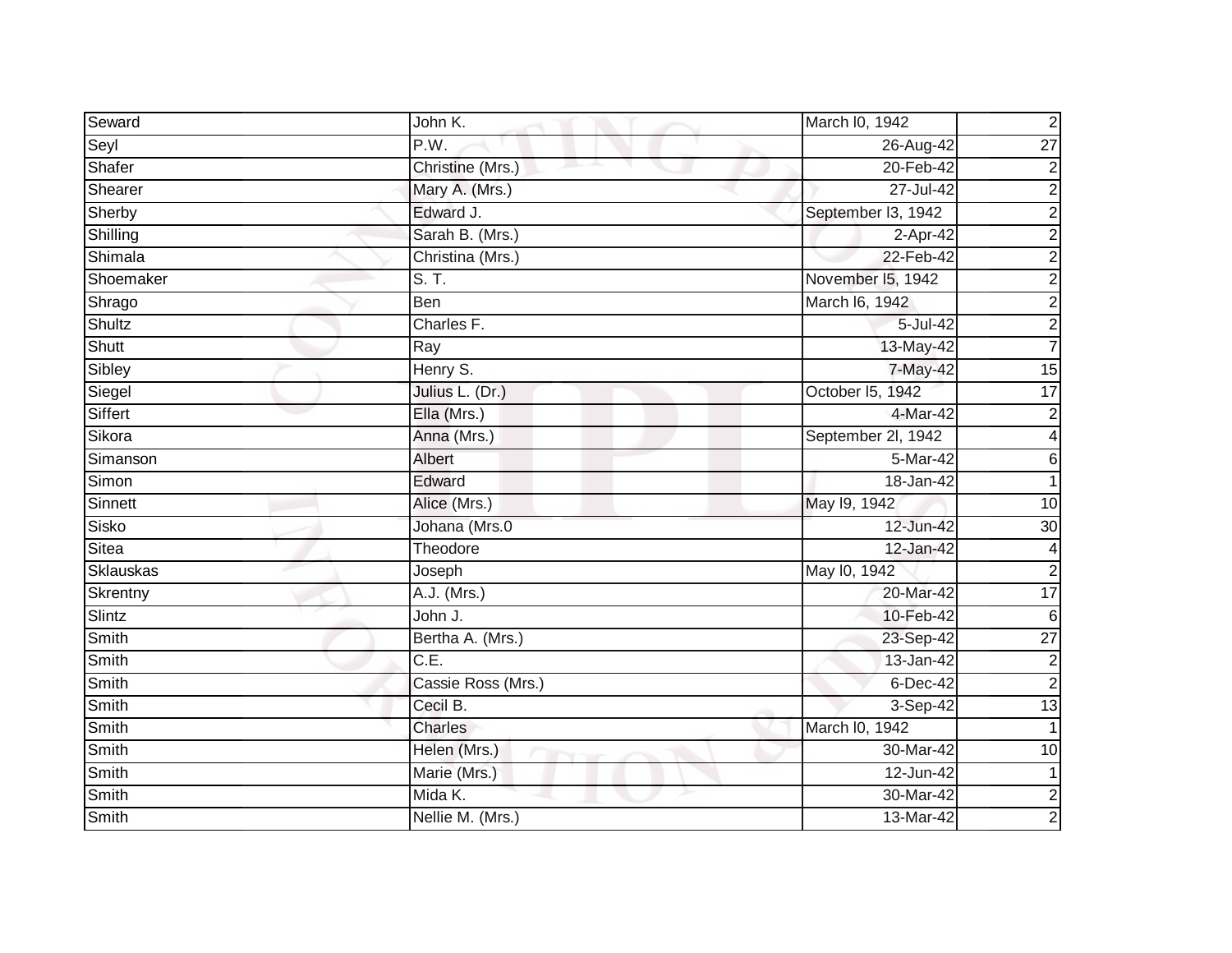| <b>Smith</b>   | Walter           | June II, 1942      | $\overline{c}$  |
|----------------|------------------|--------------------|-----------------|
| Smock          | R.C.             | 26-Aug-42          | $\overline{21}$ |
| Smokvina       | Thomas           | 9-Apr-42           | 10              |
| Smolen         | Lillian          | 22-Mar-42          | 16              |
| Smolen         | Lottie           | December 3l, 1942  | $\infty$        |
| Snow           | Florence (Mrs.)  | September I4, 1942 | $\overline{c}$  |
| Snyder         | Amelia B. (Mrs.) | 10-Feb-42          | $\overline{2}$  |
| Snyder         | <b>Nicholas</b>  | 4-Feb-42           | $\overline{22}$ |
| Sokol          | Louis            | 30-Mar-42          | $\overline{12}$ |
| Solamon        | John             | 8-Mar-42           | $\sigma$        |
| Soley          | Andrew           | $4-Sep-42$         | $\overline{21}$ |
| Solomon        | Frank            | March II, 1942     | $\overline{22}$ |
| Solomon        | Michael F.       | 28-Jul-42          | $\mathbf{1}$    |
| <b>Soltis</b>  | Marilyn          | November I9, 1942  | $\overline{11}$ |
| Soneff         | Louis            | 26-Jun-42          | $\overline{14}$ |
| Sopko          | Margaret         | 28-Jun-42          | 16              |
| Sopp           | Steve (Sgt.)     | 29-Sep-42          | $\mathbf{1}$    |
| Sowinski       | Peter            | August 3l, 1942    | $\overline{11}$ |
| Specter        | Isaac            | $6 - Jan-42$       | ထ               |
| Speropulos     | Joseph           | 29-Jul-42          | 18              |
| Spisak         | Mary (Mrs.)      | March II, 1942     | 24              |
| Spisak         | Peter            | May 18. 1942       | 12              |
| Spitler        | John             | 7-Jul-42           | $\overline{c}$  |
| Spitz          | Margaret (Mrs.)  | May 3l, 1942       | $\overline{c}$  |
| Splitt         | George           | 4-Jan-42           | 15              |
| <b>Stancik</b> | John             | March I7, 1942     | $\overline{c}$  |
| Stanford       | Mary (Mrs.)      | $6-Sep-42$         | $\overline{2}$  |
| Stanley        | William E.       | February I, 1942   | 16              |
| Stanton        | Clara B. (Mrs.)  | July I, 1942       | 23              |
| Stasielewicz   | <b>John</b>      | $2$ -Jan-42        | $\overline{19}$ |
| Staszak        | Szczepan         | July I, 1942       | 25              |
| <b>Stauter</b> | William C. (Lt.) | 12-Jul-42          | 1               |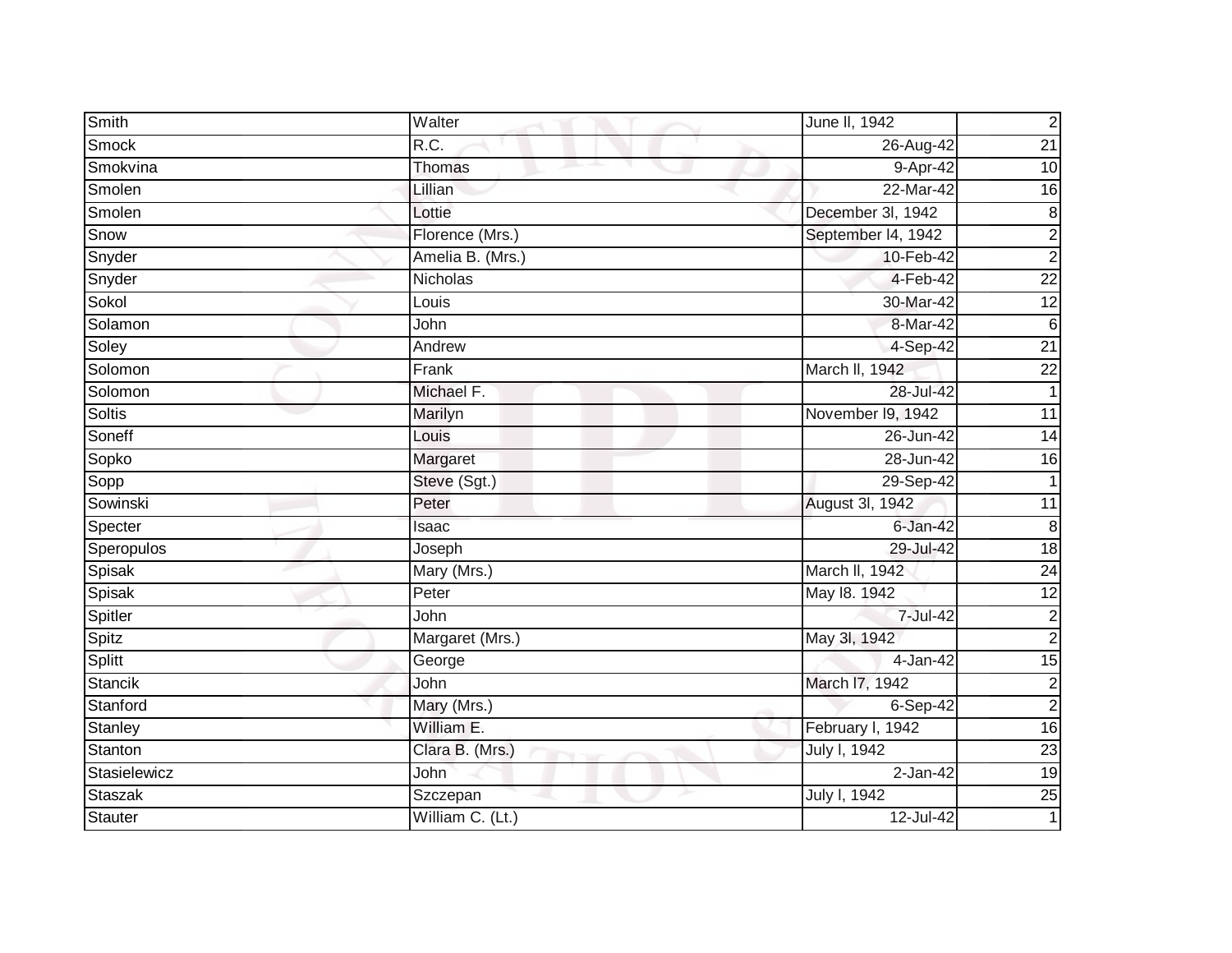| Stavitzke      | Herman                    | 4-May-42                | 23                      |
|----------------|---------------------------|-------------------------|-------------------------|
| Steffey        | Frank                     | $2-Feb-42$              | $\overline{2}$          |
|                |                           | $2$ -Jul-42             | 1                       |
| Steininger     | Joseph (Dr.)              |                         |                         |
| Stellmacher    | Emilo                     | 8-May-42                | 32                      |
| Stelow         | William                   | 24-Mar-42               | $\overline{2}$          |
| Stephan        | Martha (Mrs.)             | 8-Jun-42                | $9\,$                   |
| Stephan        | Minnie (Mrs.)             | 15-Feb-42               | $\overline{c}$          |
| Stepich        | Peter                     | June 15, 1942           | 6                       |
| Stevens        | Charles E.                | 5-Oct-42                | $\overline{c}$          |
| <b>Stevens</b> | Lydia (Mrs.)              | 23-Nov-42               | $\overline{2}$          |
| <b>Stewart</b> | Annie V. (Mrs)            | December I3, 1942       | $\overline{c}$          |
| Stojanovich    | $\overline{\text{Chris}}$ | 13-Jan-42               | 5                       |
| <b>Stokes</b>  | Charles W.                | 13-Jan-42               | $\overline{2}$          |
| Stolarz        | Anna (Mrs.)               | 9-Oct-42                | 19                      |
| Stone          | Anna (Mrs.)               | 24-Aug-42               | 4                       |
| Stone          | Charles                   | 20-Feb-42               | 15                      |
| <b>Stone</b>   | Louise (Mrs.)             | 13-Apr-42               | $\overline{\mathbf{4}}$ |
| Storer         | Genevieve (Mrs.)          | 4-Oct-42                | $\overline{2}$          |
| <b>Straka</b>  | Stephen J.                | 5-Nov-42                | 16                      |
| Strisko        | John J.                   | 5-Apr-42                | 16                      |
| Stross         | Rosetta (Mrs.)            | 5-Jan-42                | $\overline{12}$         |
| <b>Strunk</b>  | William H.                | 8-Feb-42                | $\overline{2}$          |
| Sturdavant     | Jennie (Mrs.)             | 12-Feb-42               | 16                      |
| Sudicky        | Anna (Mrs.)               | 3-Dec-42                | 11                      |
| Sukupchak      | George                    | March I0, 1942          | $\overline{4}$          |
| Sullivan       | Dorothy (Miss)            | 20-Jan-42               |                         |
| Surdzial       | Chester                   | 23-Aug-42               | $\overline{15}$         |
| Surdzial       | John                      | 2-Oct-42                | 16                      |
| Susoreny       | Andrew                    | October I6, 1942        | 34                      |
| Sutherlin      | Vernon                    | 7-Jul-42                | $\overline{2}$          |
| Sutton         | Otto                      | May 3l, 1942            | 15                      |
| Swain          | (infant son)              | <b>January 15, 1942</b> | 12                      |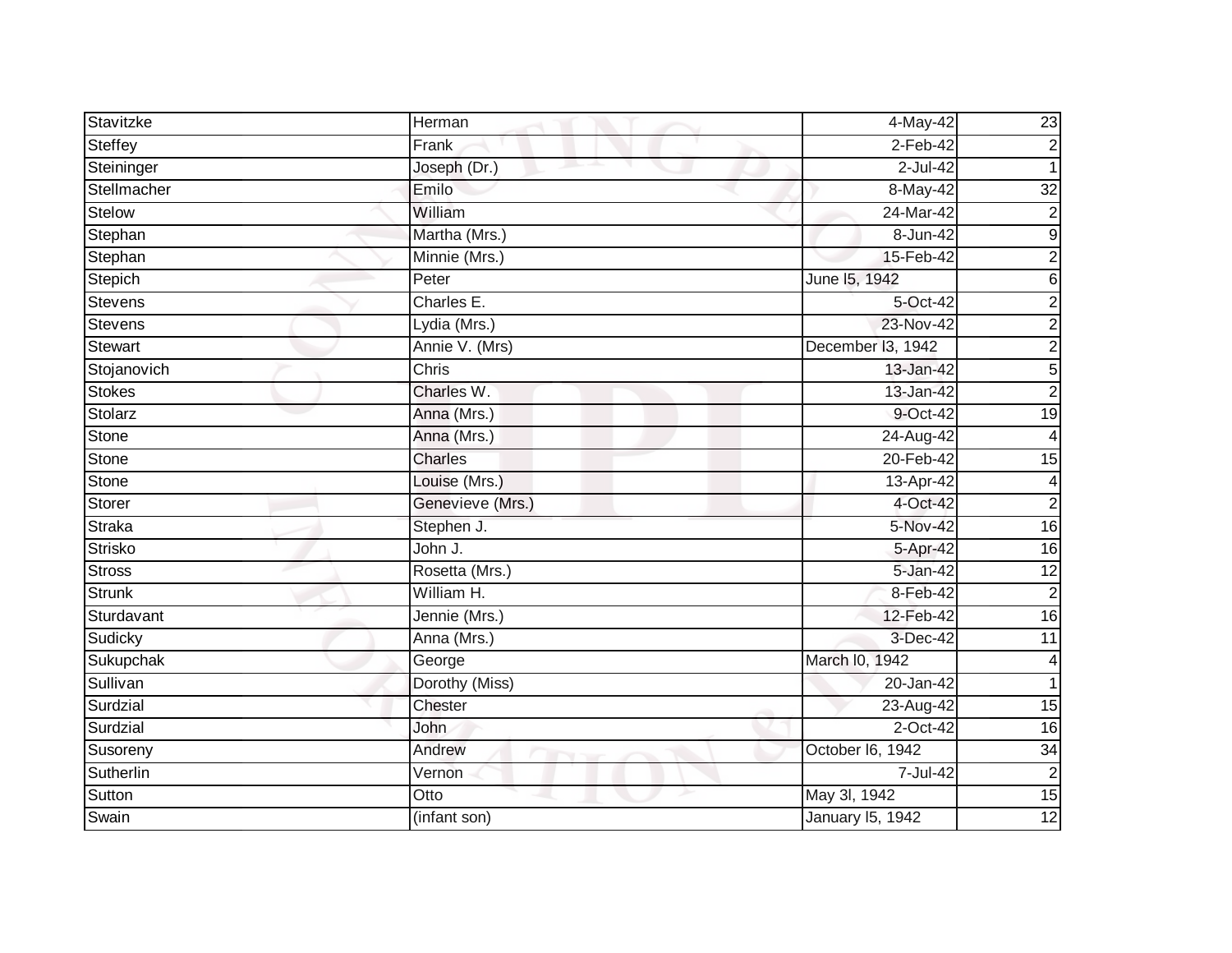| Sweitzer      | William          | June 15, 1942           | $\overline{\mathbf{c}}$ |
|---------------|------------------|-------------------------|-------------------------|
| Swiderski     | Josephine (Mrs.) | 29-May-42               | $\overline{2}$          |
| Swierczak     | Anthony J.       | <b>January 18, 1942</b> | 4                       |
| Swift         | Jess             | 9-Sep-42                | 6                       |
| Szasraniec    | <b>Matthew</b>   | 8-Nov-42                | 13                      |
| Szczerbowski  | Joseph           | Arpil I, 1942           |                         |
| Szeleski      | Maxmillian       | 6-Apr-42                |                         |
| Szot          | Joseph           | March II, 1942          | $\overline{\mathbf{c}}$ |
| Szuchala      | Catherine (Mrs.) | December I6, 1942       | $\boldsymbol{2}$        |
| Talty         | Cynthia          | $6$ -Oct-42             | $\overline{2}$          |
| <b>Tancas</b> | Andrew (Mrs.)    | January 16, 1942        | $\overline{2}$          |
| Tanke         | William A.       | February I7, 1942       | $\mathbf{1}$            |
| Tarka         | Lawrence         | 9-Jan-42                | 15                      |
| Tatman        | John             | 20-Feb-42               | $\overline{27}$         |
| Tauber        | maurice          | 20-Apr-42               | $\boldsymbol{9}$        |
| Taussig       | Julius           | August 2l, 1942         | 17                      |
| Taxhet        | James A. (Sgt.)  | October 18, 1942        | $\overline{13}$         |
| Taylor        | Charles O.       | September I, 1942       | $\overline{\mathbf{c}}$ |
| Teibel        | Katherine (Mrs.) | December I4, 1942       | $\overline{2}$          |
| Templeton     | Mary (Miss)      | 8-Mar-42                | $\overline{6}$          |
| Terry         | Minnie (Mrs.)    | 12-Jul-42               | $\overline{c}$          |
| Thielbar      | Mary (Mrs.)      | 7-Apr-42                | 14                      |
| Thielman      | Catherine (Mrs.) | 12-Jun-42               | $\overline{\mathbf{c}}$ |
| Thilmont      | Allen G.         | 20-Nov-42               | $\overline{21}$         |
| Thomas        | Elizabeth (Mrs.) | 23-Nov-42               | $\overline{6}$          |
| Thomas        | Petra (Mrs.)     | 29-Mar-42               | $\overline{2}$          |
| Thompson      | Betty (Mrs.)     | $6$ -Feb-42             | 15                      |
| Thompson      | George B.        | November I5, 1942       | $\overline{2}$          |
| Thompson      | John O.          | 4-Oct-42                | $\overline{2}$          |
| Thonert       | Permelia (Mrs.)  | February I7, 1942       | $\overline{2}$          |
| Thornton      | Pete             | 9-Dec-42                | $\overline{21}$         |
| Thornton      | Preston          | 7-Dec-42                |                         |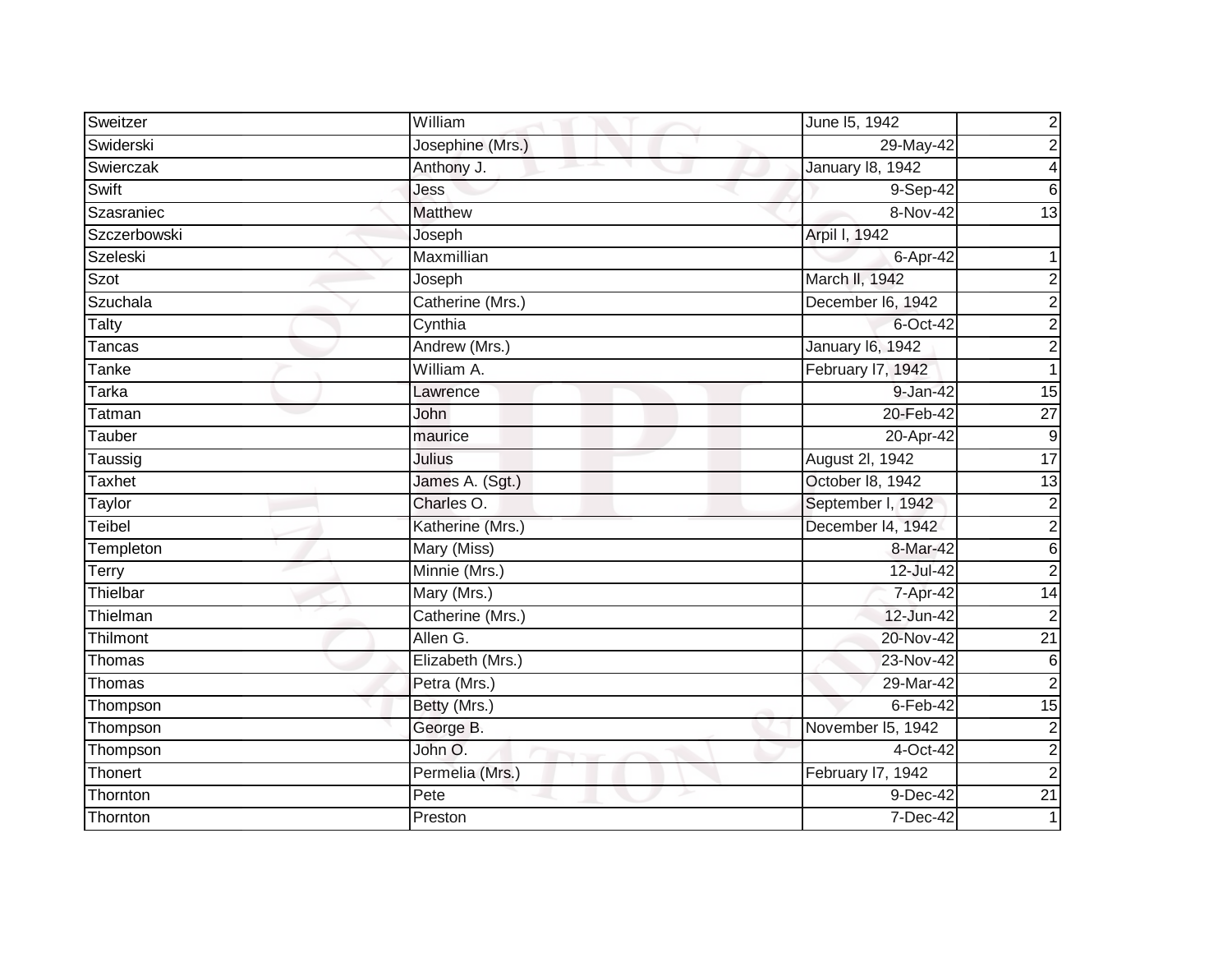| Tinkham         | Adrian E.          | 6-Nov-42           |                           |
|-----------------|--------------------|--------------------|---------------------------|
| Todd            | Joseph (Lt.)       | $6$ -Oct-42        |                           |
| Toney           | Sarah B. (Mrs.)    | 8-Apr-42           | $\overline{27}$           |
| Towarnicki      | John               | June 2l, 1942      | 12                        |
| Traeger         | W.E.               | 22-Jun-42          | $\ensuremath{\mathsf{3}}$ |
| Trammell        | Roy I.             | 4-Jan-42           | $\overline{c}$            |
| <b>Tratebas</b> | Joseph             | 22-Jan-42          | $\overline{2}$            |
| Trimble         | Clara              | May 18, 1942       | $\overline{c}$            |
| Troehler        | Trene M.           | 15-Feb-42          | $\overline{2}$            |
| Troxell         | Robert A.          | 28-Jun-42          | 16                        |
| Trudell         | Alfred L.          | 25-May-42          | $\overline{2}$            |
| Trzcinski       | Peter              | December 18, 1942  | 30                        |
| Tucker          | Frieda (Mrs.)      | 26-May-42          | $\overline{2}$            |
| Tucker          | William M. (Corp.) | 4-Jan-42           | 1                         |
| Tumidalsky      | Stephen            | 27-Feb-42          | $\overline{26}$           |
| Turanski        | Frank              | 8-Jun-42           | $\overline{13}$           |
| <b>Turk</b>     | Joseph             | 27-Feb-42          | 20                        |
| Turley          | Robert W.          | 6-Mar-42           | 16                        |
| Turner          | James M.           | April 19, 1942     |                           |
| <b>Tuttle</b>   | Lamar              | December II, 1942  |                           |
| Tweedle         | Charles R.         | September 2l, 1942 | $\overline{2}$            |
| <b>Ullrich</b>  | Dalene (Mrs.)      | 9-Dec-42           | 28                        |
| <b>Ullstam</b>  | Axil S.            | $9 - Jan-42$       | $\overline{15}$           |
| Ulsas           | Roy                | 30-Aug-42          | $\mathbf 2$               |
| <b>Umlauf</b>   | John               | December II, 1942  | $\overline{19}$           |
| Vadas           | John               | $2-Mar-42$         | 4                         |
| Van Gorp        | Frank              | $4-Jan-42$         | $\overline{2}$            |
| Van Sweringen   | Laura (Mrs.)       | 7-May-42           | 12                        |
| Van Til         | <b>Arthur</b>      | 30-Apr-42          | $\overline{14}$           |
| Vande           | Lester (Lt.) (Jr.) | March I0, 1942     | 1                         |
| VandeLester     | $J.R.$ (Lt.)       |                    |                           |
| Vargo           | Anna (Mrs.)        | 23-Jan-42          | 24                        |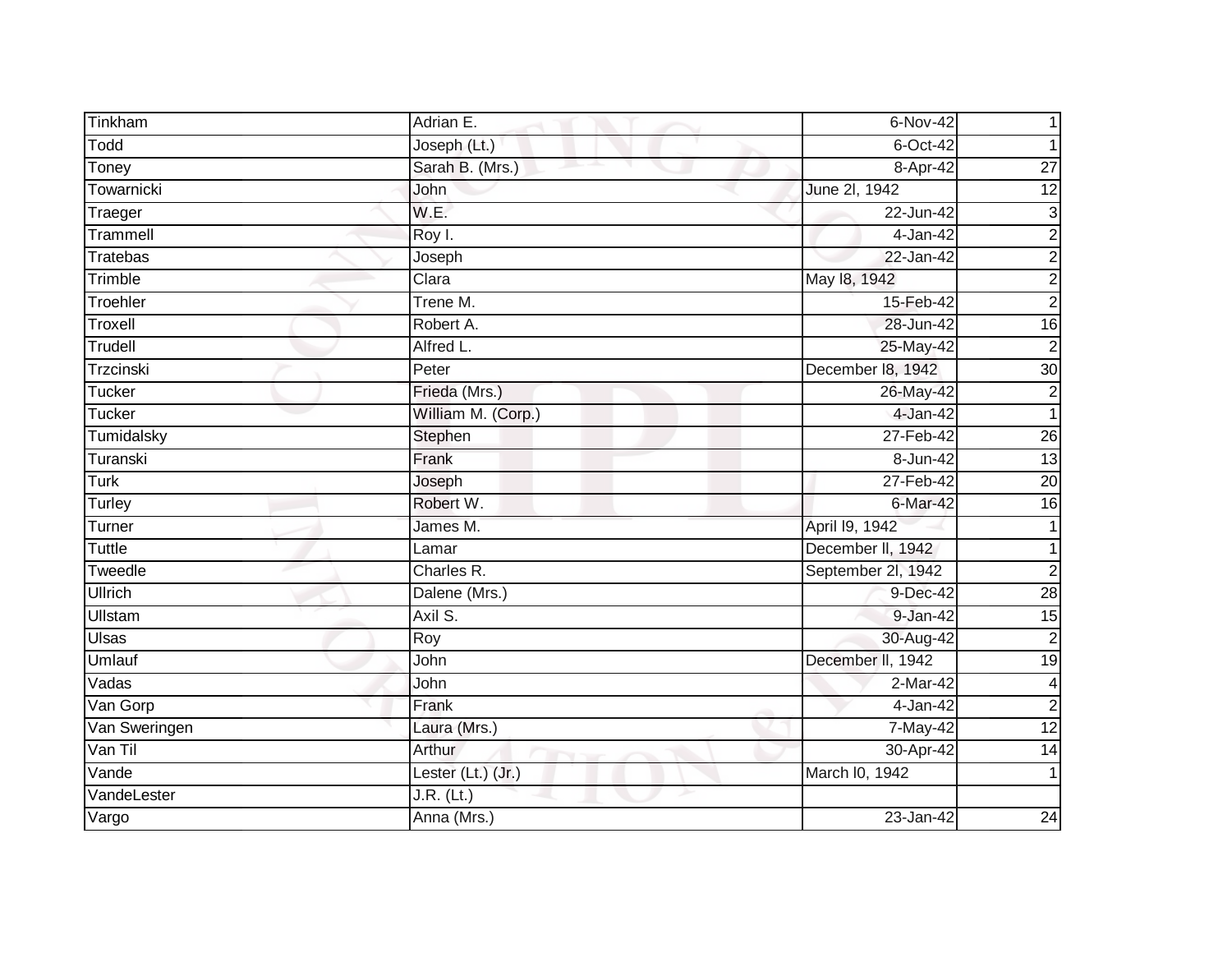| Varner      | Chester          | 20-May-42          | $\overline{c}$   |
|-------------|------------------|--------------------|------------------|
| Velutis     | Ann (Mrs.)       | October 13, 1942   | $\infty$         |
| Verbek      | Mary (Mrs.)      | 20-Aug-42          | $\overline{10}$  |
| Verplank    | Arwin            | 8-Apr-42           |                  |
| Vinovich    | <b>Nicholas</b>  | $9-Dec-42$         | $\overline{27}$  |
| Visnowski   | Mary (Mrs.)      | May II, 1942       | 14               |
| Vitale      | <b>Barbara</b>   | 7-Dec-42           | 11               |
| Vivra       | Charles          | April 14, 1942     | $\boldsymbol{2}$ |
| Vlaskovsky  | John             | 26-Oct-42          | $\overline{2}$   |
| Volkman     | Emma (Mrs.)      | 27-Nov-42          | $\overline{2}$   |
| Vrahorites  | <b>Bill</b>      | 5-Apr-42           | 10               |
| Vroblewski  | John             | July I, 1942       | $\overline{25}$  |
| Wachlarz    | Peter            | 15-Jan-42          | 13               |
| Wadas       | Frank            | June I, 1942       | $\overline{10}$  |
| Waggoner    | Susannah         | 30-Jul-42          | 11               |
| Wahl        | Paulina (Mrs.)   | 20-Jul-42          | $\overline{2}$   |
| Walkowiak   | Veronica (Mrs.)  | November 17, 1942  | $\sigma$         |
| Walleske    | Wilhemina (Mrs.) | 27-Apr-42          | 10               |
| Wallin      | Erika (Mrs.)     | September I7, 1942 | 16               |
| Walsh       | James            | 3-Feb-42           | 12               |
| Walsh       | Thomas F.        | March I6, 1942     | 1                |
| Walsko      | <b>Mike</b>      | November I2, 1942  | 16               |
| Walter      | Clayton          | November I0, 1942  | $\overline{11}$  |
| Wanckowicz  | Peter            | 9-Apr-42           | 10               |
| Wandell     | Stephen          | May 2l, 1942       | $\overline{2}$   |
| Warfuel     | J.E.             | 30-Mar-42          | $\overline{2}$   |
| Warriner    | A.S. (Rev.)      | $9 - Jan-42$       | 17               |
| Warstler    | Sophia (Mrs.)    | 4-Dec-42           | $\overline{2}$   |
| Wash        | Anna (Mrs.)      | 25-Feb-42          | $\overline{31}$  |
| Wasielewski | Paul             | 29-Apr-42          | 24               |
| Wason       | Ethel (Mrs.)     | 28-Dec-42          | $\overline{2}$   |
| Wason       | Ethel (Mrs.)     | 28-Dec-42          | $\overline{2}$   |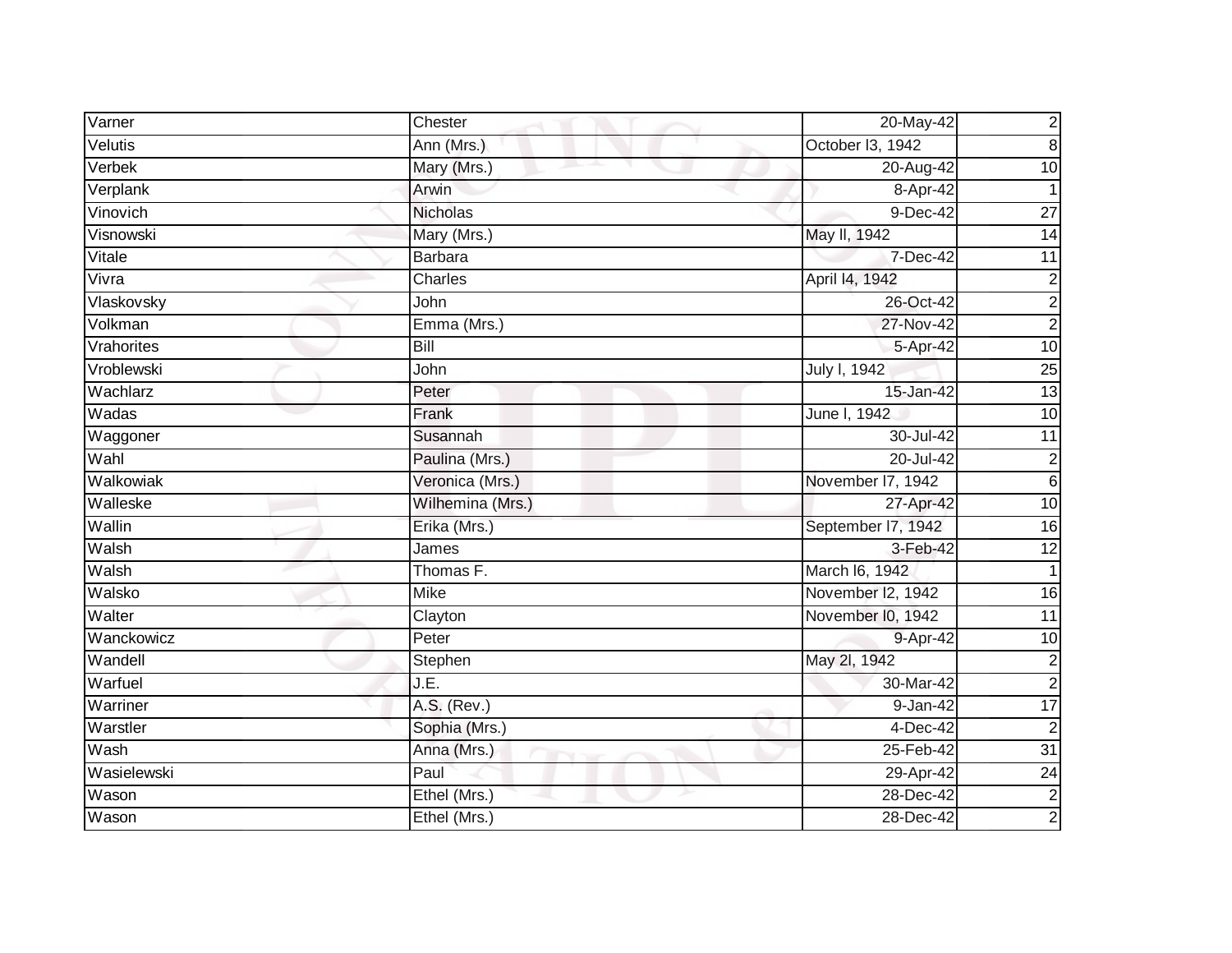| Webb            | Mary E. (Mrs.)    | 20-Feb-42          | $\overline{c}$  |
|-----------------|-------------------|--------------------|-----------------|
| Webb            | W. D. (Mrs.)      | 15-Feb-42          | $\overline{c}$  |
| Weil            | Rudolph           | 16-Mar-42          | $\overline{c}$  |
| Weiland         | Mae (Mrs.)        | 29-Jun-42          | $\overline{12}$ |
| Weinand         | William P.        | $1-Feb-42$         | $\overline{c}$  |
| Weir            | Roy W.            | 8-Jul-42           | $\overline{21}$ |
| Weis            | Joseph            | 23-Jan-42          |                 |
| Weishaar        | Mary C. (Mrs.)    | 15-Feb-42          | $\overline{c}$  |
| <b>WEiss</b>    | Max G.            | November I0, 1942  | $\overline{c}$  |
| Weitbrock       | August            | 29-Jun-42          | دن              |
| Welch           | maurice W.        | 5-Nov-42           | $\overline{16}$ |
| Welker          | Nellie T. (Mrs.)  | 5-Apr-42           | $\overline{c}$  |
| Werth           | Albert            | 28-May-42          | 17              |
| Wertzberger     | <b>Alfred</b>     | December I0, 1942  | $\overline{13}$ |
| Westberg        | <b>Gustalf</b>    | $2$ -Jan-42        | $\overline{22}$ |
| Westendorf      | Glenn             | 24-Jun-42          |                 |
| Westerfield     | Martyne L. (Mrs.) | December 2l, 1942  | $\overline{2}$  |
| Wettengel       | Louis             | 26-Aug-42          | 10              |
| Weyhmuller      | Wilhelm C.        | September 17, 1942 | 16              |
| Whittaker       | John (Sgt.)       | 3-Nov-42           |                 |
| Wholf           | May S. (Mrs.)     | 20-Jan-42          | $\overline{c}$  |
| Wicker          | Mary (Mrs.)       | $6-Sep-42$         | $\overline{2}$  |
| Wieczorek       | Mary (Mrs.)       | June 10, 1942      | $\overline{17}$ |
| Wiederin        | Anna C. (Mrs.)    | 4-Mar-42           | $\overline{c}$  |
| Wilhelm         | Barnett A.        | $22$ -Jan-42       | $\overline{c}$  |
| Williams        | David J.          | 9-Feb-42           | $6\phantom{1}$  |
| Williams        | hal $E$ .         | $3-May-42$         | 23              |
| <b>Williams</b> | Margaret (Mrs.)   | September I6, 1942 | $\overline{2}$  |
| Wilson          | Darcy A.          | October I, 1942    | 13              |
| Wilson          | Frank             | 8-Feb-42           | $\overline{c}$  |
| Wilson          | Paulis            | September I0, 1942 | 10              |
| Wiltfong        | Arthur L.         | 29-Apr-42          | 23              |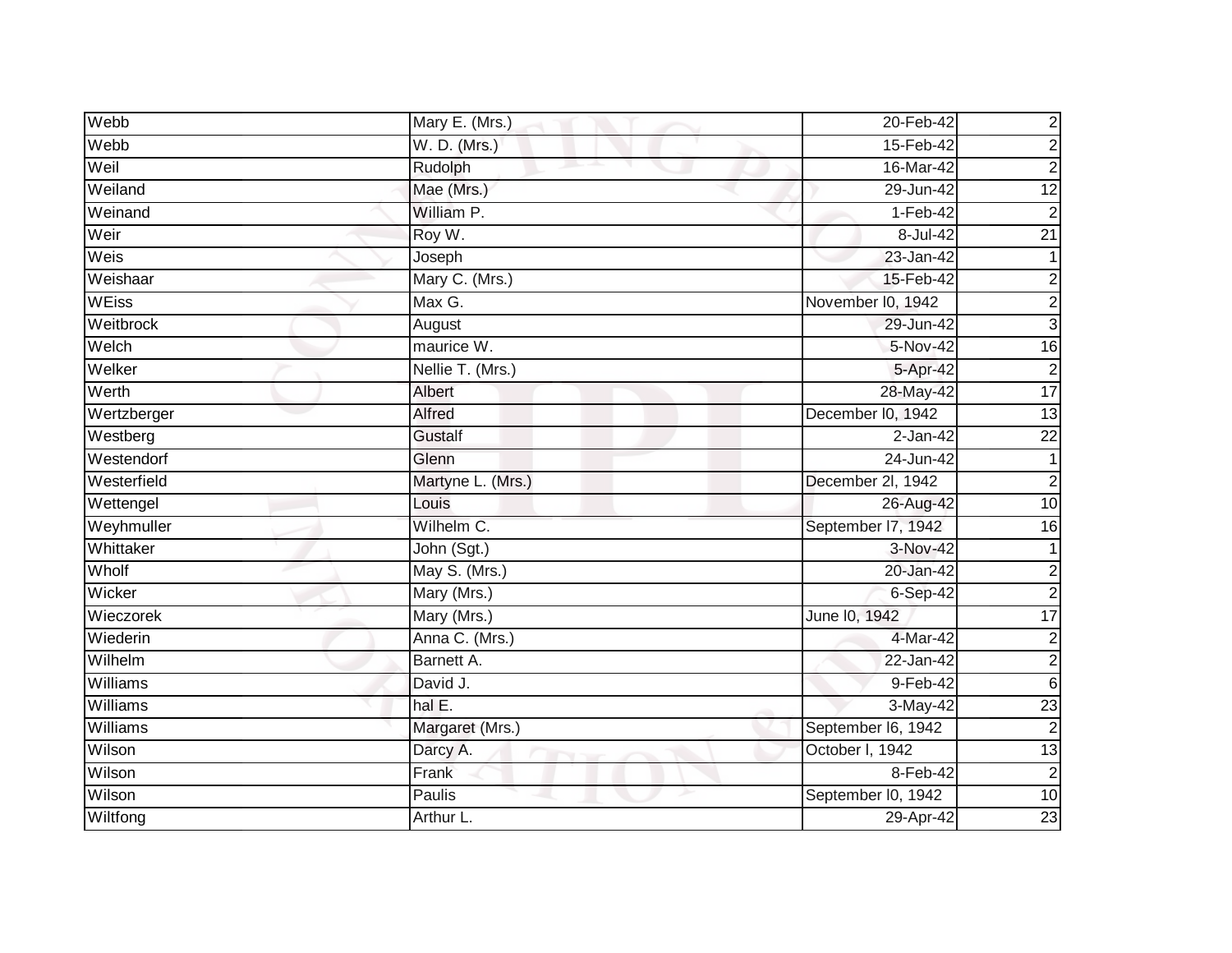| Wiltshire  | Lycurgas            | 20-Apr-42         | 11              |
|------------|---------------------|-------------------|-----------------|
| Wine       | Catherine (Mrs.)    | April I, 1942     | $\overline{27}$ |
| Winestock  | Walter (Mrs.)<br>m. | 26-Jul-42         |                 |
| Winklefoos | <b>Clark</b>        | 15-Feb-42         | $\,6$           |
| Winkler    | Francis (Mrs.)      | May 18, 1942      | 1               |
| Wirth      | Charles             | 16-Jan-42         | $\overline{20}$ |
| Wisner     | R.I. (Mrs.)         | 29-Apr-42         | 19              |
| Wojdula    | Mary (Mrs.)         | 20-May-42         | $\frac{1}{8}$   |
| Wolfe      | Elizabeth J. (Mrs.) | 27-Oct-42         | $\overline{c}$  |
| Wolff      | Otto H.             | 12-Mar-42         | $\overline{2}$  |
| Woodke     | Edith (Mrs.)        | 16-Feb-42         | $\overline{14}$ |
| Woodruff   | Helen I.            | 4-Jun-42          | $\overline{2}$  |
| Woods      | Zearl L.            | 22-Jun-42         | 10              |
| Wright     | William T.          | 15-Mar-42         | 8               |
| Wrork      | John H. (Dr.)       | $9-Dec-42$        | 11              |
| Wtanley    | William E.          | $1-Feb-42$        | 16              |
| Yant       | Mamie (Mrs.)        | 12-Jan-42         | $\overline{2}$  |
| Yonkers    | Samuel F.           | 13-Apr-42         | $\overline{2}$  |
| York       | harry B.            | 22-Apr-42         | 19              |
| Yort       | Hannah C. (Mrs.)    | 13-Jan-42         | 5               |
| Young      | A.A. (Dr.)          | August I0, 1942   | 12              |
| Young      | Albert              | 23-Dec-42         | 1               |
| Young      | Anna K. (Mrs.)      | 3-May-42          | $\overline{c}$  |
| Young      | Charles W.          | 6-Apr-42          | $\overline{2}$  |
| Young      | Emma (Mrs.)         | 7-Jan-42          | $\overline{14}$ |
| Yuhasz     | John                | December I6, 1942 | $\overline{25}$ |
| Zager      | Jack                | 27-Apr-42         | 6               |
| Zagrovich  | Agnes (Mrs.0        | July 16, 1942     |                 |
| Zavisich   | Andrew              | 30-Jul-42         | 4               |
| Zdrojewski | Andrew J.           | 22-Jul-42         | 16              |
| Zecevich   | Milan               | 8-Feb-42          | $\overline{19}$ |
| Zehme      | Louis               | 30-Nov-42         | $\overline{2}$  |